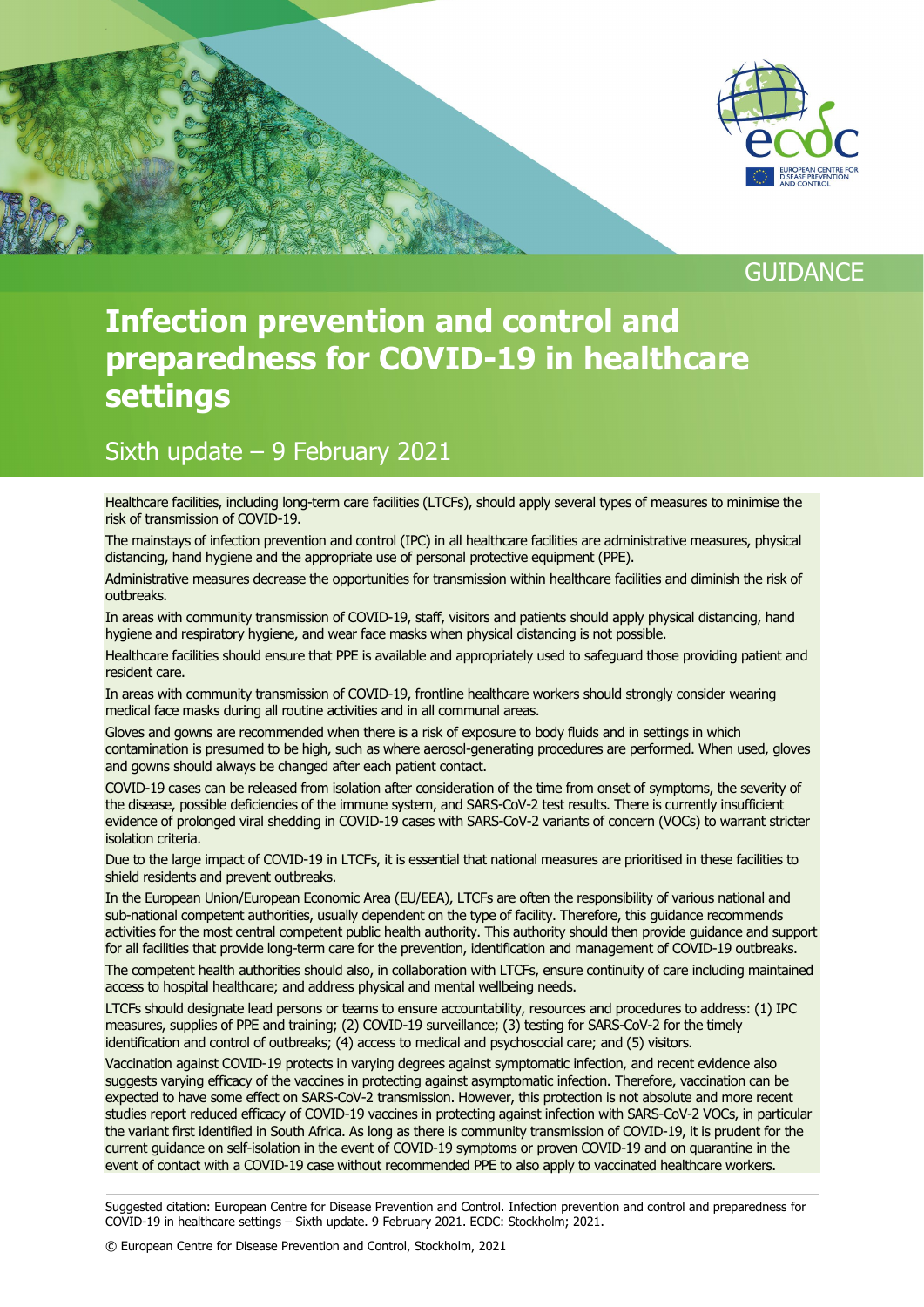# **Scope of this document**

This document aims to provide guidance to healthcare facilities and healthcare providers in the European Union/European Economic Area (EU/EEA) and the United Kingdom (UK) on preparedness and infection prevention and control (IPC) measures for the management of possible and confirmed cases of COVID-19 in healthcare settings, including long-term care facilities (LTCFs). In addition, this document addresses the management of clinical diagnostic specimens at laboratories in the EU/EEA.

This is the sixth update of the ECDC guidance on 'Infection prevention and control and preparedness for COVID-19 in healthcare settings', and replaces the document dated 6 October 2020 [1].

The second update included measures to be applied in healthcare settings in areas with community transmission, and addressed a growing demand for the care of COVID-19 patients and ensuing staff issues in the event of shortages of personal protective equipment (PPE) for healthcare facilities in EU/EEA countries and the UK.

The third update included updated recommendations for healthcare staff, including LTCF staff, regarding medical face masks and filtering face piece category 2 (FFP2) respirators, and actions for staff with mild symptoms of COVID-19. It also contained additional references to the current **ECDC** surveillance guidance for LTCFs recommending laboratory testing of all residents and staff for SARS-CoV-2 as soon as possible after the detection of a case, to guide IPC measures.

The fourth update contained updated recommendations on occupational health and safety (OSH), physical distancing, the clinical and microbiological criteria for discharge from isolation, and microbiological testing for SARS-CoV-2 of new and returning residents of LTCFs.

The fifth update contained updated recommendations on universal masking in healthcare facilities, the use of gloves and gowns, testing during the influenza season, decontamination of re-usable medical devices, ventilation of closed spaces, preparedness and response options and IPC measures in LTCFs. It also included information on reinfection and re-exposure of previously COVID-19-positive patients and staff.

# **Changes to the current update**

This sixth update contains the following additions/changes:

- A dedicated section on IPC related to vaccination against COVID-19.
- A dedicated section on IPC related to SARS-CoV-2 variants of concern (VOCs).

# **Target audience**

National public health agencies, hospital administrators, LTCF administrators and healthcare workers in EU/EEA countries and the United Kingdom (UK).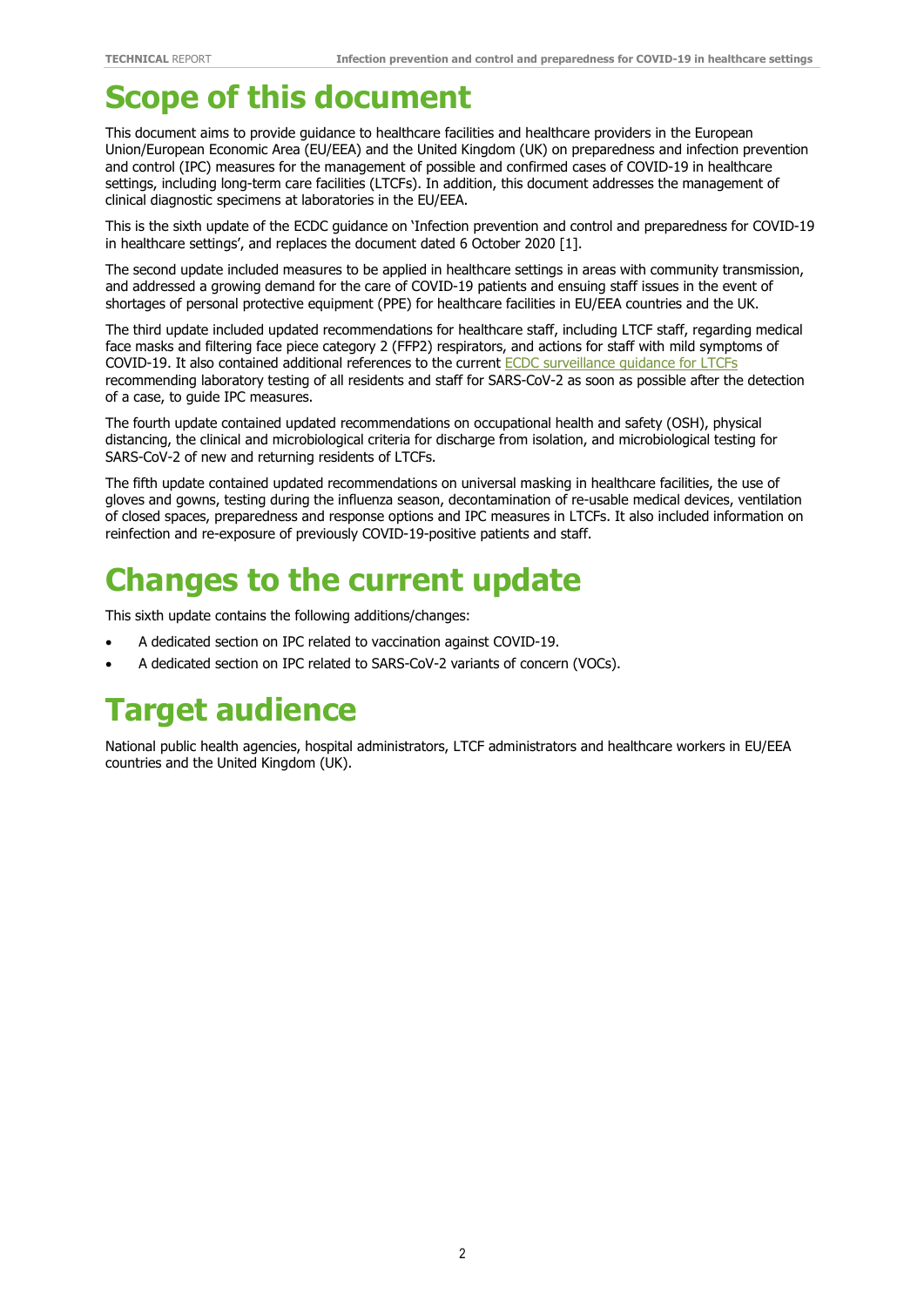# **Background**

## **Epidemiology**

Between 1 March 2020 and 4 February 2021, EU/EEA countries reported 19 729 006 cases and 473 206 deaths due to COVID-19 [2]. COVID-19 case notification rates have increased steadily across the EU/EEA in recent months, and more transmissible SARS-CoV-2 variants of concern (VOCs) have also emerged [3]. The current epidemiological situation in many countries is of concern, as it poses an increasing risk of infection for vulnerable individuals (individuals with risk factors for severe COVID-19 disease, such as the elderly) and healthcare workers.

More up-to-date disease background information is available online from [ECDC](https://www.ecdc.europa.eu/en/novel-coronavirus-china) [2], [the WHO](https://www.who.int/emergencies/diseases/novel-coronavirus-2019) [4] and in ECDC's Rapid Risk Assessments [2] .

## **Risk for healthcare workers and healthcare-associated outbreaks**

Healthcare workers are at high risk of COVID-19 infection because of more frequent exposure to COVID-19 cases and may contribute to the spread of COVID-19 in healthcare institutions. A study in the UK and the United States estimated that frontline healthcare workers had a 3.4-fold higher risk than people living in the general community for reporting a SARS-CoV-2-positive test, adjusting for the likelihood of getting tested [5]. Up to 10% of the reported cases in China [6] and up to 11.5% of all cases in Ireland have been among healthcare workers [7]. Multiple healthcare-associated outbreaks have been documented affecting healthcare workers, patients and residents [8]. Such outbreaks can be important amplifiers of local outbreaks, and disproportionately affect the elderly and vulnerable populations. IPC practices are of critical importance in protecting the functioning of healthcare services and mitigating the impact on vulnerable populations.

Measures to prevent transmission of COVID-19 in healthcare facilities are an immediate priority in order to: 1) protect patients and healthcare workers; 2) safeguard risk groups; 3) slow the demand for specialised healthcare, such as intensive care unit beds; and 4) minimise the export of cases to other healthcare facilities and the wider community.

## **Transmission of SARS-CoV-2 and personal protective equipment (PPE)**

In most instances, coronaviruses are believed to be transmitted from person to person via respiratory droplets, either by being inhaled or deposited on mucosal surfaces, including aerosols produced when coughing and speaking. The production of aerosols is thought to be increased by aerosol-generating procedures. Transmission through contact with contaminated fomites is considered possible, although it has not yet been documented for SARS-CoV-2, and cultivable virus has not been detected in real-life situations [9,10]. SARS-CoV-2 has been detected in respiratory and faecal specimens. Viral RNA has also been detected on rare occasions in blood specimens, but there is no evidence of transmission through contact with blood [6]. Scientific groups have undertaken environmental investigations in hospital rooms in which COVID-19 patients were admitted and detected viral RNA in air samples and air outlet fans, therefore inferring the possibility of aerosols in those areas [11-15]. In two studies, low concentrations of cultivable SARS-CoV-2 were detected in air samples from a hospital room in which COVID-19 patients resided [16,17]. The relative role of large droplet, aerosol and fomite transmission for SARS-CoV-2, the protection provided by the different components of PPE, and the transmissibility of the virus at different stages of the disease remain unclear. Caution should therefore be exercised when considering these elements [18,19].

A recent systematic review and meta-analysis estimated that respirators may have a stronger protective effect than medical face masks [20]. However, this conclusion was based on a limited number of observational studies and the authors assigned low certainty to this conclusion. It is therefore unclear whether respirators provide a better protection than medical face masks against other coronaviruses and respiratory viruses such as influenza [21,22]. Consequently, in the event of widespread community transmission leading to shortages of PPE, a rational approach would necessitate prioritising the use of respirators for care activities involving a higher perceived risk of transmission, such as during aerosol-generating procedures or in intensive care units.

Gloves and gowns are used to prevent contamination of the hands, skin and clothes of healthcare workers that could lead to the transfer of infectious virus to the nose, mouth and eyes. Transmission through intact or nonintact skin is not known to occur. In several studies of SARS among healthcare workers, it was unclear whether the use of gloves or gowns was protective, after adjusting for the effect of wearing a face mask [23-28]. Α metaanalysis of these studies concluded that gloves and gowns were shown to be effective in univariable analysis, but the effect was only statistically significant in multivariable analysis in one or two occasions [29]. There is no evidence to date of the protective effect of gloves and gowns for the prevention of COVID-19. The use of gloves and gowns may complicate and prolong the procedure of putting on and removing PPE and may lead to neglecting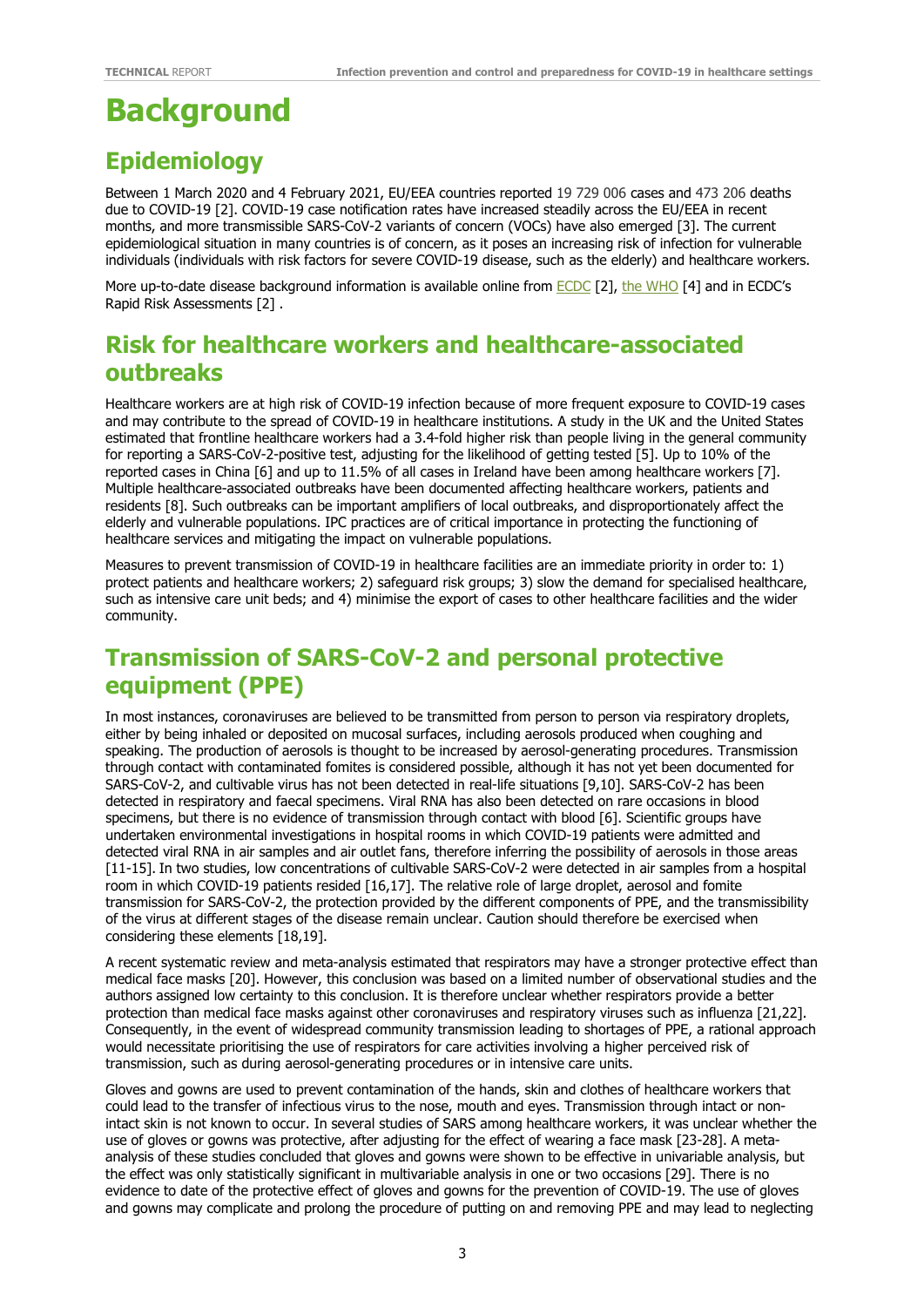hand hygiene, and result in contamination of the environment and transmission of other microorganisms in the event that gloves and gowns are not changed after each patient contact [30,31]. Further research is necessary to clarify the role of gloves and gowns in the prevention of COVID-19.

There is evidence that people with mild or no symptoms contribute to the spread of COVID-19 [13,18,32-34]. Although uncertainties remain about the relative role of transmission by symptomatic versus asymptomatic or pauci-symptomatic persons, the implications of this observation for the prevention of COVID-19 among healthcare workers and vulnerable patient populations in healthcare are significant [35].

# **Healthcare settings**

The following sections provide an outline of technical measures and resources that can be used to reduce the risk of COVID-19 transmission in healthcare settings, including LTCFs, and in laboratories in the EU/EEA.

## **Occupational safety and health (OSH)**

The safety and health of healthcare workers and other staff working at healthcare premises is paramount, not only for their own protection but also to help prevent the spread of the virus and improve overall care. There is a comprehensive body of EU legislation to protect workers' health and safety at the workplace. Additional measures that need to be taken when COVID-19 cases are registered at healthcare premises may pose additional burdens and risks to the well-being of staff in terms of higher physical and mental workloads, longer working hours and increased administrative workloads. Workplace risk assessments should be revised and appropriate measures set by employers in accordance with the legislation governing risks from biological agents at work and the Directive 2004/54/EC on the protection of workers from exposure to biological agents (available from [https://eur](https://eur-lex.europa.eu/legal-content/EN/LSU/?uri=celex:32000L0054)[lex.europa.eu/legal-content/EN/LSU/?uri=celex:32000L0054\)](https://eur-lex.europa.eu/legal-content/EN/LSU/?uri=celex:32000L0054) [see Annex]. The OSH measures should be adapted in agreement with OSH services and workers, taking into account all types of risks as well as the additional physical load when wearing PPE. The safety and health committee should be consulted, where there is one in place. The risk to healthcare workers and other staff who belong to medically vulnerable groups and potential mitigation measures need to be addressed in collaboration with the occupational health services or health and safety committee.

Non-binding guidelines developed at EU level aim to help employers and workers stay safe and healthy in a working environment that has changed significantly because of the COVID-19 pandemic. They give advice on risk assessment and appropriate measures, such as minimising exposure, resuming work, coping with absences and taking care of workers that have been ill. They also contain useful links to national guidance in specific sectors, including the health and care services. More information on OSH in the context of COVID-19 is available by EU-OSHA [36].

## **Acute care hospitals**

Due to the likelihood of SARS-CoV-2 transmission by people with few or no symptoms, healthcare facilities should ensure that physical distancing measures are applied by staff, visitors and patients, particularly in settings with community transmission.

The use of medical face masks by healthcare workers for personal protection and source control should be strongly considered during all routine activities and in communal areas as a measure for reducing transmission within healthcare settings in areas with community transmission.

Standard precautions, and in particular meticulous hand hygiene and respiratory hygiene, should be emphasised.

Staff, visitors and patients should wear a face mask when physical distancing is not possible. Visitors may use nonmedical face masks, if in line with local recommendations.

Staff who have contact with patients should wear scrubs for the duration of their work. Clean scrubs should be provided daily.

#### **Administrative measures**

Hospital administrations should address the following areas:

#### Triage, initial contact and assessment

- Emergency services and primary care staff, including physicians, nursing and administrative staff who have contact with patients, should be made aware of the current COVID-19 epidemiological situation in their region, country and globally, including:
	- the known risk factors for COVID-19 infection;
	- the clinical symptoms and signs of COVID-19;
	- the recommended IPC measures, including those in this document;
	- the procedures for reporting and transferring people under investigation and probable/confirmed COVID-19 cases;
- Assess the onsite availability of appropriate PPE for all healthcare workers at the point of care;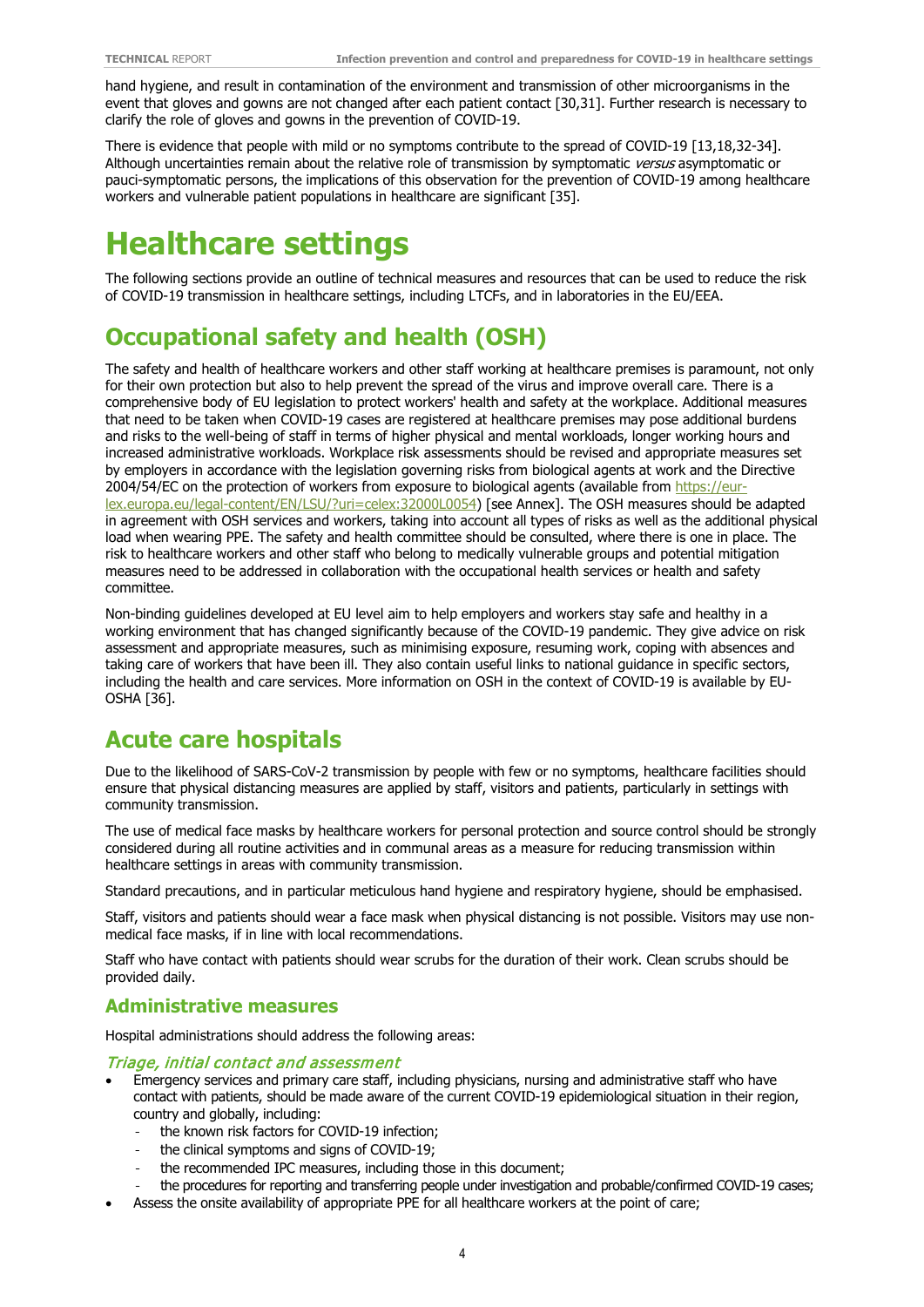- Create a separate area in the emergency department for assessment and management of patients with respiratory symptoms. This should allow for the rational use of PPE and safer collection of diagnostic respiratory samples;
- Perform a point-of-care risk assessment to assess the likelihood of COVID-19 infection, including the clinical presentation of the patient and a review of clinical and epidemiological information. The assessment should be based on the latest case definitions [15];
- Ensure availability of testing for SARS-CoV-2 and that results are available in a timely manner;
- Map and develop policies for prioritising stocks of PPE, available equipment for the administration of oxygen, including nasal cannulas, non-invasive ventilation devices and mechanical ventilators, and necessary medication, given that COVID-19 patients may present with significant hypoxemia and need oxygen support;
- For patients requiring intubation for mechanical ventilation, plan ahead and avoid emergency intubations as much as possible. Consider performing all the necessary procedures such as central venous catheter and arterial line insertions during one session, in order to conserve PPE;
- If possible, provide for triage by telephone or telemedicine and online services to reduce the number of people with symptoms of COVID-19 who come into contact with healthcare services:
- Be aware of requirements for testing for SARS-CoV-2 and the case definitions [37] for reporting cases.

#### Patient transport

- It is important to ensure the availability of a preparedness plan for ambulance transfers of possible or confirmed COVID-19 cases, addressing the temporal and geographical coverage of adequately trained staff and equipment.
- For the transfers of possible or confirmed COVID-19 cases by ambulance, it is important to ensure that healthcare workers are provided with appropriate PPE, to set decontamination measures for the ambulance after the transfer of the patient in accordance with the recommendations on environmental cleaning (see below), and to practise safe waste management in accordance with local procedures.
- Appropriate PPE for healthcare workers accompanying/monitoring a patient during transport includes a respirator and eye protection (visor or goggles). Gloves and a long-sleeved gown are recommended when there is risk for contact with body fluids. A medical face mask should be provided to patients with respiratory symptoms.
- People sitting in the front of the ambulance, including the driver, should not come into contact with the patient. If there is no physical separation between the front and the rear of the ambulance, they should be provided with appropriate PPE [16].

#### Inpatient care

The hospital administration should:

- Ensure appropriate training on IPC for healthcare workers and other staff, and regular updates to ensure that emerging evidence on the effectiveness of the various IPC measures and changing guidance are taken into account;
- Provide appropriate information and training to healthcare workers recruited for surge capacity (for example agency staff, student doctors/nurses, and retired health professionals);
- Consider setting up a hospital 'COVID-19 preparedness and response committee' (or adapt an existing emergency management committee) with representatives from all the main clinical and support departments as well as senior administrators. Establishing a 'COVID-19 preparedness and response committee' can facilitate liaising with a health and safety committee if established or with the OSH experts at enterprise level and taking into account their advice on OSH requirements, as well as participating in a local healthcare coalition, which should include neighbouring hospitals, local public health agencies, and emergency healthcare services. Members of multi-hospital health systems should integrate system-wide planning and local planning with that of other local hospitals [38];
- Be aware of the minimum requirements for designated units that manage confirmed COVID-19 patients: staff adequately trained in the safe diagnostic evaluation and management of COVID-19 patients; availability of appropriate PPE and hand hygiene products; adequate laboratory support, appropriate cleaning, and appropriate waste management procedures (see section 'Environmental cleaning and waste management' below);
- Plan for surge capacity and estimate the needs in terms of patient beds, respiratory support, PPE, staff and diagnostics. Laboratory capacity and therapeutics should also be included in these estimates. Ensure that the workplace risk assessment is revised regularly to ensure measures are adapted to take into account changes to work procedures that may incur an additional risk to staff. This includes higher physical and mental workload;
- Identify non-urgent outpatient visits for re-scheduling or cancellation, and elective in-patient diagnostic and surgical procedures that can be moved to an outpatient setting, re-scheduled or cancelled [39,40];
- Identify and designate additional separate units for the diagnostic evaluation and treatment of COVID-19 patients;
- Ensure that virological investigations can be arranged in a timely manner in accordance with the algorithm for laboratory diagnosis of COVID-19 (see Laboratory testing for coronavirus disease 2019 (COVID-19) in [suspected human cases](https://www.who.int/publications-detail/laboratory-testing-for-2019-novel-coronavirus-in-suspected-human-cases-20200117) [41]);
- Define a strategy for testing, management and follow-up of healthcare workers with respiratory symptoms in alignment to national/regional authorities. Ensure that testing for SARS-CoV-2 is available for staff and patients. Ensure notification of a staff member with COVID-19 infection as an occupational accident or disease according to national regulations, as the case may be;
- In areas with any kind of community transmission, all staff who provide care for patients or have contact with patients should consider wearing a medical face mask, in addition to practising meticulous hand hygiene;
- All staff with symptoms compatible with COVID-19 should be relieved from their duties and isolated while symptomatic, and they should be prioritised in the national testing policy in order to be able to return to work as soon as possible once they are COVID-19 free in accordance with guidance for discharge and ending isolation [42]. Ill members of the staff should be replaced as much as possible for the duration of their absence to avoid excess physical and mental workload on other staff;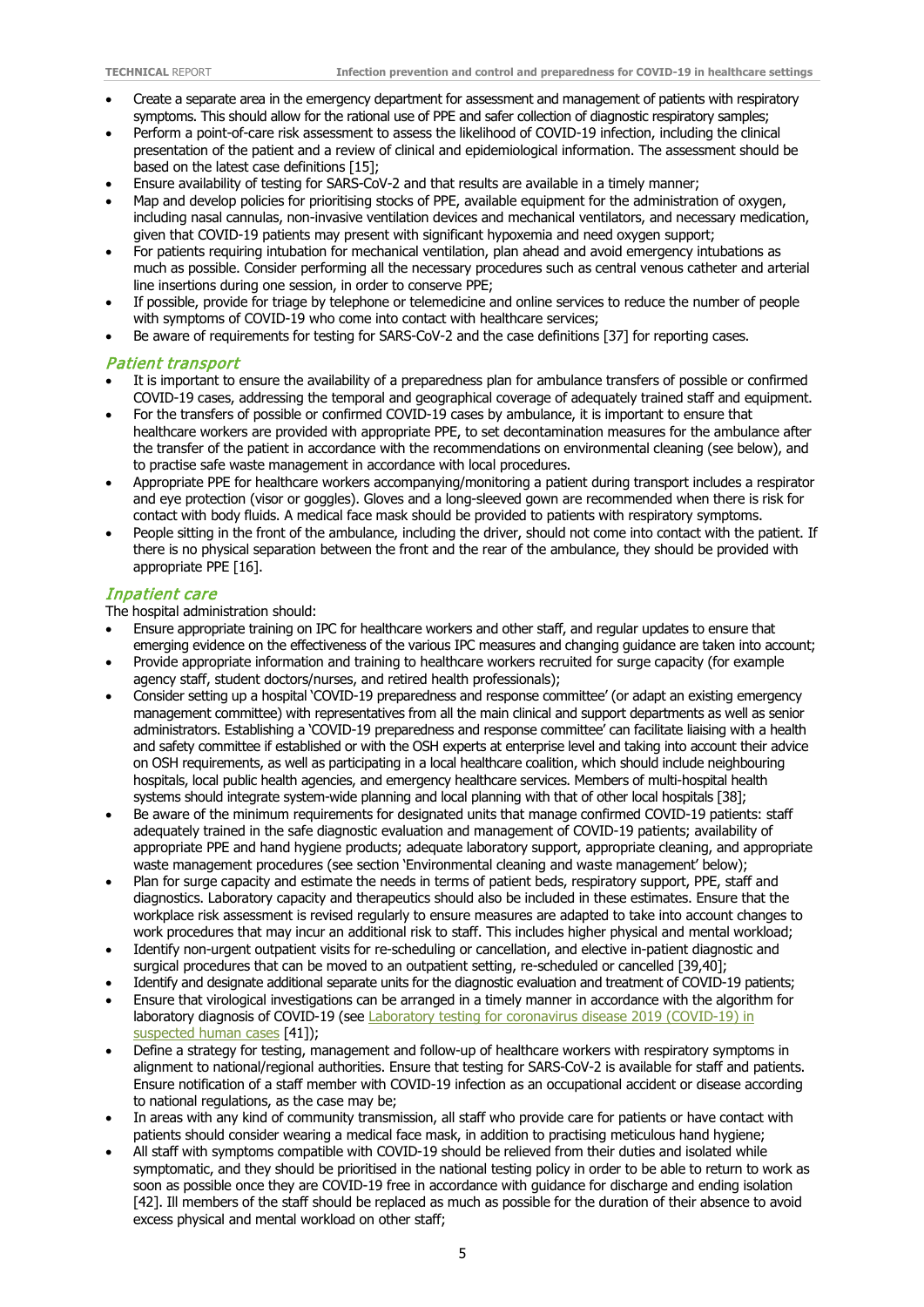- Asymptomatic staff that have tested positive for SARS-CoV-2 should also be relieved from their duties and isolated.
- Ensure that visits to COVID-19 patients are limited to the absolute minimum and that visitors are aware of the need for hand hygiene and respiratory hygiene, including suitable cough etiquette. Visitors should wear a medical face mask and keep a distance of at least 1.5 metres from a patient for the duration of the visit [43];
- If feasible, maintain a register of visitors for the purposes of contact tracing. Visitors to a confirmed COVID-19 case should self-monitor for symptoms of COVID-19 for 14 days after the visit, if periodic active monitoring (e.g. by telephone every few days) is not possible.

#### **Patient management**

#### Possible or confirmed COVID-19 cases

- Possible COVID-19 cases should be isolated, or at least separated from other patients, as much as possible. They should wear a medical face mask if available, or at least cover their mouth with a tissue when coughing, and practise appropriate hand hygiene. If possible, dedicated toilet facilities should be made available. Non-essential contacts between possible cases and other people should be minimised. With a small number of COVID-19 cases, patients should preferably be admitted to an isolation room with a dedicated toilet if available. If possible, patients should be placed in single, airborne-precaution rooms with negative pressure and anteroom, especially those patients requiring aerosol-generating procedures.
- Appropriate response routines should be set, e.g. reporting to a designated 24/7 response service, such as the local public health authorities, arrangement of diagnostic testing and, if appropriate following initial assessment, arrangement for safe transfer to a designated acute care unit for further diagnostic evaluation.
- During the influenza season, all patients with severe acute respiratory infections should be tested for both SARS-CoV-2 and influenza (and other respiratory viruses, such as RSV, if possible) to inform clinical management and infection prevention and control measures, such as patient placement. Patients should be managed as 'possible COVID-19 case' until the test result is available.
- In the event of community transmission and large numbers of COVID-19 cases are requiring hospitalisation, hospitals should consider placing confirmed COVID-19 patients in a separate ward or section of the hospital with dedicated staff (cohorting). This makes it possible to conserve PPE, since healthcare workers can wear the same respiratory protection while providing care to the cohorted patients while respecting the OSH requirements on the use of PPE.
- The use of dedicated (i.e. one for each patient) or if possible disposable medical equipment (e.g. blood pressure cuffs, stethoscopes and thermometers), is recommended.
- When there is documented community transmission, and provided testing capacity allows, all patients regardless of presentation should be tested for SARS-CoV-2 on admission to the hospital and managed as 'possible COVID-19 case' until the test result is available. Considering the incubation period of 14 days and the possibility of asymptomatic course of disease, patients admitted to the hospital should be monitored daily for COVID-19 compatible signs and symptoms, and tested again on day 3-5 after admission if no signs and symptoms have developed before that. As an alternative to universal screening of all patients upon admission to hospital, more targeted approaches can be considered for vulnerable groups, such as screening before admission to oncology and transplantation wards. Patients with planned admissions, such as admissions for elective surgery, should be tested 24-72 hours before admission and admitted only after confirmation of a negative result.

#### Personal protective equipment (PPE)

- During initial assessment of a patient without direct contact, the patient should wear a medical face mask and keep a distance of at least 1.5 metres. If possible, a physical barrier such as glass or a plastic panel should be used [43].
- Collecting diagnostic respiratory samples (e.g. nasopharyngeal swab) necessitates close proximity to the person tested and can provoke coughing and/or sneezing [44]. Healthcare workers collecting diagnostic respiratory samples in enclosed spaces [45] should wear a respirator and eye protection. A medical face mask can be used in place of a respirator in the event of shortage of respirators and for drive-through or outdoor testing facilities [40].
- While collecting the samples, healthcare workers can use the same respiratory protection equipment for several patients for a longer period of time without removing it, provided that it is not damaged or soiled, unless the manufacturer explicitly advises against this and in accordance with OSH regulations, codes of practice and in agreement with the occupational physician or health and safety committee [16].
- Healthcare workers in contact with a possible or confirmed COVID-19 case should wear a well-fitted respirator and eye protection (i.e. visor or goggles) [40]. In case of shortage of respirators, the use of medical face masks and options for prolonged use of respirators, decontamination and reuse of respirators can be considered in agreement with the health and safety committee or OSH experts at facility level. Gloves and a long-sleeved gown are recommended when there is risk for contact with body fluids and in settings where contamination is presumably high, such as where aerosol generating procedures are performed. Aprons can be used in place of gowns, especially when the risk of contact with body fluids is low. In case of shortages of gloves and gowns, these should be prioritised for procedures that are associated with contact of body fluids and splashes or contact with sterile sites (for sterile gloves). The gloves and the gown or apron should be changed between patient contacts.
- Healthcare workers should strictly follow the procedures for putting on and safely removing PPE in the correct sequence [40]. Hand hygiene should be performed immediately before and after removing PPE. It is essential to ensure that all healthcare workers assigned to treat COVID-19 patients are trained in the proper use of PPE. Quality assurance should be promoted before assigning healthcare workers to COVID-19 patient care.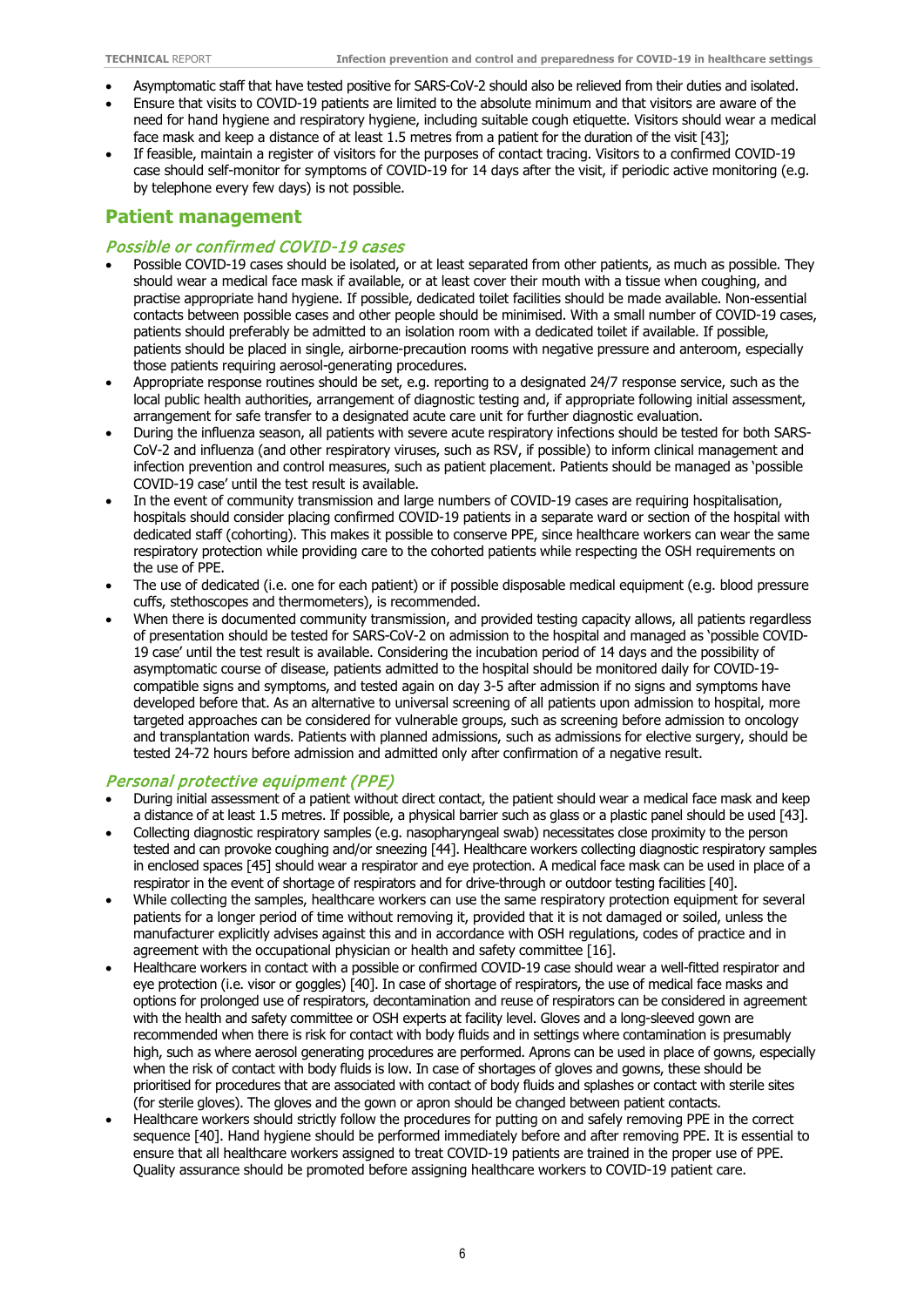#### Aerosol-generating procedures

- Several medical procedures have been linked with increased risk of transmission of infections transmitted through respiratory droplets and aerosols, presumably through increasing aerosolisation of infectious respiratory secretions and require respiratory protection measures [22]. Such procedures are known as aerosol-generating procedures. Although the evidence is often inconclusive, the following procedures have been linked with increased risk of transmission of respiratory viruses : endotracheal intubation, open suctioning, manual ventilation before intubation, non-invasive positive pressure ventilation, tracheotomy, cardiopulmonary resuscitation bronchoscopy and high-frequency oscillatory ventilation [46,47]. Among these procedures, the evidence is the most consistent for endotracheal intubation.
- High-frequency nasal oxygen (HFNO) that is often applied in the treatment of respiratory failure related to COVID-19 is also considered a potentially aerosol-generating procedure and should ideally be administered under airborne precautions [48], although currently available evidence about its role in the production of infectious aerosols is inconclusive [49].
- The infectious risk of other procedures that have been linked to the production of aerosols, such as administration of nebulised treatment, is unclear and there is not consensus on their classification as aerosolgenerating procedures [50].
- Aerosol-generating procedures should ideally be performed in a negative pressure isolation room. The number of people in the room should be limited to a minimum during such procedures. All those present should wear a wellfitted respirator as well as visor or goggles, long-sleeved impermeable protective gown, and gloves [51]. If there is a shortage of respirators, it is recommended that respirators are prioritised for aerosol-generating procedures.

#### Approaches for the rational use of PPE in the event of shortages

In the event of shortages, the following approaches can be considered to reduce the consumption and maximise the use of PPE, if in accordance with OSH regulations and codes of practice, and in agreement with the occupational physician or health and safety committee.

**Extended use:** The same respirator may be used while caring for multiple patients with COVID-19. This is on the condition that the respirator is not removed between patients and is not damaged, soiled or contaminated, or unless specifically contraindicated by the manufacturer [43].

**Reuse and decontamination:** Medical face masks are designed for single use. Respirators are usually also discarded after use, but in the event of a shortage they can be reused a limited number of times unless there is a risk of contamination through the deposition of infectious particles on the surface. Contamination of the surface of respirators and medical face masks entails a risk of infection when putting the device on again for reuse. Since SARS-CoV-2 survives in the environment, including on the surfaces of various materials such as tissue, there is a risk that the outer surface of respirators and medical face masks used during patient care may become contaminated. The risk of the surface of medical face masks and respirators becoming contaminated by respiratory droplets is considered to be lower when they are covered with a visor. In such cases, reuse of the respirator/medical face mask may be considered as a last-resort option to conserve PPE. Several different procedures have been tested for the decontamination of respirators in the event of shortage [52,53]. Such options are only to be considered as an extraordinary last resort in the event of imminent shortages of PPE, depending on availability and feasibility and only after other approaches for the rational use of PPE (such as extended use) have been applied.

#### Release from isolation

- The duration of infectivity for COVID-19 patients is not yet known with certainty. Several studies show that most transmission happens around the onset of symptoms and that SARS-CoV-2 can initially be detected in upper respiratory samples one to two days before the onset of symptoms. In studies of non-severe cases, the virus was successfully isolated for 10 days from the onset of symptoms' [54-56]. Among hospitalised/severe COVID-19 patients, virus isolation was possible until day 20 after onset of symptoms, with a median of eight days (IQR 5-11 days) [57,58]. The probability of detecting infectious virus dropped below 5% after 15.2 days post onset of symptoms (95% confidence interval (CI)  $13,4 - 17,2$ ). In this study, the risk of having a positive virus culture was three times higher in immunocompromised patients.
- Some patients with laboratory-confirmed COVID-19 infection have been identified as PCR-positive over prolonged periods of time after infection and clinical recovery. Studies of the duration of viral shedding (defined as positive RT-PCR test) in hospitalised COVID-19 cases found a duration up to six weeks from illness onset [59,60]. Some evidence is emerging that these cases are not linked with secondary transmission [61]. Prolonged viral RNA shedding has been shown even after seroconversion [62,63]. The identification of SARS-CoV-2 RNA through PCR (i.e. viral RNA shedding) does not equate to the presence of viable, infectious virus within a patient. However, the significance for transmission of prolonged shedding among immunocompromised patients remains unclear.
- Based on this evidence, non-immunocompromised patients can be discharged from isolation when the following criteria are fulfilled: 1) resolution of fever for at least three days and, 2) clinical improvement of other symptoms, and 3) after ten days from symptom onset for mild cases or at least 14 days and up to 20 days from symptom onset for severe cases [42]. WHO recommends that patients are released from isolation 10 days after symptom onset, plus at least 3 additional days without symptoms [64].
- Two consecutive negative PCR tests are recommended for discontinuation of isolation for immunocompromised COVID-19 cases and the same approach can be considered for severely ill patients, especially if they will be transferred to another unit within the hospital or discharged to a LTCF.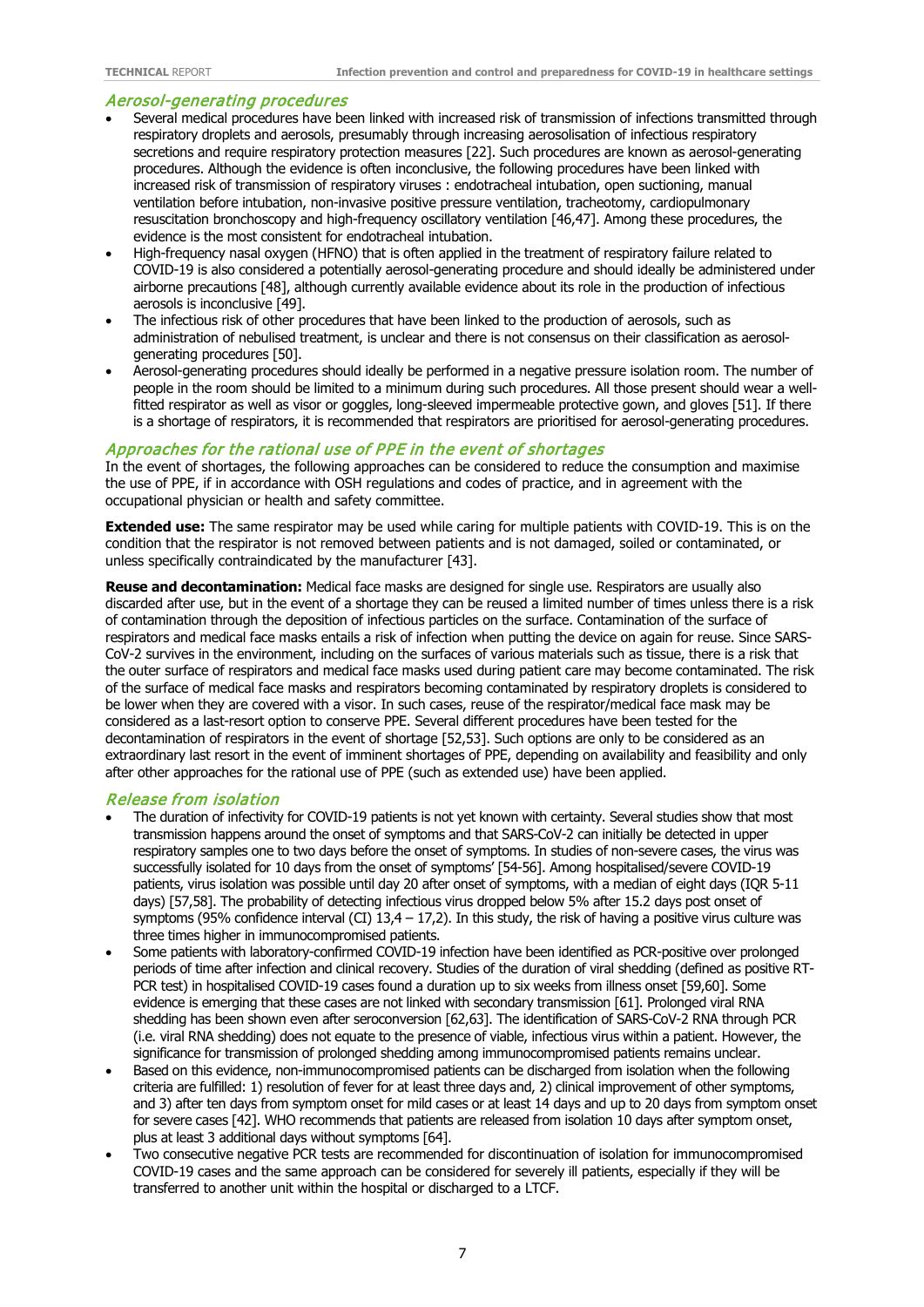- When severely ill cases need to be discharged from a hospital earlier than 14 days or without fulfilling the above criteria, and no test result is available, these patients should self-isolate at home or at a safe place for up to 20 days from the onset of symptoms. Patients should seek medical advice, if they develop symptoms again.
- If the PCR test remains positive for a prolonged period, virus culture or sub-genomic RNA detection can be used to confirm viable virus positivity. If viable virus is detected, the patient will need to continue isolation at a designated facility or at home.

#### Health monitoring and management of exposed staff

- Healthcare workers providing care to COVID-19 patients need to be actively followed-up for development of symptoms and provided with occupational health support. Hospitals should maintain a record of all healthcare workers providing care for possible and confirmed COVID-19 cases. These healthcare workers should be trained in reporting procedures and report any symptoms, and if developing fever or any symptoms compatible with COVID-19 within 14 days of their last exposure to a confirmed case, they should be tested and be relieved of their duties if they become unwell and quarantined according to national requirements. The workload and psychological health needs of the staff should be addressed.
- Healthcare workers who have been exposed to COVID-19 cases without the recommended PPE should be allowed to stop work, self-monitor for symptoms and self-quarantine for 14 days, in accordance with national regulations. Alternatively, a RT-PCR test on day 10 after exposure can be performed and if it is negative, quarantine can be discontinued earlier.
- Due to the very limited number of reported cases of confirmed COVID-19 reinfection, the risk of reinfection among individuals who previously had COVID-19 is not known, but cannot be ruled out [65]. Although there are no documented cases of onward transmission from a re-infected case, knowledge of this topic is also still evolving. Risk assessment, including relevant laboratory investigations, may be made for re-exposed cases, taking into account the overall immune status of a re-exposed individual, the results of antibody testing, and the level of contact that the individual has with vulnerable populations in order to assess the best method of managing and following re-exposed cases for potential disease development and risk of further transmission. ECDC has published a Threat Assessment Brief 'Reinfection with SARS-CoV-2: considerations for public health [response' w](https://www.ecdc.europa.eu/en/publications-data/threat-assessment-brief-reinfection-sars-cov-2)hich provides options for the investigation and management of re-infections.

#### **Additional measures for healthcare professionals and healthcare facility staff**

Some hospitals will be designated exclusively for the management of COVID-19 patients; however, the probability of exposure to the virus should be considered high at all healthcare facilities. The following precautionary measures are recommended:

- Healthcare workers who have contact with patients should wear scrubs for the duration of their work. Clean scrubs should be provided daily;
- When returning home, healthcare workers who have managed COVID-19 patients should practise physical distancing to minimise the risk of transmission to other household members.

#### Environmental cleaning, ventilation and waste management

The following measures should be considered to reduce the risk of transmission from environmental contamination:

- Cleaners should be appropriately trained in cleaning procedures and waste disposal and receive appropriate instructions;
- Staff engaged in environmental cleaning and waste management should wear a medical face mask, eye protection (visor or goggles), gloves and a gown [43];
- Regular cleaning followed by disinfection is recommended, using hospital disinfectants active against viruses; cleaning in patient rooms is particularly important for frequently touched surfaces. If there is a shortage of hospital disinfectants, surfaces may be cleaned with a neutral detergent, then decontaminated with 0.05-0.1% sodium hypochlorite (i.e. dilution 1:100 to 1:50 if household bleach at an initial concentration of 5% is used). Surfaces that do not tolerate sodium hypochlorite may be cleaned with a neutral detergent, followed by 70% ethanol [66];
- Decontamination of reusable medical devices should follow the manufacturer's instructions. Use of dedicated equipment can be considered for patients with COVID-19 when available;
- Ensure the regular cleaning and disinfecting of electronic equipment, such as mobile phones, desk phones and other communication devices, tablets, desktop screens, keyboards and printers, particularly when these are used by many people;
- Ventilation plays a key role for the prevention of respiratory infections in healthcare settings [67]. The minimum number of air exchanges per hour, in accordance with the applicable hospital regulations, should be ensured at all times. Increasing the number of air exchanges per hour will reduce the risk of transmission in closed spaces. This may be achieved by means of natural or mechanical ventilation, depending on the setting. Air recirculation without filtration should be avoided as much as possible;
- There is limited indirect evidence for the use of portable air filtration devices in healthcare settings as a preventive measure for COVID-19 [68,69];
- Due to concerns about possible aerosolisation of the virus present in faeces [70], closing the lid before flushing the toilet is recommended;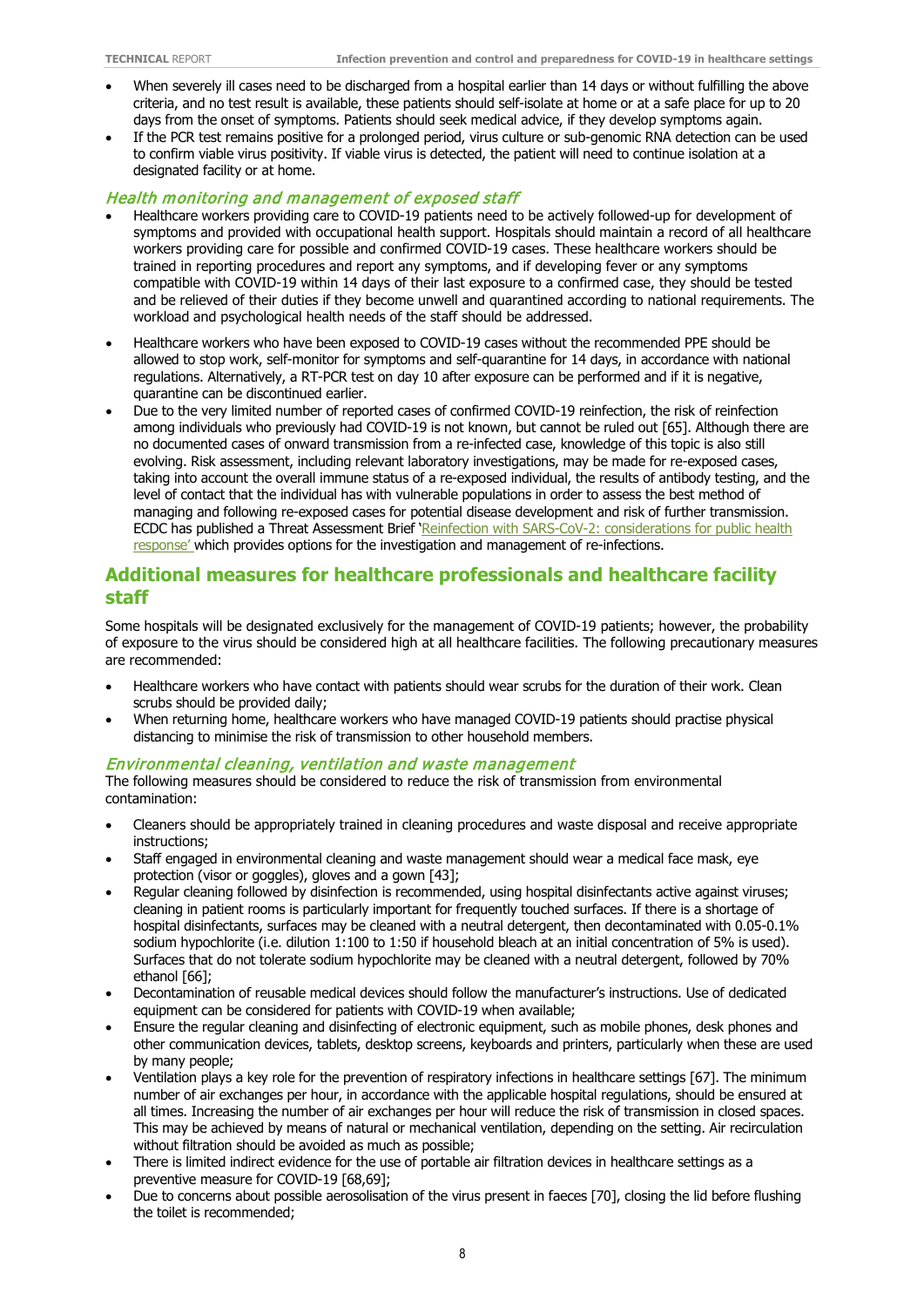$\overline{a}$ 

• Staff engaged in waste management should be provided with and wear appropriate PPE. Waste should be treated as infectious clinical waste Category B (UN3291) [71], and handled in accordance with healthcare facility policies and local regulations. Staff should be trained in waste management and disposal procedures.

#### Laboratory testing

All specimens collected for laboratory investigation should be regarded as potentially infectious, and healthcare workers or staff members who collect or transport clinical specimens should adhere rigorously to standard precautions in order to minimise the possibility of exposure to pathogens. The WHO's [aide-memoire on standard](http://www.who.int/csr/resources/publications/EPR_AM2_E7.pdf)  [precautions in healthcare](http://www.who.int/csr/resources/publications/EPR_AM2_E7.pdf) is available online [41].

Laboratories should adhere to the guidance provided by The European Committee for Standardisation: CWA15793 [laboratory biorisk management](https://www.uab.cat/doc/CWA15793_2011) [72] and the WHO's Laboratory testing for coronavirus disease 2019 (COVID-19) in [suspected human cases](https://www.who.int/publications-detail/laboratory-testing-for-2019-novel-coronavirus-in-suspected-human-cases-20200117) [41].

## **Long-term care facilities (LTCFs)**

European countries, that have established surveillance systems in LTCFs, have reported deaths attributed to COVID-19 among 5−6% of all current LTCF residents, and/or reported that up to 66% of all fatal cases have been among LTCF residents [73,74]. COVID-19 outbreaks in LTCFs can have devastating effects since the residents are already vulnerable due to their age and frequent underlying health problems, meaning that there is a high likelihood of unfavourable outcomes [74,75]. In addition, COVID-19 can spread rapidly within LTCFs, which can exceed the capacity of LTCFs to implement a sufficient response [76,77]. Therefore, LTCFs should prepare to manage COVID-19 outbreaks.

Furthermore, social vulnerability in LTCF residents may be exacerbated when non-pharmaceutical interventions are in place that limit physical personal interactions or impact access to health services [78-82].

#### **A. National or subnational level activities for LTCFs**

In EU/EEA countries, long-term care is provided by a broad range of actors, including public, private for profit, private not-for-profit, and informal or unregistered providers. Additionally, while hospital care is most often the responsibility of the Ministry of Health, LTCFs are often the responsibility of different ministries, with responsibilities distributed between national and sub-national authorities, often dependent on the type of facility [83-85]. For example, in Spain and Italy the same person may receive long-term care services that are organised or funded by up to three different levels of government [85]. Therefore, the most central competent public health authority should consider implementing the following measures to enable COVID-19 preparedness and IPC in LTCFs. [85]. Therefore, the most central competent public health authority should consider implementing the following measures to enable COVID-19 preparedness and IPC in LTCFs:

#### Ensure accessibility of resources for COVID-19 for all facilities that provide long-term care

Competent authorities, such as the national public health institute, should ensure accessibility to COVID-19 resources for both LTCFs and LTCF-like<sup>[1](#page-8-0)</sup> settings, e.g. competent authorities, such as the national public health institute, should ensure accessibility to COVID-19 resources, for both LTCFs and LTCF-like settings, e.g. by maintaining a comprehensive online repository of guidelines, guidance and training materials relevant to COVID-19 [86,87]. An implicit objective of such a repository is to provide all facilities, including those not yet registered with national authorities and those not yet included in current guidance [83,88], with the tools to develop their own comprehensive COVID-19 plans including IPC training activities.

This online repository should also contain guidance to help LTCFs avoid the possibility of indirect adverse effects of the inappropriate application of COVID-19 measures. These should include measures that ensure psychosocial care of residents and staff; and continuity of healthcare for COVID-19 and other diseases, including maintained access to hospital healthcare, and palliation [85]. These should include measures that ensure psychosocial care of residents and staff as well as continuity of healthcare for COVID-19 and other diseases, including maintained access to hospital healthcare, and palliation [85].

This online repository should be advertised broadly at national and sub-national level to ensure awareness in all facilities, including those not yet registered with authorities.

#### Ensure capacity to mobilise staff and material resources to LTCFs

Competent authorities should consider options to mobilise resources to LTCFs requiring support to their current response to a COVID-19 outbreak (e.g. healthcare workers), including, if appropriate, medical care that would have otherwise been provided in an outpatient or inpatient setting (e.g. oxygen therapy and medical staff) [85,89]. A common feature of European LTCFs is that the workforce often work in several facilities[83] , which has been

<span id="page-8-0"></span><sup>&</sup>lt;sup>1</sup> LTCF-like settings include hospitals' long-term care wards, hostels (without any type of nursing care), sheltered care homes, day centres, home-based centres, and facilities for protected living. ECDC's document 'Guidance on the provision of support for medically and socially vulnerable populations in EU/EEA countries and the United Kingdom during the COVID-19 pandemic' contains considerations for institutions supporting the homeless and people with alcohol or drug dependence. It is available from: <https://www.ecdc.europa.eu/en/publications-data/guidance-medically-and-socially-vulnerable-populations-covid-19>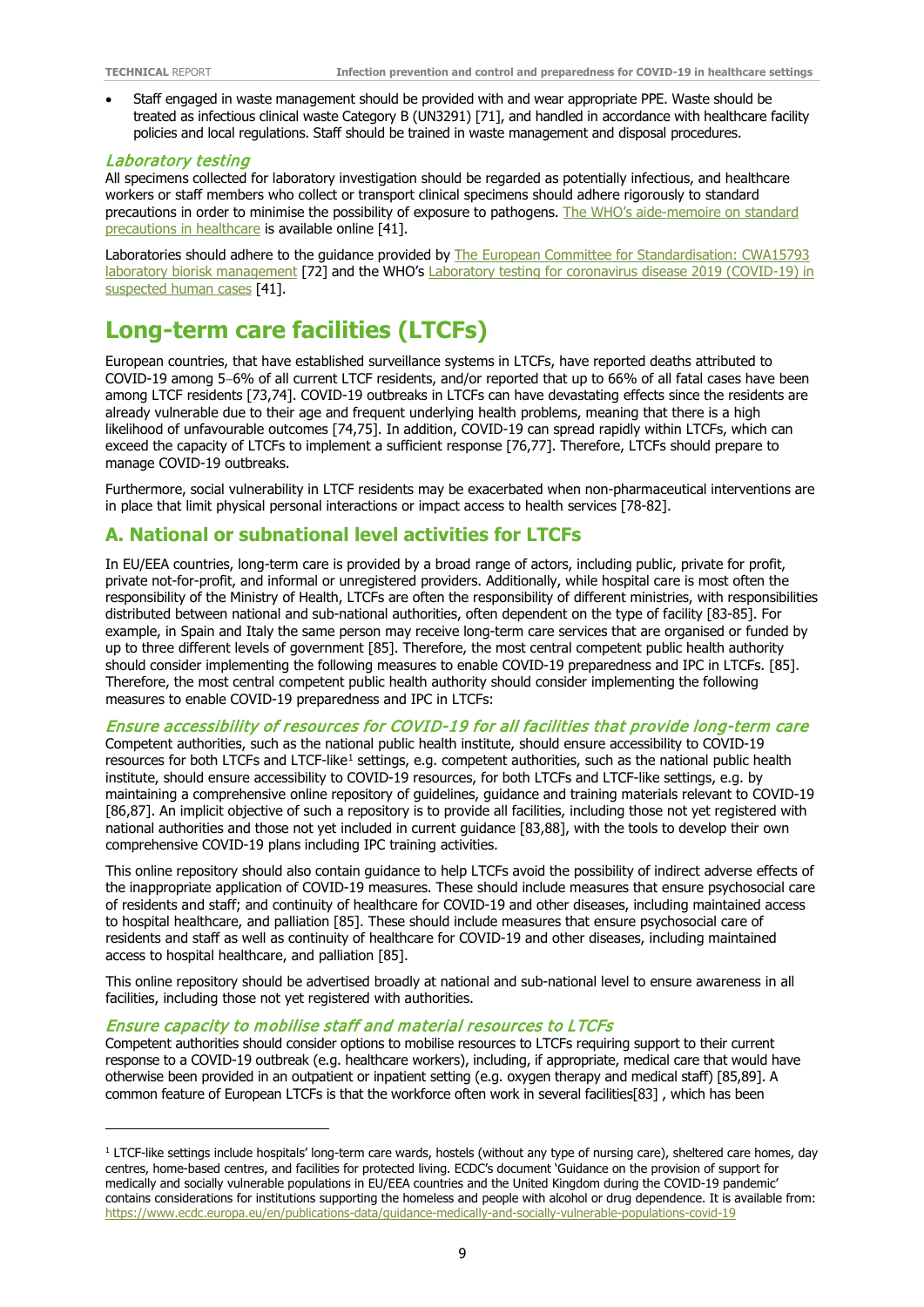associated with outbreaks of COVID-19 in LTCFs Competent authorities should consider options to mobilise resources to LTCFs requiring support to their current response to a COVID-19 outbreak (e.g. healthcare workers), including, if appropriate, medical care that would have otherwise been provided in an outpatient or inpatient setting (e.g. oxygen therapy and medical staff) [85,89]. A common feature of European LTCFs is that the workforce often work in several facilities [83] , which has been associated with outbreaks of COVID-19 in LTCFs [90]. Therefore, COVID-19 outbreaks have the potential to affect multiple LTCFs through importation of the virus, and these LTCFs may have difficulties in operating normally because of staff absenteeism.

Competent authorities should monitor the availability of PPE, particularly equipment for respiratory protection, in LTCFs. Two ECDC guidance documents specify indicators to aid competent authorities in this monitoring. These are the 'Monitoring and evaluation framework for COVID-19 response activities in the EU/EEA and the UK' (Pillar 6) [91]; and the ECDC surveillance guidance for COVID-19 in LTCFs, which also specifies the collection of data on policy for the use of face masks for LTCF residents and staff [92].

#### Ensure surveillance of COVID-19 and testing for SARS-CoV-2 in LTCFs

The objectives of ECDC's guidance for COVID-19 surveillance in LTCFs [92] are to provide situational awareness to inform mitigation measures and to enable appropriate implementation of IPC measures in LTCFs. It specifies which data must be collected from LTCFs.

This guidance, and ECDC's guidance regarding COVID-19 testing strategies and objectives [93], recommend regularly testing all staff for SARS-CoV-2 at LTCFs in areas with community transmission; isolating and testing possible cases as soon as possible; and comprehensively testing all residents and staff upon identification of a confirmed case amongst residents or staff.

#### Ensure that each LTCF has access to external consultation services for IPC and medical care

The first step to ensure the provision of services to LTCFs is to acquire a comprehensive register of LTCFs. As of May 2020, such a register was not available in the vast majority of EU/EEA countries [94]. Information on the number and type of LTCFs is available for several EU/EEA countries from the 2016—2017, 2013 or 2010 ECDC point prevalence surveys of healthcare-associated infections (HAIs) and antimicrobial use in European LTCFs [95].

If not already established, countries may consider pairing LTCFs to a local hospital and local public health authorities, for external advice on IPC and continuity of provision of essential healthcare services. The external IPC advice should ensure that LTCF staff are aware of signs and symptoms of, and risk factors for COVID-19 and for HAIs in general [94,95]. Indeed, it is plausible that adjustment to COVID-19 of otherwise routine practices, particularly in LTCFs with reduced staff-to-resident ratios, may result in reduced compliance with measures to prevent HAIs, including those with microorganisms with antimicrobial resistance (AMR). In LTCFs, such measures include, in particular, appropriate urinary and vascular catheterisation of residents, appropriate hand hygiene practices, and antimicrobial stewardship activities by healthcare staff.

#### **B. LTCF-level activities**

#### **Administrative measures**

LTCF administrators and healthcare administrators should implement the following measures for COVID-19 preparedness and IPC in LTCFs.

#### Designation of COVID-19 leadership roles within each LTCF

#### **LTCF lead for COVID-19**

• Designate a team or at least one full-time staff member in each facility to be the lead for COVID-19 preparedness and response at that facility. They should work in consultation with the local authorities, LTCF medical lead, LTCF administrative lead, Health and Safety committee and/or occupational health service, also consulting with LTCF workers.

The LTCF COVID-19 lead team or person should:

- Designate other COVID-19 leads, to include a medical lead and a lead for IPC training (see below);
- Be responsible for ensuring that the LTCF has the following in place:
	- − IPC training for staff and residents and COVID-19 IPC procedures, in collaboration with the Medical Lead and the IPC Lead (see below);
		- an appropriate SARS-CoV-2 testing strategy [92,93];
		- − a COVID-19 outbreak preparedness plan. These should be developed in collaboration with public health agencies, preferably including local public health authorities and/or hospitals;
- Establish communication channels with all authorities that provide COVID-19 guidance relevant to LTCFs. This should include local health authorities, to:
	- − Acquire familiarity with national/regional advice on preparedness, including advice for the calculation of requirements for PPE and related materials and products; and specific locally recommended measures;
	- − Monitor local and national public health sources to understand the level of COVID-19 transmission in their community;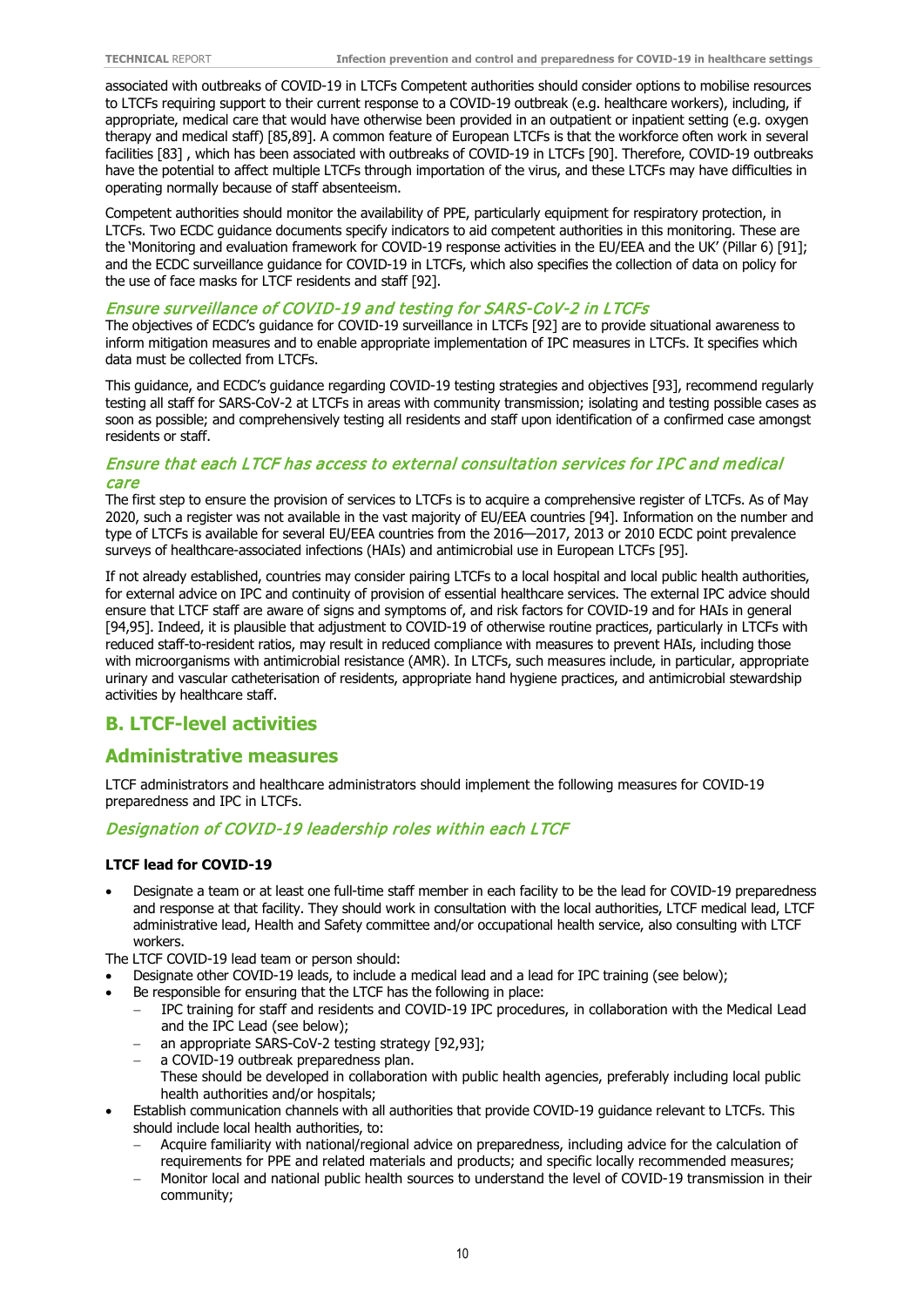- − Acquire awareness of the preferred minimum requirement for management of residents with symptoms of COVID-19 (see below);
- − Acquire awareness of the requirements for reporting of residents with symptoms compatible with COVID-19;
- Update business continuity plans, in case staff members become ill or need to self-isolate;
- Liaise with the employer to ensure that the facility has enough hand-washing facilities, alcohol-based hand rub and PPE;
- Ensure the compatibility of the plans of the LTCF for COVID-19 preparedness, IPC and business continuity, with plans of the LTCF for the psychosocial well-being of residents and staff, continuity of healthcare provision, and appropriate palliation.

#### **Medical lead**

Each LTCF should have a medical lead for COVID-19 who should:

- Review LTCF plans for COVID-19 preparedness and IPC. This should include consideration of their compatibility with LTCF plans for the psychological well-being of residents and staff, continuity of healthcare provision (e.g. referral to the hospital), and palliation for COVID-19 and other diseases;
- Establish contact with external public health teams and IPC practitioners, such as local authorities and/or hospitals, that can provide additional advice on IPC;
- Review the routines of care of LTCF residents to prevent adverse events that may occur when physical distancing measures are in place. These include reducing inappropriate urinary catheterisation, measures to prevent bedsores, and ensuring appropriate antimicrobial use.

#### **IPC lead**

- Each LTCF should have a staff member (e.g. a liaison nurse for IPC) responsible for IPC and ensuring IPC training;
- IPC training should be provided to all LTCF staff and to all residents;
- IPC training should include respiratory etiquette, standard precautions including hand hygiene, physical distancing, self-isolation for residents and staff members who have symptoms of respiratory infection, and proper use of PPE and related materials;
- All staff members should follow hand hygiene practices outlined in WHO guidance for hand hygiene in outpatient and home-based care and LTCFs [77]. In addition, the IPC lead and staff members should ensure that residents and visitors at the LTCF follow hand hygiene measures.

#### Considerations for LTCF workers

- In areas with community transmission of COVID-19, all LTCF workers, including LTCF staff, agency staff, volunteers and/or other informal carers, who provide care for residents or have contact with residents or communal areas of the LTCF, should consider wearing a medical face mask, in addition to practising meticulous hand hygiene:
- The administration to ensure that staff members with symptoms of respiratory infection are relieved from work, self-isolate and contact a predesignated telephone number or contact point at the LTCF to inform of their symptoms and get advice on how and where to obtain a COVID-19 test;
- The administration should ensure that business continuity plans in case of widespread community transmission are in place, in terms of availability of staff, including agency staff, and non-staff workers;
- Workers who provide services to several LTCFs should pay particular attention to IPC practices and selfmonitoring of symptoms of COVID-19 [74], with business continuity consultations with local authorities paying particular attention to the possible absenteeism of such workers;
- Employers should ensure that workers in LTCFs are aware of how COVID-19 preparedness and response plans affect the baseline requirements for continuity of and access to healthcare including first aid, hospital referrals and palliative care;
- Employers should consult with occupational health and national agencies, to ensure that COVID-19 preparedness and response plans can integrate measures to ensure the psychosocial wellbeing of staff.

#### Personal Protective Equipment (PPE)

- For information on PPE, please consult the section above on 'Personal Protective Equipment (PPE)' for acute care hospitals and the section below on 'Management of residents with symptoms of COVID-19';
- For specific recommendations on the use medical face masks in LTCFs, please consult the section above on 'Considerations for LTCF staff' and the section below on 'External visitors, e.g. social visits';
- For options for rational use of PPE in the event of shortages, please consult the corresponding section above for acute care hospitals.

#### Logistic considerations

- The administration should provide signs at all entrances describing the symptoms compatible with COVID-19 (fever, cough, shortness of breath) [96], informing visitors with any of these symptoms not to enter the LTCF;
- The preferred minimum requirements for the management of residents with symptoms compatible with COVID-19 are: a single room with dedicated bathroom and toilet; staff adequately trained in hand hygiene and the use of PPE; availability of appropriate PPE; soap, paper towels and alcohol-based hand rub; and appropriate cleaning and waste management procedures;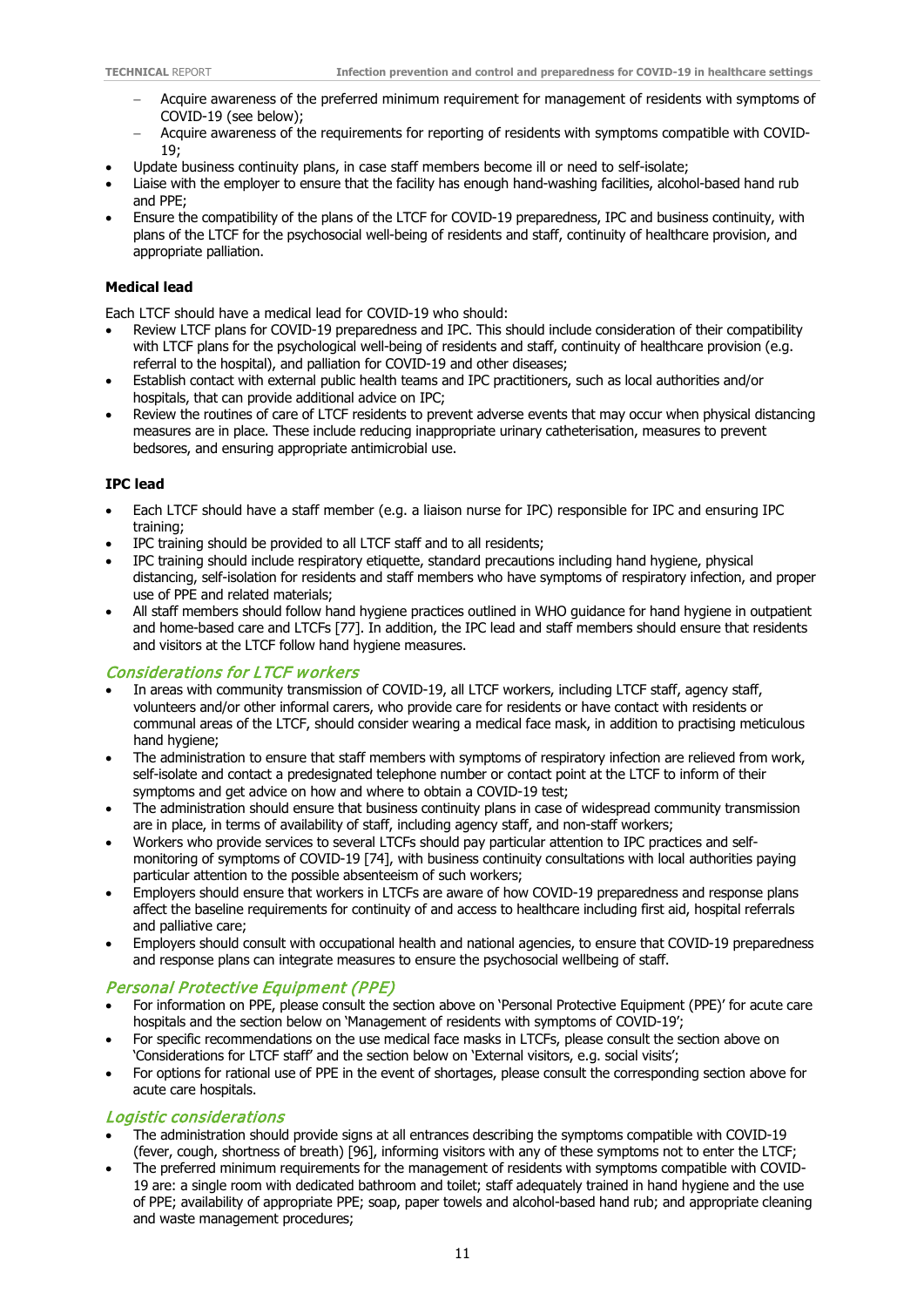- The administration should ensure that soap dispensers and paper towels are available for hand-washing [96]. If no paper towels are available, use clean cloth towels and replace them frequently [97];
- If possible, make alcohol-based hand rub available in every resident's room, both inside and outside the room, and in all public areas [96]. If there is a shortage of alcohol-based hand rub, prioritise availability at the point of care;
- If possible, designate areas that can be dedicated to the management of COVID-19 cases in case of an outbreak (i.e. resident cohorting). During planning, also identify surge capacity, within or outside the LTCF, for cases.

#### **Environmental cleaning, ventilation and waste management**

For information on environmental cleaning, ventilation and waste management, please consult the corresponding section for acute care hospitals.

#### **Minimising risk of COVID-19 introduction and transmission**

The mainstays of IPC in LTCFs remain ensuring physical distancing of at least 1.5 metres wherever possible, maintaining respiratory etiquette and practicing meticulous hand hygiene.

The following can be considered for specific settings within the LTCF:

#### Communal areas

- Ensure that the occupancy rate for communal areas permits maintenance of physical distancing;
- Endeavour to ensure appropriate ventilation, as feasible (see section 'Environmental cleaning, ventilation and waste management' for acute care hospitals);
- If possible, ensure that communal areas have direct access to hand-washing facilities, and that alcohol-based hand rub dispensers are available in communal areas (see section 'Logistic considerations').

#### Organised external social activities

- It is recommended that LTCF residents consider, if applicable, reducing their use of transportation methods with potentially large numbers of close contacts and consider minimising attendance at non-essential public events.;
- Organised activities within LTCFs, such as social activities and exercise, should be designed according to local risk assessment, ensuring appropriate IPC measures and including physical distancing and ventilation.

#### External visitors, e.g. social visits

- The decision to admit visitors should follow national guidelines. If visits are allowed, LTCFs should preferably prepare the process in collaboration with public health authorities, i.e. perform a risk assessment to designate visitor areas. These areas should have appropriate ventilation, permit appropriate physical distancing, and ideally be accessible without traversing communal areas;
- Symptomatic potential visitors should not come to LTCFs. Prior to entering the LTCF, visitors should (a) provide sufficient information for subsequent contact tracing, if required; and (b) be screened by LTCF staff for current symptoms compatible with COVID-19;
- The use of medical face masks for visitors and visited residents should be strongly considered [98].
- Ensure that residents and visitors at the LTCF practice appropriate hand hygiene, i.e. they should use soap and water or an alcohol-based hand rub;
- The risk of transmission from other visitors (such as for delivery of supplies and collection of refuse) will be minimised through maintenance of a short duration of contact with the LTCF; avoiding or minimising traversal of the LTCF premises, most particularly communal areas; and by the above mentioned other visitors not working if they have symptoms compatible with COVID-19;
- For consideration of 'social bubbles', see the ECDC guidelines for the implementation of non-pharmaceutical interventions against COVID-19 [78]. For LTCFs, social bubbles should ideally only contain people residing within the same LTCF, to minimise introduction of COVID-19 into the bubble.

#### Timely identification of COVID-19 cases

The administration should consider the following measures for the early identification of COVID-19 cases among residents:

- Monitoring the residents on a daily basis for symptoms (e.g. measuring body temperature);
- Regularly testing all staff at LTCFs for SARS-CoV-2 in areas with community transmission;
- Isolating and testing possible cases as soon as possible;
- Comprehensively testing all residents and staff upon identification of a confirmed case amongst residents or staff.

#### **Admission and re-admission of LTCF residents**

Staff responsible for receiving new and returning residents should do the following to minimise the risk of introduction of COVID-19:

- Assess new and returning residents for symptoms compatible with COVID-19;
- For residents without symptoms or signs of COVID-19, strongly consider requesting one negative RT-PCR test before admission or re-admission in the LTCF;
- For residents who were hospitalised for COVID-19 and clinically recovered, request two negative RT-PCR tests, at least 10 days after onset of symptoms, before admission or re-admission in the LTCF;
- In case RT-PCR tests remain positive for SARS-CoV-2 or in case of insufficient testing capacity, admission or readmission can be considered after 20 days from onset of symptoms [57,58].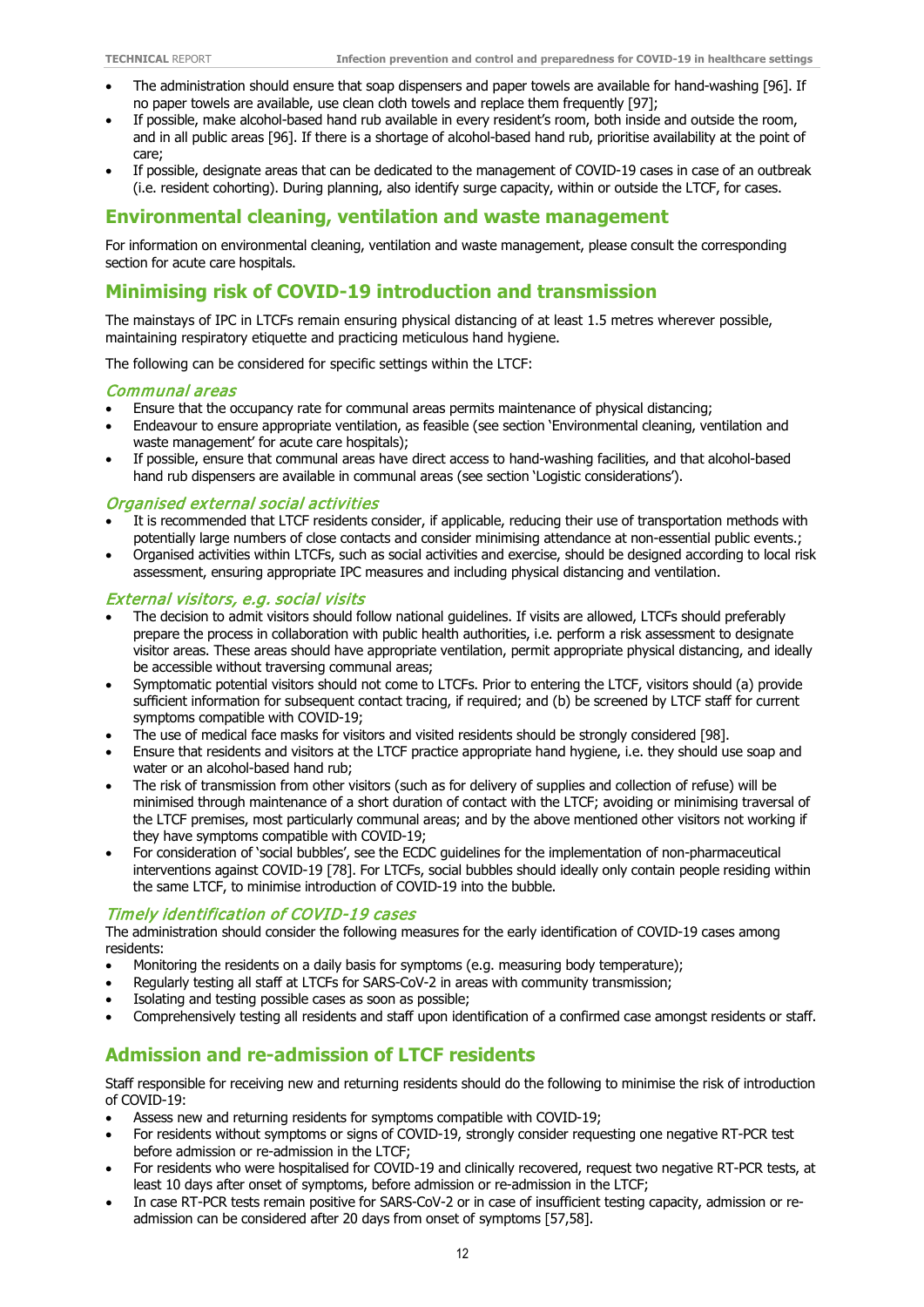#### **Management of residents with symptoms of COVID-19**

- If a resident in a LTCF displays signs or symptoms of COVID-19, urgently contact public health authorities'/healthcare services for notification, assessment and instructions on testing and possible transfer to an acute care hospital;
- If feasible, LTCFs may consider identifying dedicated staff to care for residents with possible/confirmed COVID-19 in order to reduce the likelihood of transmission to other residents;
- Residents displaying signs or symptoms of COVID-19 that do not require hospitalisation should be isolated in single rooms with a separate bathroom and toilet. If there are more than a few cases, consider placing the residents in a separate ward or section of the facility with dedicated staff;
- The administration should ensure that all LTCF staff are aware of the residents displaying signs or symptoms compatible with COVID-19 or having tested positive for the disease;
- If appropriate, consider posting information detailing IPC precautions on the doors of all residents' rooms, especially in those areas that have possible or confirmed COVID-19 cases;
- Healthcare workers and LTCF staff coming into contact with residents who have symptoms compatible with COVID-19 should wear a medical face mask or an FFP2 respirator if available, as well as eye protection (i.e. visor or goggles). Gloves and a gown or apron should be considered when there is a risk for contact with body fluids [40];
- Healthcare workers should strictly follow the procedures for safely putting on and removing PPE in the correct sequence [40];
- Hand hygiene should be performed immediately before and after removing PPE.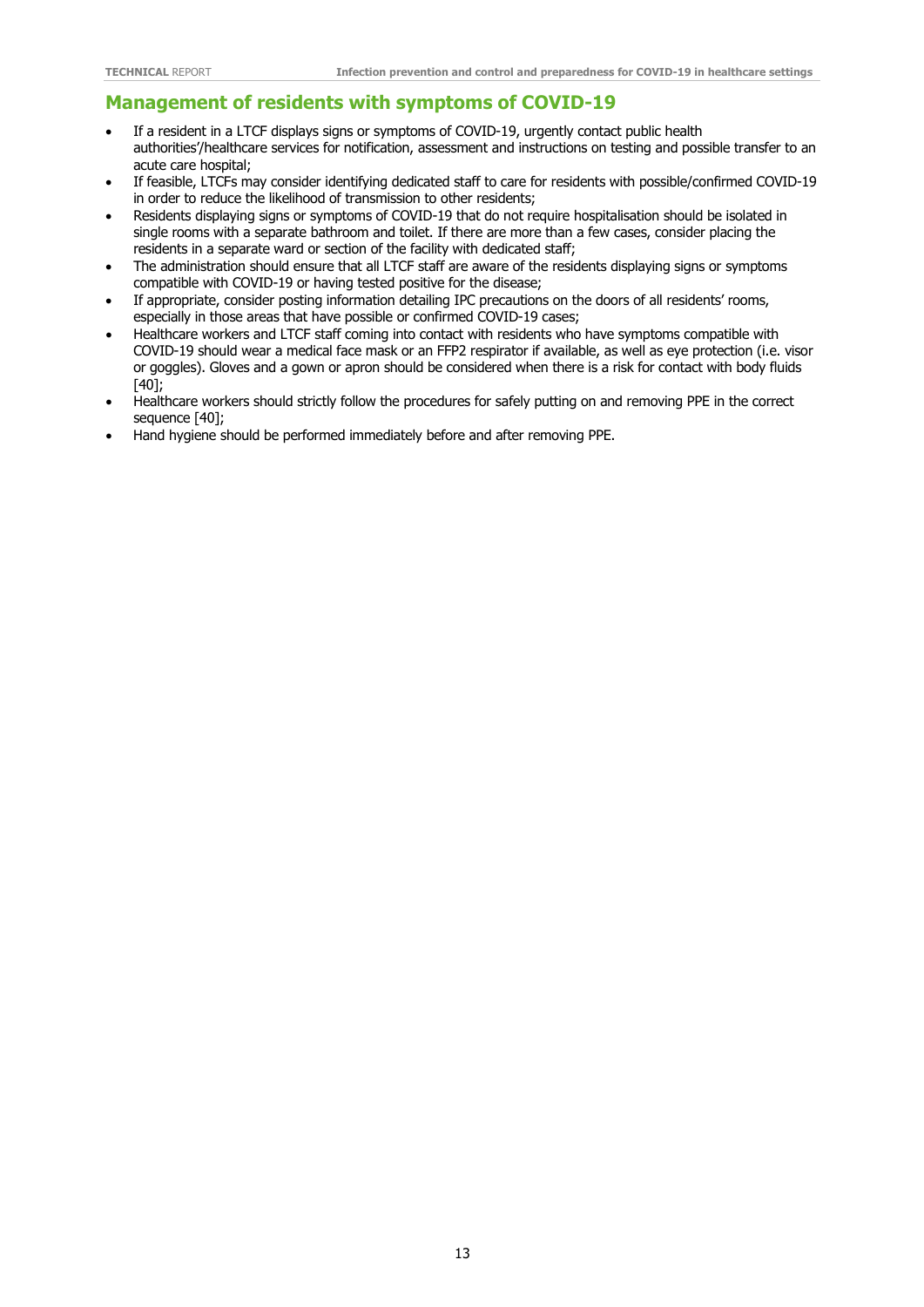# **Infection prevention and control aspects related to vaccination against COVID-19**

As of 29 January 2021, three vaccines against COVID-19 have been recommended for authorisation by the European Medicines Agency and were granted conditional marketing authorisation by the European Commission [99]: two messenger RNA (mRNA) vaccines - the BNT162b2 (Comirnaty®, Pfizer/BioNTech) on 21 December 2020 [100] and the mRNA-1273 vaccine (Covid-19 Vaccine Moderna®) on 6 January 2021 [101], and the nonreplicating adenovirus vector ChAdOx1 nCoV-19 vaccine (AZD1222, Oxford/AstraZeneca) on 29 January 2021 [102]. Vaccination against COVID-19 across the EU started on 27 December 2020 according to nationally defined vaccination strategies and recommendations, primarily prioritising elderly people, healthcare workers and those with certain comorbidities [103,104]. Data monitoring the progress of COVID-19 vaccination across Europe are available from the ECDC COVID-19 Vaccine Tracker [105].

## **Infection prevention and control measures when delivering vaccines**

On 15 January 2021, WHO published a memory aid document that summarises the key infection prevention and control (IPC) measures and the precautions to take for the safe administration of COVID-19 vaccines [106]. Readers are referred to this document for a detailed overview of the points to consider during the preparation/planning and operational phases of vaccination activities. The key standard precautions to be applied during any vaccination activity, along with key additional precautions necessary to reduce the risk of SARS-CoV-2 transmission during vaccination activity, are summarised below.

#### **Standard precautions**

- When administering vaccines, strict hand hygiene should be practised between patients, using alcohol-based hand rub and, if hands are visibly soiled, soap and water.
- Gloves are not required when administering vaccines. If gloves are used, they should be changed between patients and hand hygiene should be practised before putting on new gloves and after removing old ones.
- Ensure that an adequate number of hand hygiene stations are available in strategic areas for staff and the public.

### **Additional precautions**

- Face masks should be worn both by staff administering vaccines and by the individuals being vaccinated. Hand hygiene should be practised before putting on face masks.
- Areas identified for vaccination activity should allow for sufficient physical distancing and screening, waiting, vaccination and post-vaccination areas should be adequately ventilated.
- One-way entry and exit areas, where possible separated, should be clearly marked.

## **Considerations regarding vaccination in LTCFs**

Elderly residents in LTCFs are at disproportionately high risk of COVID-19 with fatal outcome [107] and have therefore been prioritised for vaccination in most EU/EEA countries. National guidelines should be followed regarding the choice of vaccine to be used for residents in LTCFs, as evidence for the efficacy of the available vaccines in older age groups varies by type of vaccine [100-102]. It should be emphasised that, in areas with community transmission, COVID-19 outbreaks in LTCFs may still occur after the vaccination campaign [108-113] and maximum protection of vaccinated residents is only achieved several weeks after completing the vaccination schedule, depending on the vaccine. In addition, recent evidence suggests a lower vaccine efficacy against some of the new SARS-CoV-2 variants of concern (VOCs), especially those harbouring the E484K mutation (see below).

- As long as there is community transmission of COVID-19, IPC measures in LTCFs should be maintained after the vaccination campaign, and at the highest possible levels [114].
- Vaccination in an LTCF should not be postponed when there are COVID-19 cases at the LTCF. Vaccination of non-cases (ring vaccination) may help contain an outbreak of COVID-19 [115,116].
- Vaccination should be offered to persons irrespective of their previous history of COVID-19 (symptomatic or asymptomatic) [117-119].
- Vaccination of those currently known to have COVID-19 should be postponed until they have recovered from the acute illness (if they had symptoms) and criteria have been met for them to discontinue isolation [118-120].
- For very frail residents with severe underlying conditions and short life expectancy, medical staff should assess the risk of severe side-effects of vaccination and consider whether their underlying conditions make them too frail to receive the vaccine [121,122].
- Consider vaccinating new residents before admission to an LTCF.
- Consider vaccinating new staff before they start working at the LTCF.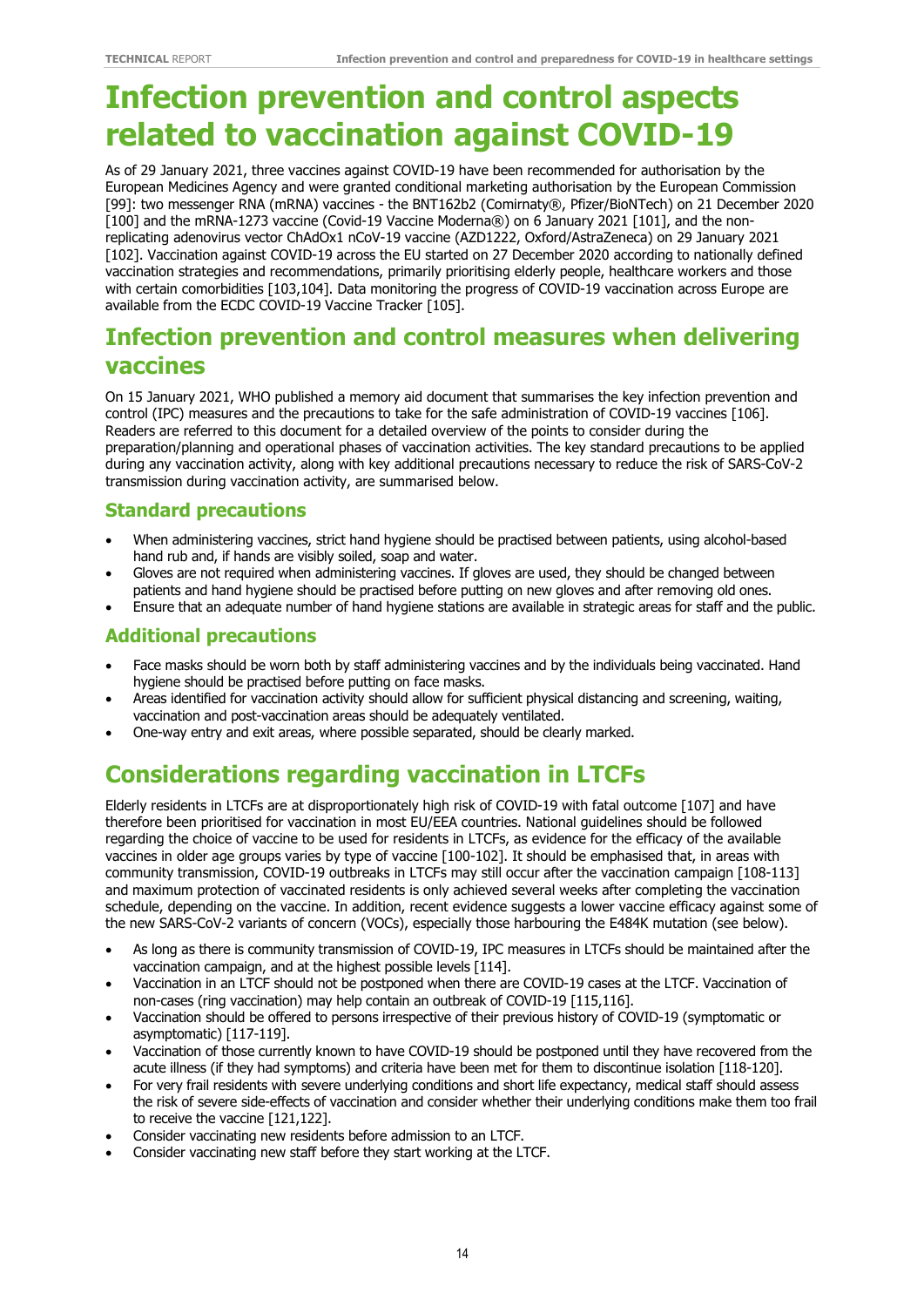### **Impact of vaccination on IPC measures in healthcare, quarantine and isolation for healthcare workers**

As vaccine efficacy is not 100%, some of the people vaccinated against COVID-19 may still become infected with SARS-CoV-2, asymptomatically or symptomatically. While there is evidence of protection against symptomatic infection, there is currently insufficient evidence of the effect of vaccination on asymptomatic infection, and therefore on transmission. Pre-second dose nasopharyngeal swab data from the mRNA-1273 vaccine (COVID-19 Vaccine Moderna®) study showed a significant reduction (IRR 0.37 (95% CI 0.20-0.68)) of asymptomatic infections in the vaccinated group (14/14 134, 0.10%), compared to the control group (38/14 073, 0.27%) [123]. Partial results of the ChAdOx1 nCoV-19 vaccine (AZD1222, Oxford/AstraZeneca) trials initially showed no overall significant effect on asymptomatic infections after the second dose in vaccinated persons versus controls [124]. In a recent pre-print, however, a better efficacy of the ChAdOx1 n-CoV-19 vaccine against both symptomatic and asymptomatic infection was shown in groups with longer intervals between the first and second dose [125], contrary to mRNA vaccines for which the second dose should not be administered later than six weeks after the first dose [118,119]. Similar data are not available to date for the BNT162b2 mRNA COVID-19 vaccine (Comirnaty®, Pfizer/BioNTech) trial [126]. Animal studies showed an effect on nasal replication of SARS-CoV-2 for both the BNT162b2 mRNA vaccine [127] and the mRNA-1273 vaccine [128], thus suggesting that these vaccines could stop viral shedding. This effect was not observed for the ChAdOx1 nCoV-19 vaccine [129]. Finally, neutralising activity of all current vaccines may be reduced against current emerging SARS-CoV-2 variants of concern (VOCs) (see below), and other antigenic escape VOCs are expected to emerge as natural immunity and vaccination-induced immunity increase [130]. However, it is reasonable to assume that, overall, vaccination will reduce the number of symptomatic infections and, to some extent, the number of asymptomatic infections, thereby also reducing transmission of SARS-CoV-2. However, further studies are needed (and these are being initiated) to better understand the role of vaccination in blocking transmission of SARS-CoV-2.

- Given this preliminary evidence, as long as there is community transmission of COVID-19 and a risk that currently available vaccines may be less protective against any of the emerging VOCs, vaccinated healthcare workers should still be considered as potentially able to be infected and transmit SARS-CoV-2. The related risk may depend on the type of vaccine they receive and on the circulation of new VOCs in the community. Therefore, IPC measures for healthcare workers, such as universal masking for all routine clinical activities and appropriate PPE for care of COVID-19 patients, remain unchanged in the current epidemiological context throughout the EU/EEA. Similarly, previous guidance on ending isolation of people with symptomatic or asymptomatic COVID-19 [131] continues to apply for vaccinated healthcare workers, as well as vaccinated patients, with symptomatic or asymptomatic COVID-19.
- When taking decisions on quarantine requirements for vaccinated healthcare workers having had contact with COVID-19 cases without recommended PPE, health authorities should take into account factors such as the current pressure on the healthcare system including shortages of staff, the probable protection of vaccinated staff, given the prevalence of potential escape VOCs, the type of vaccine received [132] and laboratory diagnostic resources. Allowing healthcare workers to stop working, self-monitor for symptoms and self-quarantine for 14 days should be considered as a precautionary measure, in accordance with national recommendations. This period may be shortened by evidence of SARS-CoV-2-negative RT-PCR test results. If national recommendations allow vaccinated healthcare workers to continue working after unprotected exposure [133], strict compliance with IPC measures, in particular measures aimed at source control (e.g. universal masking, meticulous hand hygiene, change of PPE between COVID-19 patients) should be emphasised.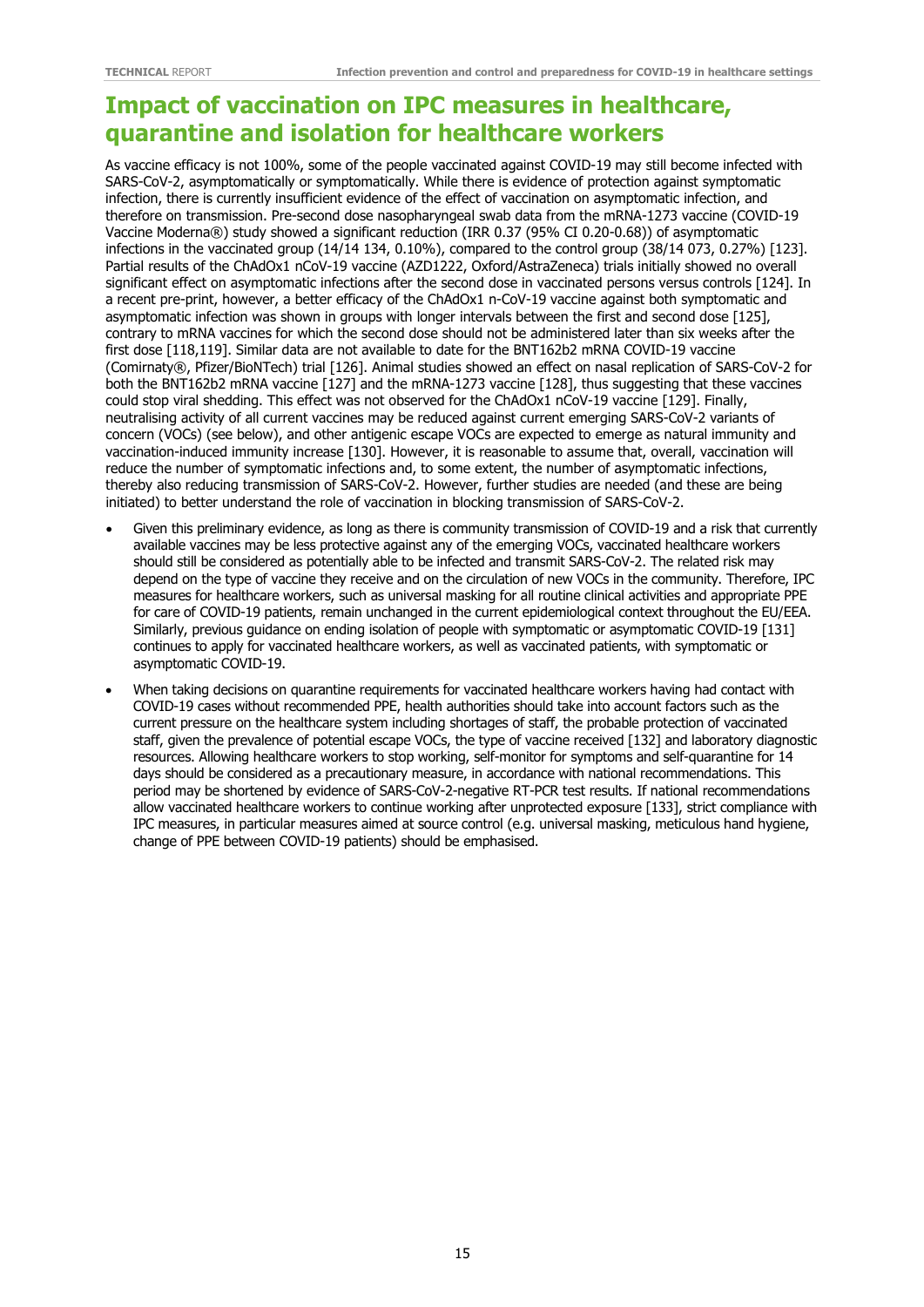# **Infection prevention and control aspects related to SARS-CoV-2 variants of concern (VOCs)**

## **Background**

While viruses constantly change through mutation, some variants are considered to be of concern because of mutations which may have led to increased transmissibility, reduced neutralisation by natural and vaccine-induced immunity and/or deteriorating epidemiological situations in the areas where they have recently become established. ECDC recently published an update of its risk assessment concerning three SARS-CoV-2 VOCs: variant B.1.1.7 (VOC 202012/01, 501Y.V1), variant B.1.351 (501Y.V2) and a variant belonging to lineage B.1.1.28, later reassigned to P.1. These variants were first described in the United Kingdom, South Africa and Brazil, respectively [3].

The transmissibility of variant B.1.1.7 was estimated to be 1.56 (credibility interval CrI 1.50-1.74) times higher than previously circulating wild-type variants [134]. Contrary to previous reports from the United Kingdom, more recent studies found that (a) the higher transmissibility of variant B.1.1.7 is not associated with a higher viral load [135], and (b) there is a realistic possibility that the B.1.1.7 variant causes more severe disease [136]. Conflicting results from previous studies that reported a higher viral load (lower Ct values) in infections with the B1.1.7 variant [137,138] could be attributed to sampling artefacts (e.g. oversampling of symptomatic severe COVID-19 patients with high viral loads.) Further studies using viral culture rather than RT-PCR Ct values as a proxy for viral shedding are urgently needed to confirm that the B1.1.7 variant is indeed not associated with higher viral load. The hypothesis which requires further investigation is that the B.1.1.7 variant is more likely to lead to infection following any given exposure, consistent with enhanced ACE2 receptor binding associated with the N501Y mutation. This mutation is also found in the B.1.351 and P.1 variants.

Similar to variant B.1.1.7, variant B.1.351 was estimated to be 1.50 (CrI 1.20-2.13) times more transmissible than previously circulating variants [139]. Estimates for increased transmissibility of variant P.1 are not yet available, but the observation of a rapid increase in COVID-19 cases in Manaus, Brazil, is consistent with what has been observed for the other two VOCs [140]. To our knowledge, viral load data on COVID-19 cases infected with the B1.351 and P.1 variants are not yet available. In addition, data on the duration of viral shedding are not available for any of the three VOCs. Further studies on viral shedding in COVID-19 patients across the disease spectrum (with patients being observed for the duration of their symptoms and for 10−20 days after onset) need to be performed to inform public health policies on ending isolation of COVID-19 patients.

Limited evidence suggests that neutralising antibodies against wild-type SARS-CoV-2 may have reduced activity against the VOCs [141]. Despite a study indicating that 76% (95% confidence interval 67-98%) of the population had been infected with SARS-CoV-2 by October 2020, the recent resurgence of cases in Manaus, Brazil suggests that the P.1 variant might evade immunity generated in response to previous infection. However, waning immunity and higher transmissibility may, at least partially, also account for the increase [140,142]. The E484K mutation such as that found in the B.1.351 and P.1 variants, which was recently reported by the United Kingdom in 11 cases of infection with the B.1.1.7 variant and 40 cases of infection with wild-type SARS-CoV-2, is of particular concern [143,144]. Data showing that antibodies against wild-type variants do not seem to protect against infection with the B1.351 variant were attributed to the E484K mutation [144,145].

Studies of the neutralising activity of the mRNA vaccine-elicited antibodies on the current VOCs reported mixed results. Some studies reported that neutralisation of the B.1.1.7 variant was unlikely to be affected [146], while other studies reported reduced neutralising activity [147,148]. One study showed that the E484K mutation substantially decreased neutralising activity by mRNA vaccine-elicited antibodies [145,149]. As for the B.1.351 variant, Moderna reported a six-fold reduced neutralising activity by mRNA-1273 vaccine-elicited antibodies [146]. AstraZeneca reported limited efficacy of the ChAdOx1 nCoV-19 vaccine against mild disease from the B.1.351 vaccine, although the vaccine could still protect against severe disease [150]. Media reported that all aforementioned vaccine manufacturers have initiated the development of updated vaccines to protect against new VOCs, in addition to testing a third dose booster with the current, or possibly updated, vaccines [144,151,152].

## **Impact of VOCs on IPC measures in healthcare, and on quarantine and isolation for healthcare workers**

There is no evidence that the modes of transmission of COVID-19 have changed for the SARS-CoV-2 VOCs, therefore current IPC measures in healthcare facilities remain unchanged. However, the increased transmissibility of the VOCs emphasises the need for strict compliance with and possibly strengthening of these IPC measures.

- Consider universal masking for healthcare workers at all times, not only during routine clinical activities. For example, this includes wearing a medical mask in communal areas such as nurses' or doctors' rooms or any other communal room (e.g. during breaks).
- Ensure strict adherence to hand hygiene, with the availability of alcohol-based hand rub dispensers at the point of care in all areas of the healthcare facility.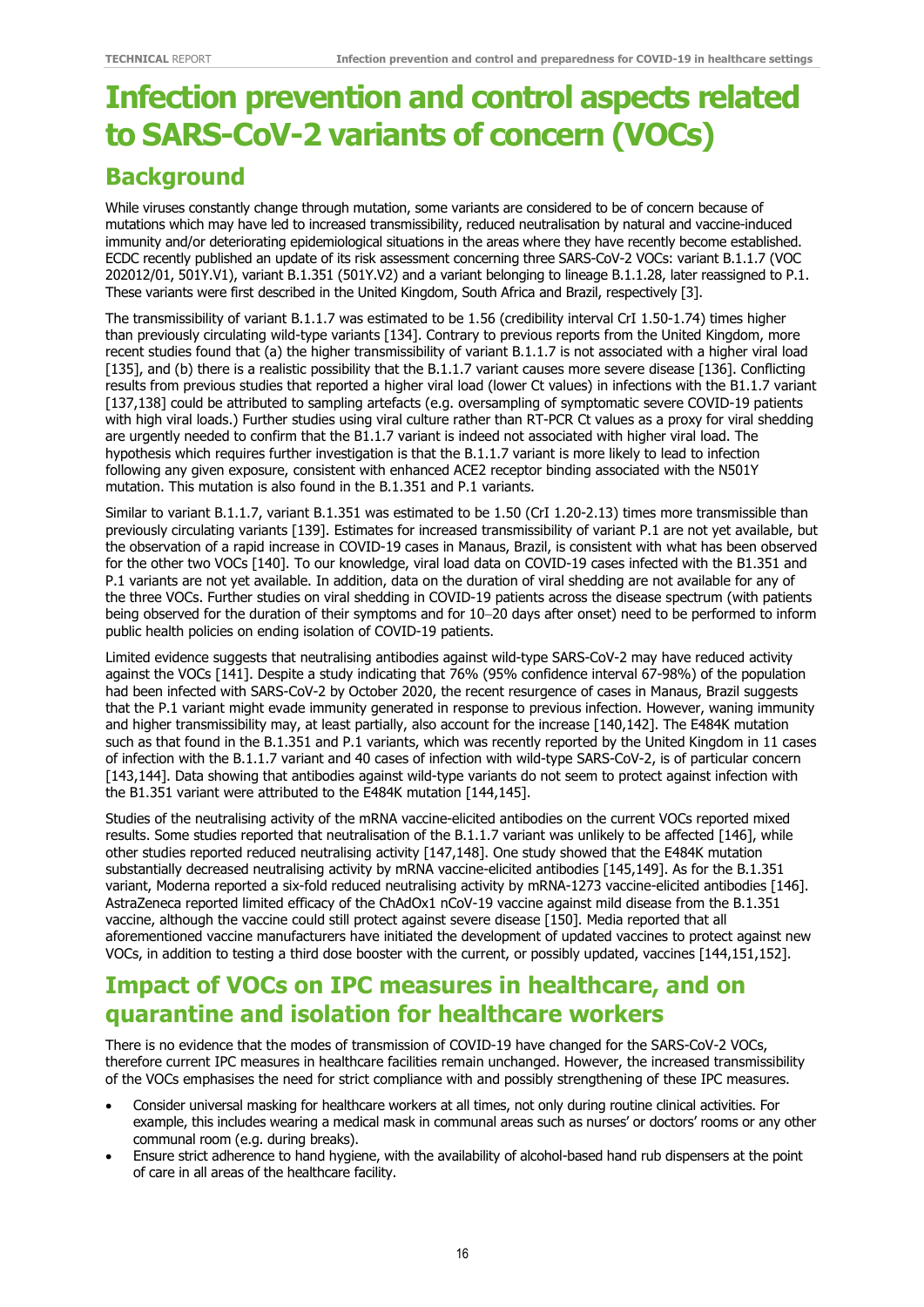- In settings and situations where gloves and gowns are used, emphasise the importance of changing gloves and gowns between patients, not only to prevent transmission of SARS-CoV-2 (potentially different VOCs). This will also prevent transmission of other healthcare-associated pathogens between patients.
- Test healthcare workers regularly. Consider using rapid antigen tests for regular self-testing to detect asymptomatic COVID-19 cases among healthcare workers [153].
- Accelerate the vaccination campaign for healthcare workers.

In the absence of data on the duration of viral shedding in COVID-19 cases due to VOCs, criteria for quarantine and isolation of healthcare workers remain unchanged. ECDC is reviewing the evidence and will update the recommendation if new evidence emerges on the duration of viral shedding for the new SARS-CoV-2 VOCs.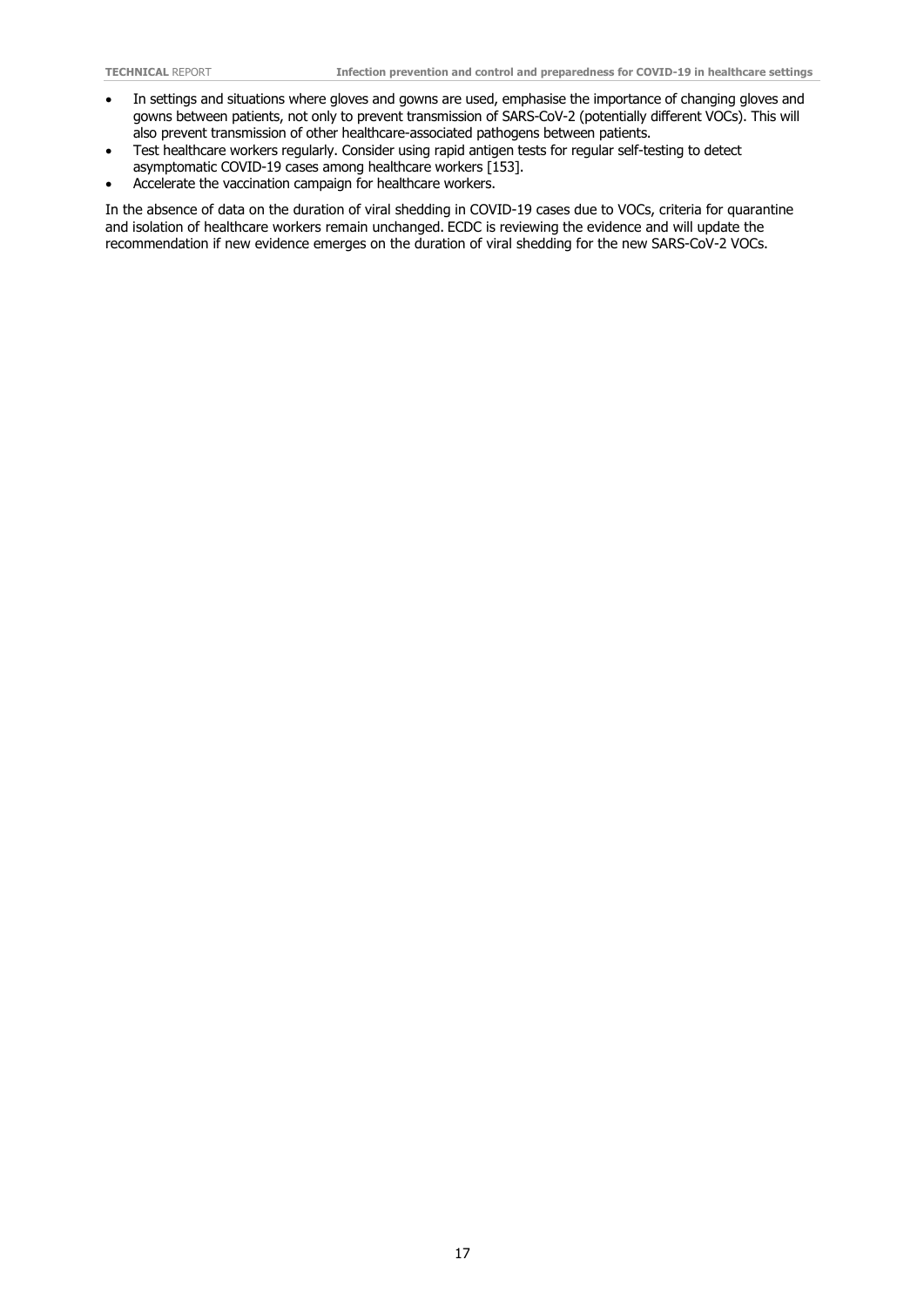# **Contributing ECDC experts (in alphabetical order)**

Erik Alm, Agoritsa Baka, Eeva Broberg, Orlando Cenciarelli, Emilie Finch, Kari Johansen, Tommi Karki, Pete Kinross, Katrin Leitmeyer, Angeliki Melidou, Aikaterini Mougkou, Diamantis Plachouras, Carl Suetens, Maria Tseroni.

# **Contributing external expert**

Elke Schneider (European Agency for Safety and Health at Work) contributed to the fourth update of this guidance.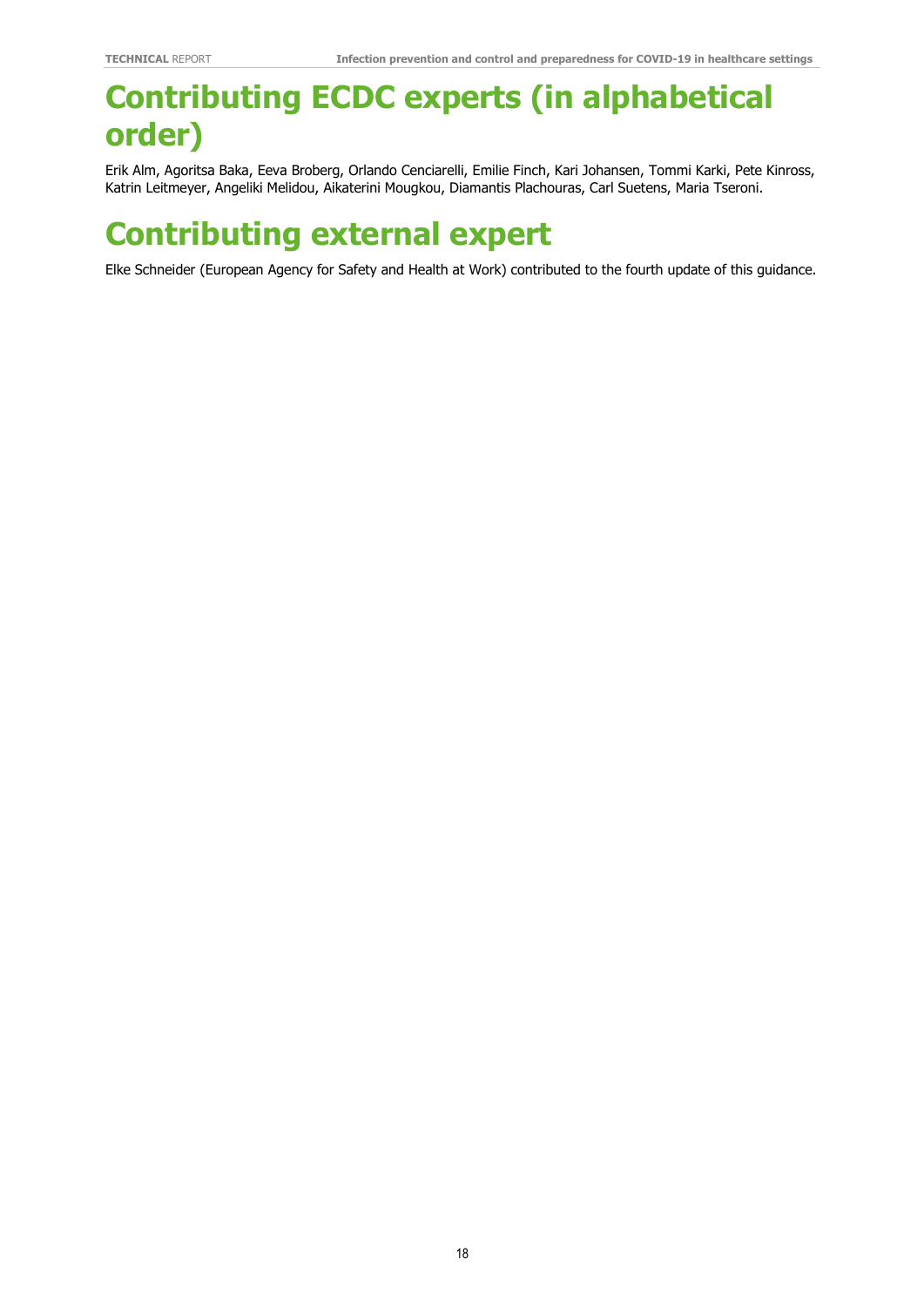## **References**

- 1. European Centre for Disease prevention and Control. Infection prevention and control and preparedness for COVID-19 in healthcare settings - fourth update. 2020. Available from: [https://www.ecdc.europa.eu/sites/default/files/documents/Infection-prevention-and-control-in-healthcare](https://www.ecdc.europa.eu/sites/default/files/documents/Infection-prevention-and-control-in-healthcare-settings-COVID-19_4th_update.pdf)[settings-COVID-19\\_4th\\_update.pdf](https://www.ecdc.europa.eu/sites/default/files/documents/Infection-prevention-and-control-in-healthcare-settings-COVID-19_4th_update.pdf)
- 2. European Centre for Disease prevention and Control (ECDC). COVID-19 pandemic. 2020 [cited 31 January 2021]. Available from:<https://www.ecdc.europa.eu/en/covid-19-pandemic>
- 3. European Centre for Disease Prevention and Control (ECDC). Risk related to the spread of new SARS-CoV-2 variants of concern in the EU/EEA – first update. [updated 21 January 2021; cited 1 February 2021]. Available from: [https://www.ecdc.europa.eu/en/publications-data/covid-19-risk-assessment-spread-new-variants](https://www.ecdc.europa.eu/en/publications-data/covid-19-risk-assessment-spread-new-variants-concern-eueea-first-update)[concern-eueea-first-update](https://www.ecdc.europa.eu/en/publications-data/covid-19-risk-assessment-spread-new-variants-concern-eueea-first-update)
- 4. World Health Organisation (WHO). Coronavirus disease (COVID-19) outbreak. 2020. Available from: <https://www.who.int/emergencies/diseases/novel-coronavirus-2019>
- 5. Nguyen LH, Drew DA, Graham MS, Joshi AD, Guo C-G, Ma W, et al. Risk of COVID-19 among front-line health-care workers and the general community: a prospective cohort study. Lancet Public Health. 2020;5(9):e475-e83. Available from: [https://doi.org/10.1016/S2468-2667\(20\)30164-X](https://doi.org/10.1016/S2468-2667(20)30164-X)
- 6. World Health Organization (WHO). Report of the WHO-China Joint Mission on Coronavirus Disease 2019 (COVID-19) 2020 [cited 2020 1 March]. Available from: [https://www.who.int/docs/default](https://www.who.int/docs/default-source/coronaviruse/who-china-joint-mission-on-covid-19-final-report.pdf)[source/coronaviruse/who-china-joint-mission-on-covid-19-final-report.pdf](https://www.who.int/docs/default-source/coronaviruse/who-china-joint-mission-on-covid-19-final-report.pdf)
- 7. Health Protection Surveillance Centre (HPSC). Report of the profile of COVID-19 cases in healthcare workers in Ireland up to and including 23/01/2021. [updated 29 January 2021; cited 8 February 2021]. Available from: [https://www.hpsc.ie/a-z/respiratory/coronavirus/novelcoronavirus/surveillance/covid-](https://www.hpsc.ie/a-z/respiratory/coronavirus/novelcoronavirus/surveillance/covid-19casesinhealthcareworkers/)[19casesinhealthcareworkers/](https://www.hpsc.ie/a-z/respiratory/coronavirus/novelcoronavirus/surveillance/covid-19casesinhealthcareworkers/)
- 8. European Centre for Disease prevention and Control. COVID-19 clusters and outbreaks in occupational settings in the EU/EEA and the UK. 2020. Available from: [https://www.ecdc.europa.eu/en/publications](https://www.ecdc.europa.eu/en/publications-data/covid-19-clusters-and-outbreaks-occupational-settings-eueea-and-uk)[data/covid-19-clusters-and-outbreaks-occupational-settings-eueea-and-uk](https://www.ecdc.europa.eu/en/publications-data/covid-19-clusters-and-outbreaks-occupational-settings-eueea-and-uk)
- 9. Ben-Shmuel A, Brosh-Nissimov T, Glinert I, Bar-David E, Sittner A, Poni R, et al. Detection and infectivity potential of Severe Acute Respiratory Syndrome Coronavirus 2 (SARS-CoV-2) environmental contamination in isolation units and quarantine facilities. Clin Microbiol Infect. 2020 Sep 9. Available from: <https://www.ncbi.nlm.nih.gov/pubmed/32919072>
- 10. Colaneri M, Seminari E, Novati S, Asperges E, Biscarini S, Piralla A, et al. Severe acute respiratory syndrome coronavirus 2 RNA contamination of inanimate surfaces and virus viability in a health care emergency unit. Clin Microbiol Infect. 2020;26(8):1094.e1-.e5. Available from:<https://doi.org/10.1016/j.cmi.2020.05.009>
- 11. Guo ZD, Wang ZY, Zhang SF, Li X, Li L, Li C, et al. Aerosol and Surface Distribution of Severe Acute Respiratory Syndrome Coronavirus 2 in Hospital Wards, Wuhan, China, 2020. Emerg Infect Dis. 2020 Jul;26(7):1583-91. Available from:<https://www.ncbi.nlm.nih.gov/pubmed/32275497>
- 12. Razzini K, Castrica M, Menchetti L, Maggi L, Negroni L, Orfeo NV, et al. SARS-CoV-2 RNA detection in the air and on surfaces in the COVID-19 ward of a hospital in Milan, Italy. Sci Total Environ. 2020 Nov 10;742:140540. Available from:<https://www.ncbi.nlm.nih.gov/pubmed/32619843>
- 13. Liu Y, Ning Z, Chen Y, Guo M, Liu Y, Gali NK, et al. Aerodynamic analysis of SARS-CoV-2 in two Wuhan hospitals. Nature. 2020 2020/04/27. Available from: [https://doi.org/10.1038/s41586-020-2271-](https://doi.org/10.1038/s41586-020-2271-3) [3](https://doi.org/10.1038/s41586-020-2271-3)[https://www.nature.com/articles/s41586-020-2271-3\\_reference.pdf](https://www.nature.com/articles/s41586-020-2271-3_reference.pdf)
- 14. Santarpia JL, Rivera DN, Herrera V, Morwitzer MJ, Creager H, Santarpia GW, et al. Transmission Potential of SARS-CoV-2 in Viral Shedding Observed at the University of Nebraska Medical Center. medRxiv. 2020:2020.03.23.20039446. Available from: <https://www.medrxiv.org/content/medrxiv/early/2020/03/26/2020.03.23.20039446.1.full.pdf>
- 15. Ong SWX, Tan YK, Sutjipto S, Chia PY, Young BE, Gum M, et al. Absence of contamination of personal protective equipment (PPE) by Severe Acute Respiratory Syndrome Coronavirus 2 (SARS-CoV-2). Infect Control Hosp Epidemiol. 2020 Mar 26:1-6. Available from:<https://www.ncbi.nlm.nih.gov/pubmed/32213231>
- 16. Santarpia JL, Herrera VL, Rivera DN, Ratnesar-Shumate S, Reid SP, Denton PW, et al. The Infectious Nature of Patient-Generated SARS-CoV-2 Aerosol. medRxiv. 2020:2020.07.13.20041632. Available from: <https://www.medrxiv.org/content/medrxiv/early/2020/07/21/2020.07.13.20041632.full.pdf>
- 17. Lednicky JA, Lauzardo M, Hugh Fan Z, Jutla A, Tilly TB, Gangwar M, et al. Viable SARS-CoV-2 in the air of a hospital room with COVID-19 patients. Int J Infect Dis. 2020 Sep 16. Available from: <https://www.ncbi.nlm.nih.gov/pubmed/32949774>
- 18. Rothe C, Schunk M, Sothmann P, Bretzel G, Froeschl G, Wallrauch C, et al. Transmission of 2019-nCoV infection from an asymptomatic contact in Germany. New England Journal of Medicine. 2020.
- 19. Ong SWX, Tan YK, Chia PY, Lee TH, Ng OT, Wong MSY, et al. Air, surface environmental, and personal protective equipment contamination by severe acute respiratory syndrome coronavirus 2 (SARS-CoV-2) from a symptomatic patient. JAMA. 2020.
- 20. Chu DK, Akl EA, Duda S, Solo K, Yaacoub S, Schunemann HJ, et al. Physical distancing, face masks, and eye protection to prevent person-to-person transmission of SARS-CoV-2 and COVID-19: a systematic review and meta-analysis. Lancet. 2020 Jun 1. Available from:<https://www.ncbi.nlm.nih.gov/pubmed/32497510>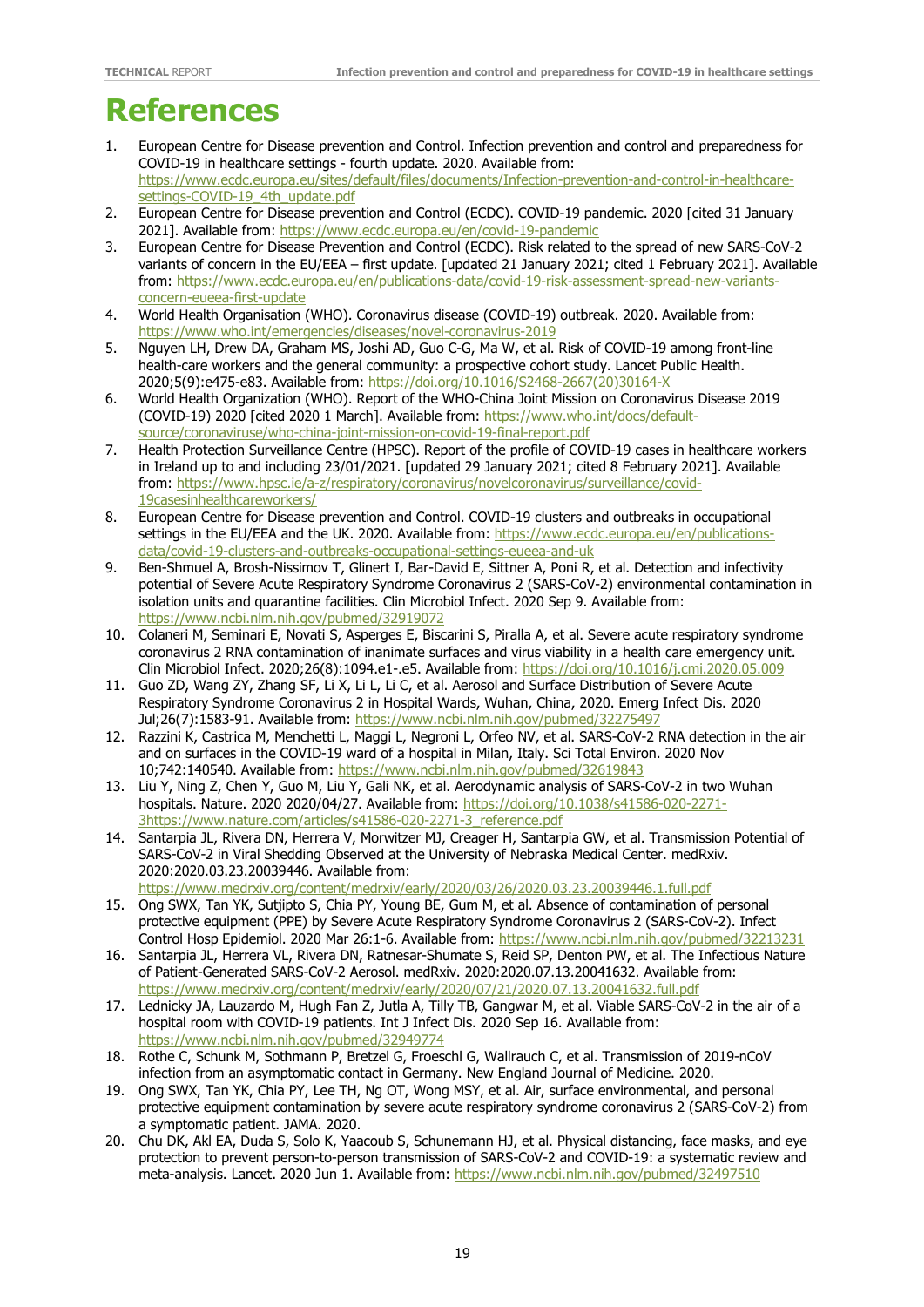- 21. Smith JD, MacDougall CC, Johnstone, Copes RA, Schwartz B, Garber GE. Effectiveness of N95 respirators versus surgical masks in protecting health care workers from acute respiratory infection: a systematic review and meta-analysis. Cmaj. 2016;188(8):567-74.
- 22. Tran K, Cimon K, Severn M, Pessoa-Silva CL, Conly J. Aerosol generating procedures and risk of transmission of acute respiratory infections to healthcare workers: a systematic review. PLoS One. 2012;7(4):e35797. Available from:<https://www.ncbi.nlm.nih.gov/pubmed/22563403>
- 23. Centre for Evidence-Based Medicine. What is the effectiveness of protective gowns and aprons against COVID-19 in primary care settings? 2020. Available from: [https://www.cebm.net/covid-19/what-is-the](https://www.cebm.net/covid-19/what-is-the-effectiveness-of-protective-gowns-and-aprons-against-covid-19-in-primary-care-settings/#:%7E:text=Both%20used%20a%20spray%20to,compared%20disposable%20waterproof%20gown%20vs.&text=Both%20studies%20found%20that%20wearing,disposable%20waterproof%20gown%20(10)[effectiveness-of-protective-gowns-and-aprons-against-covid-19-in-primary-care](https://www.cebm.net/covid-19/what-is-the-effectiveness-of-protective-gowns-and-aprons-against-covid-19-in-primary-care-settings/#:%7E:text=Both%20used%20a%20spray%20to,compared%20disposable%20waterproof%20gown%20vs.&text=Both%20studies%20found%20that%20wearing,disposable%20waterproof%20gown%20(10)[settings/#:~:text=Both%20used%20a%20spray%20to,compared%20disposable%20waterproof%20gown%](https://www.cebm.net/covid-19/what-is-the-effectiveness-of-protective-gowns-and-aprons-against-covid-19-in-primary-care-settings/#:%7E:text=Both%20used%20a%20spray%20to,compared%20disposable%20waterproof%20gown%20vs.&text=Both%20studies%20found%20that%20wearing,disposable%20waterproof%20gown%20(10) [20vs.&text=Both%20studies%20found%20that%20wearing,disposable%20waterproof%20gown%20\(10\)](https://www.cebm.net/covid-19/what-is-the-effectiveness-of-protective-gowns-and-aprons-against-covid-19-in-primary-care-settings/#:%7E:text=Both%20used%20a%20spray%20to,compared%20disposable%20waterproof%20gown%20vs.&text=Both%20studies%20found%20that%20wearing,disposable%20waterproof%20gown%20(10)
- 24. Chen WQ, Ling WH, Lu CY, Hao YT, Lin ZN, Ling L, et al. Which preventive measures might protect health care workers from SARS? BMC Public Health. 2009 Mar 13;9:81. Available from: <https://www.ncbi.nlm.nih.gov/pubmed/19284644>
- 25. Nishiura H, Kuratsuji T, Quy T, Phi NC, Van Ban V, Ha LE, et al. Rapid awareness and transmission of severe acute respiratory syndrome in Hanoi French Hospital, Vietnam. Am J Trop Med Hyg. 2005 Jul;73(1):17-25. Available from:<https://www.ncbi.nlm.nih.gov/pubmed/16014825>
- 26. Seto WH, Tsang D, Yung RWH, Ching TY, Ng TK, Ho M, et al. Effectiveness of precautions against droplets and contact in prevention of nosocomial transmission of severe acute respiratory syndrome (SARS). The Lancet. 2003 2003/05/03/;361(9368):1519-20. Available from: <http://www.sciencedirect.com/science/article/pii/S0140673603131686>
- 27. Teleman MD, Boudville IC, Heng BH, Zhu D, Leo YS. Factors associated with transmission of severe acute respiratory syndrome among health-care workers in Singapore. Epidemiol Infect. 2004 Oct;132(5):797-803. Available from:<https://www.ncbi.nlm.nih.gov/pubmed/15473141>
- 28. World Health Organisation (WHO) Global Alert and Response. Infection prevention and control of epidemicand pandemic-prone acute respiratory diseases in health care. 2013 [11/04/2013]. Available from: [http://www.who.int/csr/resources/publications/swineflu/WHO\\_CDS\\_EPR\\_2007\\_6/en/index.html](http://www.who.int/csr/resources/publications/swineflu/WHO_CDS_EPR_2007_6/en/index.html)
- 29. Jefferson T, Del Mar CB, Dooley L, Ferroni E, Al-Ansary LA, Bawazeer GA, et al. Physical interventions to interrupt or reduce the spread of respiratory viruses. Cochrane Database Syst Rev. 2011 Jul 6(7):CD006207. Available from:<https://www.ncbi.nlm.nih.gov/pubmed/21735402>
- 30. Bogossian EG, Taccone FS, Izzi A, Yin N, Garufi A, Hublet S, et al. The acquisition of Multi-drug resistant bacteria in patients admitted to COVID-19 intensive care units: a monocentric retrospective case control study. Research Square. 2020. Available from:<https://www.researchsquare.com/article/rs-67837/v1>
- 31. Sturdy A, Basarab M, Cotter M, Hager K, Shakespeare D, Shah N, et al. Severe COVID-19 and healthcareassociated infections on the ICU: time to remember the basics? J Hosp Infect. 2020 Aug;105(4):593-5. Available from:<https://www.ncbi.nlm.nih.gov/pubmed/32590012>
- 32. Kimball A, Hatfield KM, Arons M. Asymptomatic and Presymptomatic SARS-CoV-2 Infections in Residents of a Long-Term Care Skilled Nursing Facility — King County, Washington, March 2020. MMWR Morb Mortal Wkly Rep. 2020. Available from:<http://dx.doi.org/10.15585/mmwr.mm6913e1>
- 33. He X, Lau EHY, Wu P, Deng X, Wang J, Hao X, et al. Temporal dynamics in viral shedding and transmissibility of COVID-19. Nature Medicine. 2020 2020/04/15. Available from[: https://doi.org/10.1038/s41591-020-0869-5](https://doi.org/10.1038/s41591-020-0869-5)
- 34. Arons MM, Hatfield KM, Reddy SC, Kimball A, James A, Jacobs JR, et al. Presymptomatic SARS-CoV-2 Infections and Transmission in a Skilled Nursing Facility. N Engl J Med. 2020 May 28;382(22):2081-90. Available from:<https://www.ncbi.nlm.nih.gov/pubmed/32329971>
- 35. World Health Organisation (WHO). Advice on the use of masks in the context of COVID-19. 2020 [updated 5 June; cited 2020 24 June]. Available from: [https://www.who.int/publications/i/item/advice-on-the-use-of](https://www.who.int/publications/i/item/advice-on-the-use-of-masks-in-the-community-during-home-care-and-in-healthcare-settings-in-the-context-of-the-novel-coronavirus-(2019-ncov)-outbreak)[masks-in-the-community-during-home-care-and-in-healthcare-settings-in-the-context-of-the-novel](https://www.who.int/publications/i/item/advice-on-the-use-of-masks-in-the-community-during-home-care-and-in-healthcare-settings-in-the-context-of-the-novel-coronavirus-(2019-ncov)-outbreak)[coronavirus-\(2019-ncov\)-outbreak](https://www.who.int/publications/i/item/advice-on-the-use-of-masks-in-the-community-during-home-care-and-in-healthcare-settings-in-the-context-of-the-novel-coronavirus-(2019-ncov)-outbreak)
- 36. European Agency for Safety and Health at Work (EU-OSHA). COVID-19: Resources for the workplace. 2020 [cited 2020 24 June ]. Available from:<https://osha.europa.eu/en/themes/covid-19-resources-workplace>
- 37. European Centre for Disease prevention and Control. Case definition and European surveillance for COVID-19, as of 2 March 2020. 2020. Available from: [https://www.ecdc.europa.eu/en/case-definition-and-european](https://www.ecdc.europa.eu/en/case-definition-and-european-surveillance-human-infection-novel-coronavirus-2019-ncov)[surveillance-human-infection-novel-coronavirus-2019-ncov](https://www.ecdc.europa.eu/en/case-definition-and-european-surveillance-human-infection-novel-coronavirus-2019-ncov)
- 38. Toner E, Waldhorn R. What US Hospitals Should Do Now to Prepare for a COVID-19 Pandemic. 2020 [cited 2020 10 March]. Available from:<http://www.centerforhealthsecurity.org/cbn/2020/cbnreport-02272020.html>
- 39. Centers for Disease Control and Prevention (CDC). Interim Guidance for Healthcare Facilities: Preparing for Community Transmission of COVID-19 in the United States. [cited 2020 11 March]. Available from: <https://www.cdc.gov/coronavirus/2019-ncov/healthcare-facilities/guidance-hcf.html>
- 40. European Centre for Disease Prevention and Control (ECDC). Guidance for wearing and removing personal protective equipment in healthcare settings for the care of patients with suspected or confirmed COVID-19. 2020 [cited 2020 8 March]. Available from: [https://www.ecdc.europa.eu/en/publications-data/guidance](https://www.ecdc.europa.eu/en/publications-data/guidance-wearing-and-removing-personal-protective-equipment-healthcare-settings)[wearing-and-removing-personal-protective-equipment-healthcare-settings](https://www.ecdc.europa.eu/en/publications-data/guidance-wearing-and-removing-personal-protective-equipment-healthcare-settings)
- 41. World Health Organisation (WHO). Laboratory testing for coronavirus disease 2019 (COVID-19) in suspected human cases. 2020 [updated 2 March 2020; cited 2020 8 March]. Available from: [https://www.who.int/publications-detail/laboratory-testing-for-2019-novel-coronavirus-in-suspected-human](https://www.who.int/publications-detail/laboratory-testing-for-2019-novel-coronavirus-in-suspected-human-cases-20200117)[cases-20200117](https://www.who.int/publications-detail/laboratory-testing-for-2019-novel-coronavirus-in-suspected-human-cases-20200117)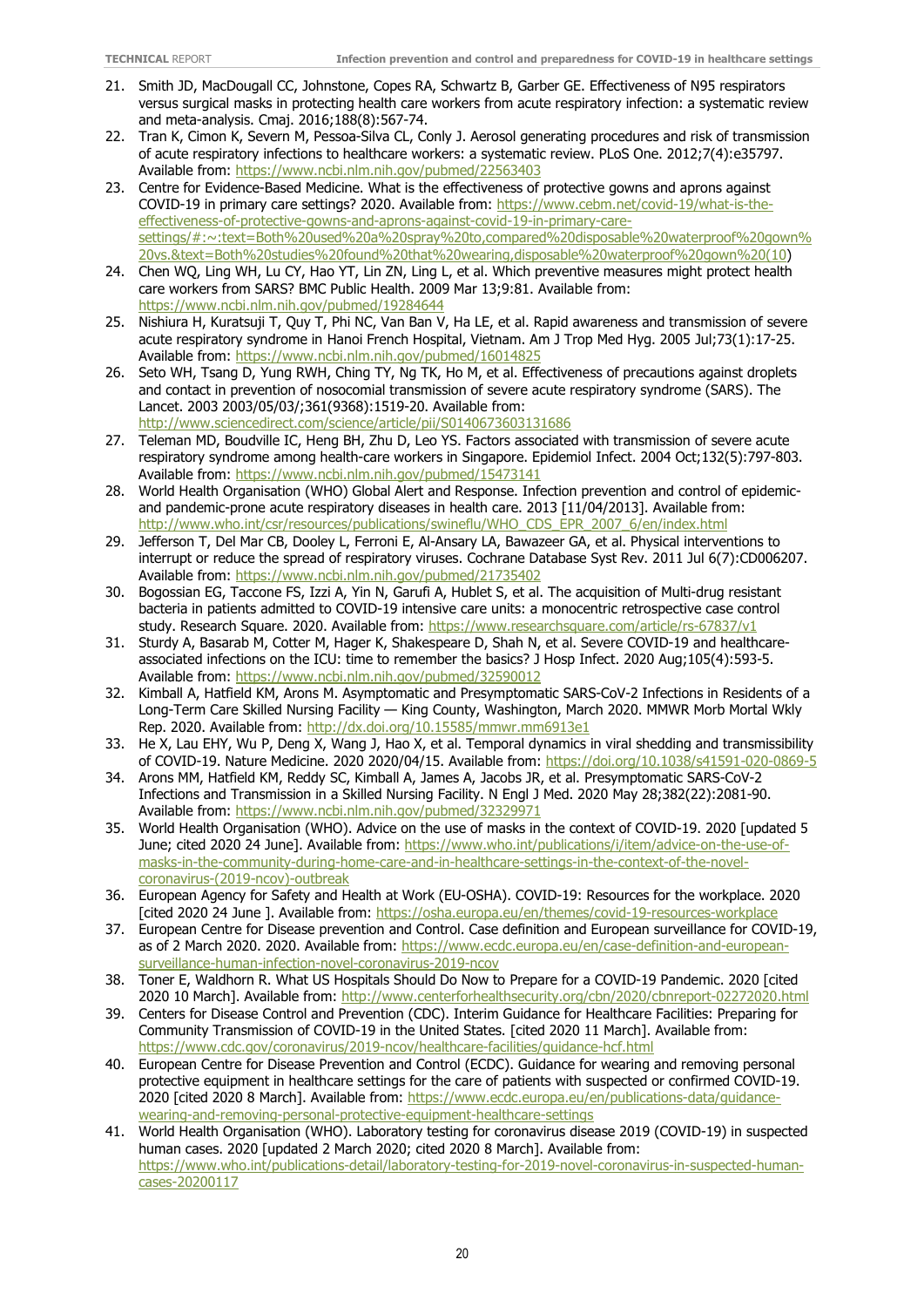- 42. European Centre for Disease prevention and Control. Guidance for discharge and ending isolation in the context of widespread community transmission of COVID-19 – first update. 2020 [updated 8 April]. Available from:<https://www.ecdc.europa.eu/en/publications-data/covid-19-guidance-discharge-and-ending-isolation>
- 43. World Health Organisation (WHO). Rational use of personal protective equipment for coronavirus disease 2019 (COVID-19). 2020 [updated 27 February 2020; cited 2020 8 March]. Available from: [https://apps.who.int/iris/bitstream/handle/10665/331215/WHO-2019-nCov-IPCPPE\\_use-2020.1-eng.pdf](https://apps.who.int/iris/bitstream/handle/10665/331215/WHO-2019-nCov-IPCPPE_use-2020.1-eng.pdf)
- 44. Centers for Disease Control and Prevention. Interim Guidelines for Collecting, Handling, and Testing Clinical Specimens for COVID-19. 2020. Available from: https://www.cdc.gov/coronavirus/2019-ncov/lab/quidelines[clinical-specimens.html](https://www.cdc.gov/coronavirus/2019-ncov/lab/guidelines-clinical-specimens.html)
- 45. World Health Organisation (WHO). Infection prevention and control of epidemic-and pandemic prone acute respiratory infections in health care. WHO guidelines. 2014 [17 January 2020]. Available from: [https://www.who.int/csr/bioriskreduction/infection\\_control/publication/en/](https://www.who.int/csr/bioriskreduction/infection_control/publication/en/)
- 46. World Health Organization (WHO). Infection prevention and control during health care when novel coronavirus (nCoV) infection is suspected. 2020 [updated 19 March 2020; cited 2020 24 June]. Available from:<https://www.who.int/publications/i/item/10665-331495>
- 47. National Services Scotland. Assessing the evidence base for medical procedures which create a higher risk of respiratory infection transmission from patient to healthcare worker. 2020. Available from: [https://hpspubsrepo.blob.core.windows.net/hps-website/nss/3055/documents/1\\_agp-sbar.pdf](https://hpspubsrepo.blob.core.windows.net/hps-website/nss/3055/documents/1_agp-sbar.pdf)
- 48. Organization WH. Clinical management of COVID-19. 2020. Available from: <https://www.who.int/publications/i/item/clinical-management-of-covid-19>
- 49. Agarwal A, Basmaji J, Muttalib F, Granton D, Chaudhuri D, Chetan D, et al. High-flow nasal cannula for acute hypoxemic respiratory failure in patients with COVID-19: systematic reviews of effectiveness and its risks of aerosolization, dispersion, and infection transmission. Can J Anaesth. 2020 Sep;67(9):1217-48.
- 50. Surviving Sepsis Campaign: Guidelines on the Management of Critically Ill Adults with Coronavirus Disease 2019 (COVID-19). Intensive Care Medicine. 2020. Available from: [https://www.esicm.org/wp](https://www.esicm.org/wp-content/uploads/2020/03/SSC-COVID19-GUIDELINES.pdf)[content/uploads/2020/03/SSC-COVID19-GUIDELINES.pdf](https://www.esicm.org/wp-content/uploads/2020/03/SSC-COVID19-GUIDELINES.pdf)
- 51. European Centre for Disease Prevention and Control (ECDC). Personal protective equipment (PPE) needs in healthcare settings for the care of patients with suspected or confirmed novel coronavirus (2019-nCoV). 2020 [cited 2020 11 March]. Available from: [https://www.ecdc.europa.eu/sites/default/files/documents/novel](https://www.ecdc.europa.eu/sites/default/files/documents/novel-coronavirus-personal-protective-equipment-needs-healthcare-settings.pdf)[coronavirus-personal-protective-equipment-needs-healthcare-settings.pdf](https://www.ecdc.europa.eu/sites/default/files/documents/novel-coronavirus-personal-protective-equipment-needs-healthcare-settings.pdf)
- 52. European Centre for Disease prevention and Control. Options for the decontamination and reuse of respirators in the context of the COVID-19 pandemic. 2020 [updated 8 June; cited 2020 24 June]. Available from: [https://www.ecdc.europa.eu/en/publications-data/options-decontamination-and-reuse-respirators](https://www.ecdc.europa.eu/en/publications-data/options-decontamination-and-reuse-respirators-covid-19-pandemic)[covid-19-pandemic](https://www.ecdc.europa.eu/en/publications-data/options-decontamination-and-reuse-respirators-covid-19-pandemic)
- 53. Seresirikachorn K, Phoophiboon V, Chobarporn T, Tiankanon K, Aeumjaturapat S, Chusakul S, et al. Decontamination and reuse of surgical masks and N95 filtering facepiece respirators during the COVID-19 pandemic: A systematic review. Infect Control Hosp Epidemiol. 2020 Jul 30:1-6. Available from: <https://www.ncbi.nlm.nih.gov/pubmed/32729444>
- 54. Wolfel R, Corman VM, Guggemos W, Seilmaier M, Zange S, Muller MA, et al. Virological assessment of hospitalized patients with COVID-2019. Nature. 2020 May;581(7809):465-9. Available from: <https://www.ncbi.nlm.nih.gov/pubmed/32235945>
- 55. Bullard J, Dust K, Funk D, Strong JE, Alexander D, Garnett L, et al. Predicting infectious SARS-CoV-2 from diagnostic samples. Clin Infect Dis [Internet]. 2020 May 22 [cited ciaa638 PMC7314198]. Available from: <https://www.ncbi.nlm.nih.gov/pubmed/32442256>
- 56. La Scola B, Le Bideau M, Andreani J, Hoang VT, Grimaldier C, Colson P, et al. Viral RNA load as determined by cell culture as a management tool for discharge of SARS-CoV-2 patients from infectious disease wards. Eur J Clin Microbiol Infect Dis. 2020 Jun;39(6):1059-61. Available from: <https://www.ncbi.nlm.nih.gov/pubmed/32342252>
- 57. van Kampen JJA, van de Vijver DAMC, Fraaij PLA, Haagmans BL, Lamers MM, Okba N, et al. Shedding of infectious virus in hospitalized patients with coronavirus disease-2019 (COVID-19): duration and key determinants. medRxiv [Internet]. 2020:[2020.06.08.20125310 p.]. Available from: <https://www.medrxiv.org/content/medrxiv/early/2020/06/09/2020.06.08.20125310.full.pdf>
- 58. Singanayagam A, Patel M, Charlett A, Lopez Bernal J, Saliba V, Ellis J, et al. Duration of infectiousness and correlation with RT-PCR cycle threshold values in cases of COVID-19, England, January to May 2020. Euro Surveill. 2020 Aug;25(32):2001483. Available from:<https://www.ncbi.nlm.nih.gov/pubmed/32794447>
- 59. Zhou B, She J, Wang Y, Ma X. The duration of viral shedding of discharged patients with severe COVID-19. Clin Infect Dis. 2020 Apr 17. Available from:<https://www.ncbi.nlm.nih.gov/pubmed/32302000>
- 60. Xiao AT, Tong YX, Zhang S. Profile of RT-PCR for SARS-CoV-2: a preliminary study from 56 COVID-19 patients. Clin Infect Dis. 2020 Apr 19.
- 61. Korean Centre for Disease Control. Findings from investigation and analysis of re-positive cases. 2020 [cited 2020 24 June]. Available from:<https://www.cdc.go.kr/board/board.es?mid=a30402000000&bid=0030>
- 62. Molina LP, Chow SK, Nickel A, Love JE. Prolonged Detection of Severe Acute Respiratory Syndrome Coronavirus 2 (SARS-CoV-2) RNA in an Obstetric Patient With Antibody Seroconversion. Obstet Gynecol. 2020 Oct;136(4):838-41. Available from[: https://www.ncbi.nlm.nih.gov/pubmed/32701763](https://www.ncbi.nlm.nih.gov/pubmed/32701763)
- 63. Liu WD, Chang SY, Wang JT, Tsai MJ, Hung CC, Hsu CL, et al. Prolonged virus shedding even after seroconversion in a patient with COVID-19. J Infect. 2020 Aug;81(2):318-56. Available from: <https://www.ncbi.nlm.nih.gov/pubmed/32283147>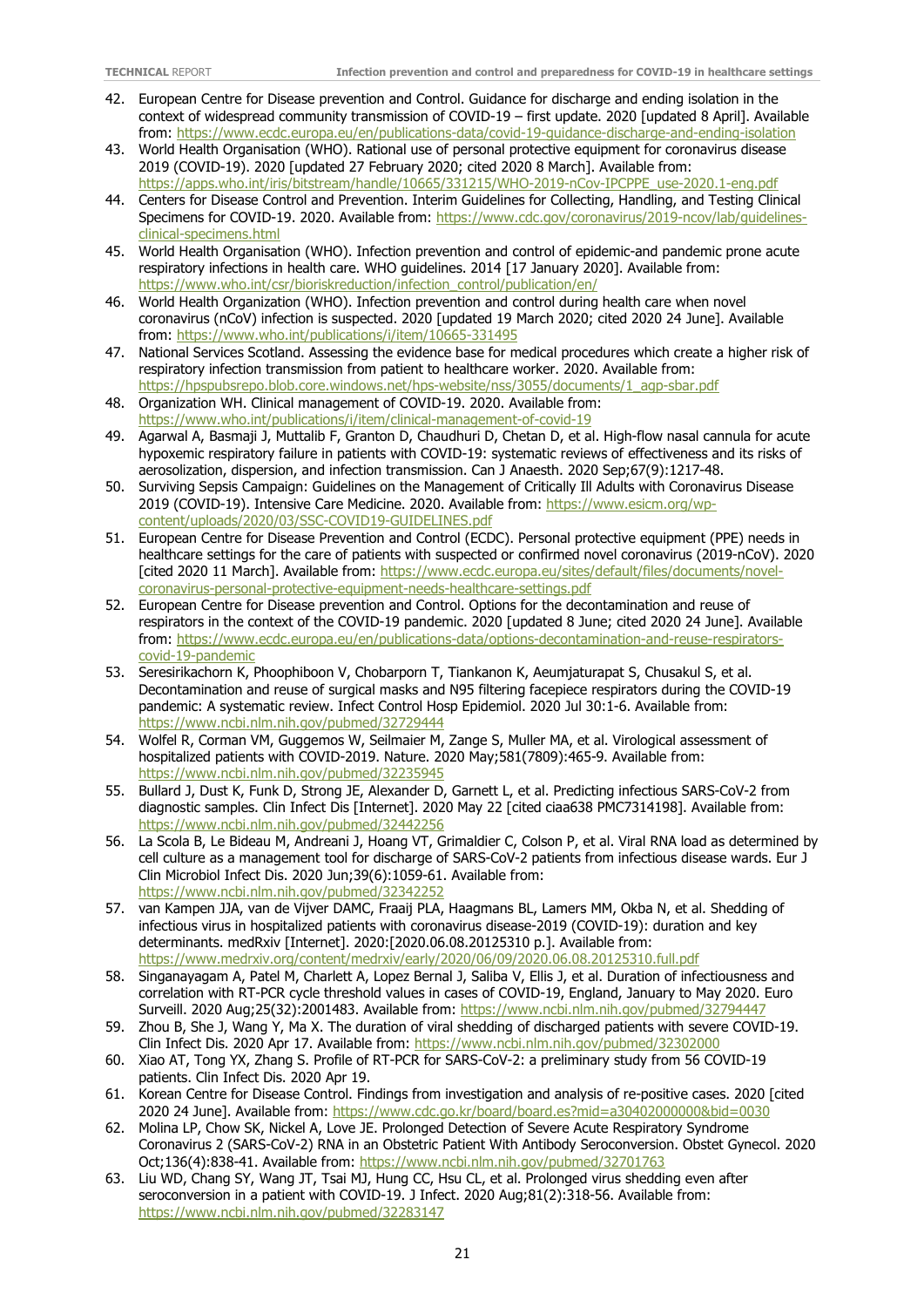- 64. World Health Organization (WHO). Criteria for releasing COVID-19 patients from isolation. 2020 [updated 17 June; cited 2020 24 June]. Available from: [https://www.who.int/news-room/commentaries/detail/criteria-for](https://www.who.int/news-room/commentaries/detail/criteria-for-releasing-covid-19-patients-from-isolation)[releasing-covid-19-patients-from-isolation](https://www.who.int/news-room/commentaries/detail/criteria-for-releasing-covid-19-patients-from-isolation)
- 65. European Centre for Disease prevention and Control. Threat Assessment Brief: Reinfection with SARS-CoV-2: considerations for public health response. 2020. Available from: [https://www.ecdc.europa.eu/en/publications](https://www.ecdc.europa.eu/en/publications-data/threat-assessment-brief-reinfection-sars-cov-2)[data/threat-assessment-brief-reinfection-sars-cov-2](https://www.ecdc.europa.eu/en/publications-data/threat-assessment-brief-reinfection-sars-cov-2)
- 66. European Centre for Disease prevention and Control. Disinfection of environments in healthcare and nonhealthcare settings potentially contaminated with SARS-CoV-2 2020. Available from: [https://www.ecdc.europa.eu/sites/default/files/documents/Environmental-persistence-of-SARS\\_CoV\\_2-virus-](https://www.ecdc.europa.eu/sites/default/files/documents/Environmental-persistence-of-SARS_CoV_2-virus-Options-for-cleaning2020-03-26_0.pdf)[Options-for-cleaning2020-03-26\\_0.pdf](https://www.ecdc.europa.eu/sites/default/files/documents/Environmental-persistence-of-SARS_CoV_2-virus-Options-for-cleaning2020-03-26_0.pdf)
- 67. World Health Organization. Natural Ventilation for Infection Control in Health-Care Settings. 2009. Available from: [https://www.who.int/water\\_sanitation\\_health/publications/natural\\_ventilation.pdf](https://www.who.int/water_sanitation_health/publications/natural_ventilation.pdf)
- 68. Mousavi ES, Godri Pollitt KJ, Sherman J, Martinello RA. Performance analysis of portable HEPA filters and temporary plastic anterooms on the spread of surrogate coronavirus. Build Environ. 2020 Oct;183:107186. Available from:<https://www.ncbi.nlm.nih.gov/pubmed/32834420>
- 69. Centers for Disease Control and Prevention. Interim Infection Prevention and Control Recommendations for Healthcare Personnel During the Coronavirus Disease 2019 (COVID-19) Pandemic. 2020. Available from: <https://www.cdc.gov/coronavirus/2019-ncov/hcp/infection-control-recommendations.html>
- 70. Knowlton SD, Boles CL, Perencevich EN, Diekema DJ, Nonnenmann MW, Program CDCE. Bioaerosol concentrations generated from toilet flushing in a hospital-based patient care setting. Antimicrob Resist Infect Control. 2018 2018/01/26;7(1):16. Available from:<https://www.ncbi.nlm.nih.gov/pubmed/29423191>
- 71. World Health Organisation. Guidance on regulations for the Transport of Infectious Substances 2013–2014. 2012. Available from:
- [https://apps.who.int/iris/bitstream/handle/10665/78075/WHO\\_HSE\\_GCR\\_2012.12\\_eng.pdf?sequence=1](https://apps.who.int/iris/bitstream/handle/10665/78075/WHO_HSE_GCR_2012.12_eng.pdf?sequence=1) 72. CEN WORKSHOP AGREEMENT. CWA 15793 - Laboratory biorisk management. 2011 [cited 2020 8 March]. Available from: [https://www.uab.cat/doc/CWA15793\\_2011](https://www.uab.cat/doc/CWA15793_2011)
- 73. Comas-Herrera A, Zalakaín J, Litwin C, Hsu AT, Lemmon E, Henderson D, et al. Mortality associated with COVID-19 outbreaks in care homes: early international evidence. 2020 [updated 26 June 2020; cited 07 September 2020]. Available from: [https://ltccovid.org/2020/04/12/mortality-associated-with-covid-19](https://ltccovid.org/2020/04/12/mortality-associated-with-covid-19-outbreaks-in-care-homes-early-international-evidence/) [outbreaks-in-care-homes-early-international-evidence/](https://ltccovid.org/2020/04/12/mortality-associated-with-covid-19-outbreaks-in-care-homes-early-international-evidence/)
- 74. ECDC Public Health Emergency Team, Danis K, Fonteneau L, Georges S, Daniau C, Bernard-Stoecklin S, et al. High impact of COVID-19 in long-term care facilities, suggestion for monitoring in the EU/EEA, May 2020. Euro Surveill. 2020 Jun;25(22):2000956. Available from:<https://www.ncbi.nlm.nih.gov/pubmed/32524949>
- 75. Comas-Herrera AZ, J.; Litwin, C.; Hsu, A.T.; Lemmon, E.; Henderson. D.; Fernández, JL.;. Mortality associated with COVID-19 outbreaks in care homes: early international evidence. 2020. Available from: [https://ltccovid.org/2020/04/12/mortality-associated-with-covid-19-outbreaks-in-care-homes-early](https://ltccovid.org/2020/04/12/mortality-associated-with-covid-19-outbreaks-in-care-homes-early-international-evidence/)[international-evidence/](https://ltccovid.org/2020/04/12/mortality-associated-with-covid-19-outbreaks-in-care-homes-early-international-evidence/)
- 76. Symptomatic and Presymptomatic SARS-CoV-2 Infections in Residents of a Long-Term Care Skilled Nursing Facility — King County, Washington, March 2020. MMWR Morb Mortal Wkly. 2020. Available from: <http://dx.doi.org/10.15585/mmwr.mm6913e1>
- 77. World Health Organisation (WHO). Infection Prevention and Control guidance for Long-Term Care Facilities in the context of COVID-19, Interim Guidance. 2020. Available from: [https://apps.who.int/iris/bitstream/handle/10665/331508/WHO-2019-nCoV-IPC\\_long\\_term\\_care-2020.1](https://apps.who.int/iris/bitstream/handle/10665/331508/WHO-2019-nCoV-IPC_long_term_care-2020.1-eng.pdf) [eng.pdf](https://apps.who.int/iris/bitstream/handle/10665/331508/WHO-2019-nCoV-IPC_long_term_care-2020.1-eng.pdf)
- 78. European Centre for Disease prevention and Control. Guidelines for the implementation of nonpharmaceutical interventions against COVID-19. 2020. Available from:
- <https://www.ecdc.europa.eu/en/publications-data/covid-19-guidelines-non-pharmaceutical-interventions> 79. Wu B. Social isolation and loneliness among older adults in the context of COVID-19: a global challenge. Glob
- Health Res Policy. 2020;5:27.
- 80. Chu CH, Donato-Woodger S, Dainton CJ. Competing crises: COVID-19 countermeasures and social isolation among older adults in long-term care. J Adv Nurs. 2020 Jul 9.
- 81. Medecins Sans Frontieres / Doctors Without Borders. Too Little, to late: The unacceptable neglect of the elderly in carehomes during the COVID-19 epidemic in Spain. 2020. Available from: [https://msfcovid19.org/wp-content/uploads/2020/08/msf-report-too-little-too-late-elderly-and-covid-in-ltcf](https://msfcovid19.org/wp-content/uploads/2020/08/msf-report-too-little-too-late-elderly-and-covid-in-ltcf-english.pdf)[english.pdf](https://msfcovid19.org/wp-content/uploads/2020/08/msf-report-too-little-too-late-elderly-and-covid-in-ltcf-english.pdf)
- 82. Medecins Sans Frontieres / Doctors Without Borders. Left behind in the times of COVID-19. Médecins Sans Frontières/Doctors Without Borders (MSF) sharing experiences from its intervention in care homes in Belgium. 2020. Available from:<https://www.msf.org/left-behind-coronavirus-belgium-care-homes-report>
- 83. European Social Policy Network. Challenges in long-term care in Europe. 2018. Available from: <https://ec.europa.eu/social/main.jsp?catId=738&langId=en&pubId=8128&furtherPubs=yes>
- 84. World Health Organization. Strengthening the Health Systems Response to COVID-19 Technical guidance #6, 21 May 2020 2020. Available from: [https://www.euro.who.int/en/health-topics/Health](https://www.euro.who.int/en/health-topics/Health-systems/pages/strengthening-the-health-system-response-to-covid-19/technical-guidance-and-check-lists/strengthening-the-health-systems-response-to-covid-19-technical-guidance-6,-21-may-2020-produced-by-the-who-european-region)[systems/pages/strengthening-the-health-system-response-to-covid-19/technical-guidance-and-check](https://www.euro.who.int/en/health-topics/Health-systems/pages/strengthening-the-health-system-response-to-covid-19/technical-guidance-and-check-lists/strengthening-the-health-systems-response-to-covid-19-technical-guidance-6,-21-may-2020-produced-by-the-who-european-region)[lists/strengthening-the-health-systems-response-to-covid-19-technical-guidance-6,-21-may-2020-produced](https://www.euro.who.int/en/health-topics/Health-systems/pages/strengthening-the-health-system-response-to-covid-19/technical-guidance-and-check-lists/strengthening-the-health-systems-response-to-covid-19-technical-guidance-6,-21-may-2020-produced-by-the-who-european-region)[by-the-who-european-region](https://www.euro.who.int/en/health-topics/Health-systems/pages/strengthening-the-health-system-response-to-covid-19/technical-guidance-and-check-lists/strengthening-the-health-systems-response-to-covid-19-technical-guidance-6,-21-may-2020-produced-by-the-who-european-region)
- 85. World Health Organization. Preventing and managing COVID-19 across long-term care services: policy brief, 24 July 2020. 2020. Available from:<https://apps.who.int/iris/handle/10665/333074>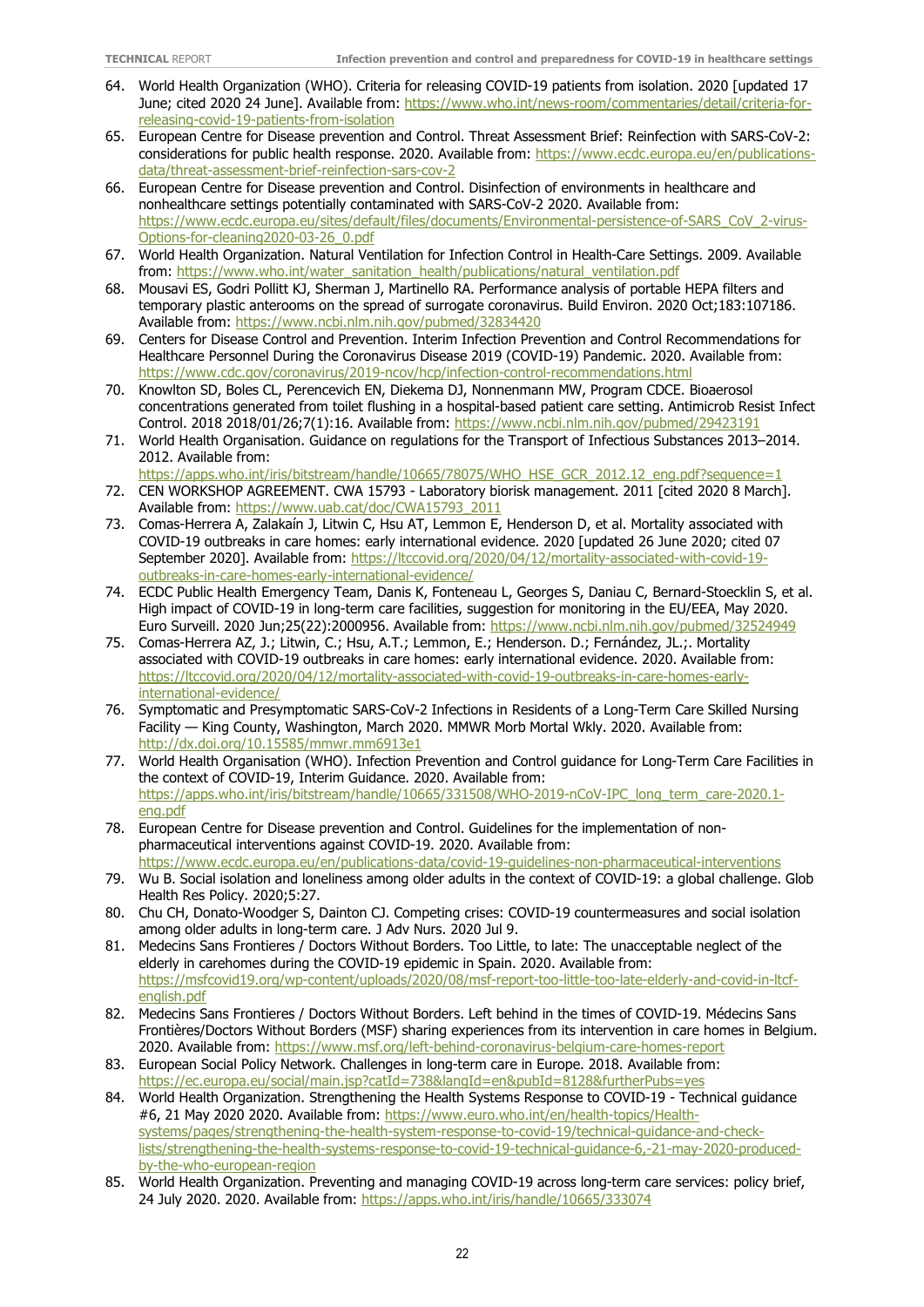- 86. World Health Organization. Coronavirus disease (COVID-19) training: Online training. Available from: <https://www.who.int/emergencies/diseases/novel-coronavirus-2019/training/online-training>
- 87. International Long-Term Care Policy Network. Resources to support community and institutional Long-Term Care responses to COVID-19. 2020. Available from:<https://ltccovid.org/resources/>
- 88. European Centre for Disease prevention and Control. Guidance on the provision of support for medically and socially vulnerable populations in EU/EEA countries and the United Kingdom during the COVID-19 pandemic. 2020. Available from: [https://www.ecdc.europa.eu/en/publications-data/guidance-medically-and-socially](https://www.ecdc.europa.eu/en/publications-data/guidance-medically-and-socially-vulnerable-populations-covid-19)[vulnerable-populations-covid-19](https://www.ecdc.europa.eu/en/publications-data/guidance-medically-and-socially-vulnerable-populations-covid-19)
- 89. Medecins Sans Frontieres / Doctors Without Borders. Responding to the Global Crisis in Care Homes MSF Briefing Paper. 2020. Available from: [https://www.msf.es/sites/default/files/documents/msf\\_covid-](https://www.msf.es/sites/default/files/documents/msf_covid-19_briefing_paper_global_care_home_response_aug_2020.pdf)19 briefing paper global care home response aug 2020.pdf
- 90. McMichael TM, Currie DW, Clark S, Pogosjans S, Kay M, Schwartz NG, et al. Epidemiology of Covid-19 in a Long-Term Care Facility in King County, Washington. N Engl J Med. 2020 May 21;382(21):2005-11. Available from:<https://www.ncbi.nlm.nih.gov/pubmed/32220208>
- 91. European Centre for Disease prevention and Control. Monitoring and evaluation framework for COVID-19 response activities in the EU/EEA and the UK. 2020. Available from: [https://www.ecdc.europa.eu/en/publications-data/covid-19-monitoring-and-evaluation-framework-response](https://www.ecdc.europa.eu/en/publications-data/covid-19-monitoring-and-evaluation-framework-response-activities)[activities](https://www.ecdc.europa.eu/en/publications-data/covid-19-monitoring-and-evaluation-framework-response-activities)
- 92. European Centre for Disease prevention and Control. Surveillance of COVID-19 at long-term care facilities in the EU/EEA. 2020 [updated 19 May; cited 2020 24 June]. Available from: <https://www.ecdc.europa.eu/en/publications-data/surveillance-COVID-19-long-term-care-facilities-EU-EEA>
- 93. European Centre for Disease prevention and Control. COVID-19 testing strategies and objectives. 2020. Available from:<https://www.ecdc.europa.eu/en/publications-data/covid-19-testing-strategies-and-objectives>
- 94. European Centre for Disease prevention and Control. Protocol for point prevalence surveys of healthcareassociated infections and antimicrobial use in European long-term care facilities – Version 2.1. 2016. Available from: [https://www.ecdc.europa.eu/en/publications-data/protocol-point-prevalence-surveys-healthcare](https://www.ecdc.europa.eu/en/publications-data/protocol-point-prevalence-surveys-healthcare-associated-infections-and-0)[associated-infections-and-0](https://www.ecdc.europa.eu/en/publications-data/protocol-point-prevalence-surveys-healthcare-associated-infections-and-0)
- 95. European Centre for Disease prevention and Control. Healthcare-associated infections in long-term care facilities. 2020. Available from: [https://www.ecdc.europa.eu/en/healthcare-associated-infections-long-term](https://www.ecdc.europa.eu/en/healthcare-associated-infections-long-term-care-facilities)[care-facilities](https://www.ecdc.europa.eu/en/healthcare-associated-infections-long-term-care-facilities)
- 96. Centers for Disease Control and Prevention (CDC). Strategies to Prevent the Spread of COVID-19 in Long-Term Care Facilities (LTCF). 2020 [updated 1 Mach 2020; cited 2020 8 March ]. Available from: [https://www.cdc.gov/coronavirus/2019-ncov/healthcare-facilities/prevent-spread-in-long-term-care](https://www.cdc.gov/coronavirus/2019-ncov/healthcare-facilities/prevent-spread-in-long-term-care-facilities.html)[facilities.html](https://www.cdc.gov/coronavirus/2019-ncov/healthcare-facilities/prevent-spread-in-long-term-care-facilities.html)
- 97. World Health Organisation (WHO). Home care for patients with suspected novel coronavirus (nCoV) infection presenting with mild symptoms and management of contacts. 2020 [updated 4 February 2020; cited 2020 8 March]. Available from: [https://www.who.int/publications-detail/home-care-for-patients-with-suspected](https://www.who.int/publications-detail/home-care-for-patients-with-suspected-novel-coronavirus-(ncov)-infection-presenting-with-mild-symptoms-and-management-of-contacts)[novel-coronavirus-\(ncov\)-infection-presenting-with-mild-symptoms-and-management-of-contacts](https://www.who.int/publications-detail/home-care-for-patients-with-suspected-novel-coronavirus-(ncov)-infection-presenting-with-mild-symptoms-and-management-of-contacts)
- 98. European Centre for Disease prevention and Control. Using face masks in the community Reducing COVID-19 transmission from potentially asymptomatic or pre-symptomatic people through the use of face masks. 2020. Available from: [https://www.ecdc.europa.eu/en/publications-data/using-face-masks-community](https://www.ecdc.europa.eu/en/publications-data/using-face-masks-community-reducing-covid-19-transmission)[reducing-covid-19-transmission](https://www.ecdc.europa.eu/en/publications-data/using-face-masks-community-reducing-covid-19-transmission)
- 99. European Medicines Agency (EMA). Treatments and vaccines for COVID-19: authorised medicines. [cited 01 February 2021]. Available from: [https://www.ema.europa.eu/en/human-regulatory/overview/public-health](https://www.ema.europa.eu/en/human-regulatory/overview/public-health-threats/coronavirus-disease-covid-19/treatments-vaccines/treatments-vaccines-covid-19-authorised-medicines#covid-19-vaccines-section)[threats/coronavirus-disease-covid-19/treatments-vaccines/treatments-vaccines-covid-19-authorised](https://www.ema.europa.eu/en/human-regulatory/overview/public-health-threats/coronavirus-disease-covid-19/treatments-vaccines/treatments-vaccines-covid-19-authorised-medicines#covid-19-vaccines-section)[medicines#covid-19-vaccines-section](https://www.ema.europa.eu/en/human-regulatory/overview/public-health-threats/coronavirus-disease-covid-19/treatments-vaccines/treatments-vaccines-covid-19-authorised-medicines#covid-19-vaccines-section)
- 100. European Medicines Agency (EMA). Comirnaty COVID-19 mRNA vaccine (nucleoside-modified). [updated 29 January 2021; cited 08 February 2021]. Available from: <https://www.ema.europa.eu/en/medicines/human/EPAR/comirnaty>
- 101. European Medicines Agency (EMA). COVID-19 Vaccine Moderna COVID-19 mRNA Vaccine (nucleoside modified). [updated 20 January 2021; cited 8 February 2021]. Available from: <https://www.ema.europa.eu/en/medicines/human/EPAR/covid-19-vaccine-moderna>
- 102. European Medicines Agency (EMA). COVID-19 Vaccine AstraZeneca Product Information as approved by the CHMP on 29 January 2021, pending endorsement by the European Commission. [cited 8 February 2021]. Available from: [https://www.ema.europa.eu/en/documents/product-information/covid-19-vaccine](https://www.ema.europa.eu/en/documents/product-information/covid-19-vaccine-astrazeneca-product-information-approved-chmp-29-january-2021-pending-endorsement_en.pdf)[astrazeneca-product-information-approved-chmp-29-january-2021-pending-endorsement\\_en.pdf](https://www.ema.europa.eu/en/documents/product-information/covid-19-vaccine-astrazeneca-product-information-approved-chmp-29-january-2021-pending-endorsement_en.pdf)
- 103. European Centre for Disease Prevention and Control (ECDC). Overview of COVID-19 vaccination strategies and vaccine deployment plans in the EU/EEA and the UK. [updated 2 December 2020; cited 1 February 2021]. Available from: [https://www.ecdc.europa.eu/en/publications-data/overview-current-eu-eea-uk-plans](https://www.ecdc.europa.eu/en/publications-data/overview-current-eu-eea-uk-plans-covid-19-vaccines)[covid-19-vaccines](https://www.ecdc.europa.eu/en/publications-data/overview-current-eu-eea-uk-plans-covid-19-vaccines)
- 104. European Centre for Disease prevention and Control (ECDC). Overview of the implementation of COVID-19 vaccination strategies and vaccine deployment plans in the EU/EEA. [updated 1 February 2021; cited 8 February 2021]. Available from: [https://www.ecdc.europa.eu/en/publications-data/overview-implementation](https://www.ecdc.europa.eu/en/publications-data/overview-implementation-covid-19-vaccination-strategies-and-vaccine-deployment)[covid-19-vaccination-strategies-and-vaccine-deployment](https://www.ecdc.europa.eu/en/publications-data/overview-implementation-covid-19-vaccination-strategies-and-vaccine-deployment)
- 105. European Centre for Disease Prevention and Control (ECDC). National vaccine uptake (%) for the first dose in EU/EEA Member States as of 2021-02-08. [cited 8 February 2021]. Available from: <https://qap.ecdc.europa.eu/public/extensions/COVID-19/COVID-19.html#vaccine-tracker-tab>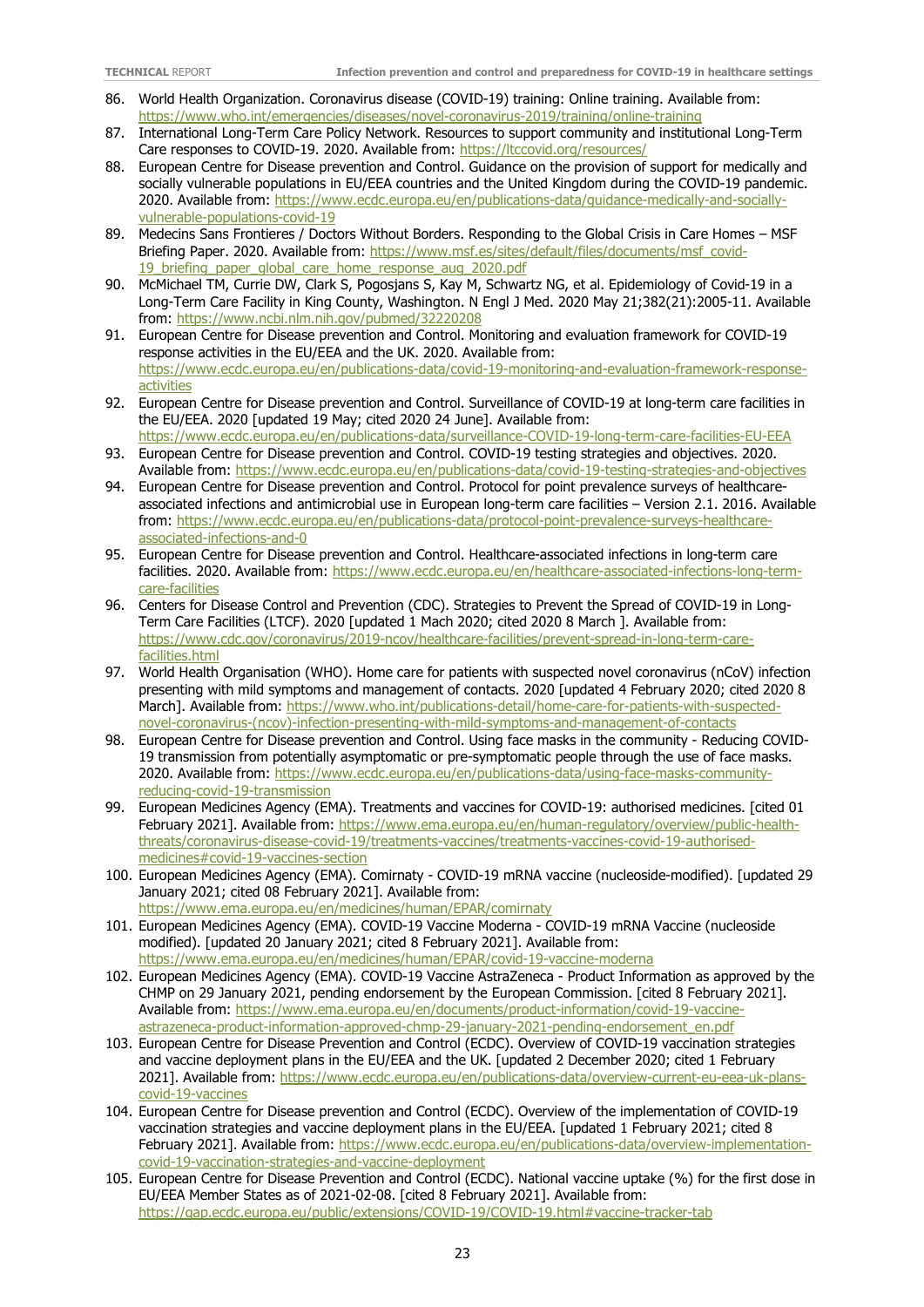- 106. World Health Organisation (WHO). Aide-memoire: Infection prevention and control (IPC) principles and procedures for COVID-19 vaccination activities. [updated 15 January 2021; cited 1 February 2021]. Available from:<https://www.who.int/publications/i/item/who-2019-ncov-vaccination-IPC-2021-1>
- 107. European Centre for Disease Prevention and Control (ECDC). Rapid Risk Assessment: Increase in fatal cases of COVID-19 among long-term care facility residents in the EU/EEA and the UK. [updated 19 November 2020; cited 8 February 2021]. Available from: [https://www.ecdc.europa.eu/en/publications-data/rapid-risk](https://www.ecdc.europa.eu/en/publications-data/rapid-risk-assessment-increase-fatal-cases-covid-19-among-long-term-care-facility)[assessment-increase-fatal-cases-covid-19-among-long-term-care-facility](https://www.ecdc.europa.eu/en/publications-data/rapid-risk-assessment-increase-fatal-cases-covid-19-among-long-term-care-facility)
- 108. Care Home Professional. BREAKING NEWS: Care homes COVID deaths rise again in January. [updated 12 January 2021; cited 8 February 2021]. Available from: [https://www.carehomeprofessional.com/breaking](https://www.carehomeprofessional.com/breaking-news-care-homes-covid-deaths-rise-again-in-january/)[news-care-homes-covid-deaths-rise-again-in-january/](https://www.carehomeprofessional.com/breaking-news-care-homes-covid-deaths-rise-again-in-january/)
- 109. Airey M. for Gazette. South Gloucestershire care homes suffer Covid outbreaks despite vaccine. [updated 2 February 2021; cited 8 February 2021]. Available from: [https://www.gazetteseries.co.uk/news/19058296.south-gloucestershire-care-homes-suffer-covid-outbreaks](https://www.gazetteseries.co.uk/news/19058296.south-gloucestershire-care-homes-suffer-covid-outbreaks-despite-vaccine/)[despite-vaccine/](https://www.gazetteseries.co.uk/news/19058296.south-gloucestershire-care-homes-suffer-covid-outbreaks-despite-vaccine/)
- 110. Zeit Online. 14 geimpfte Altenheim-Bewohner positiv auf Mutation getestet. [updated 7 February 2021; cited 8 February 2021]. Available from: [https://www.zeit.de/wissen/gesundheit/2021-02/corona-mutation](https://www.zeit.de/wissen/gesundheit/2021-02/corona-mutation-altenheim-impfung-variante-b-1-1-7-posititv-getestet)[altenheim-impfung-variante-b-1-1-7-posititv-getestet](https://www.zeit.de/wissen/gesundheit/2021-02/corona-mutation-altenheim-impfung-variante-b-1-1-7-posititv-getestet)
- 111. Sverigesradio.se. Stort covid-19-utbrott på vårdboende trots vaccinering. [updated 27 January 2021; cited 8 February 2021]. Available from: [https://sverigesradio.se/artikel/stort-covid-19-utbrott-pa-vardboende-trots](https://sverigesradio.se/artikel/stort-covid-19-utbrott-pa-vardboende-trots-vaccinering)[vaccinering](https://sverigesradio.se/artikel/stort-covid-19-utbrott-pa-vardboende-trots-vaccinering)
- 112. Segers L. for vrt.be. Corona-uitbraak na vaccinatie in woonzorgcentrum Zoutleeuw. [updated 21 January 2021; cited 8 February 2021]. Available from: [https://www.vrt.be/vrtnws/nl/2021/01/21/corona-uitbraak-na](https://www.vrt.be/vrtnws/nl/2021/01/21/corona-uitbraak-na-vaccinatie-in-woonzorgcentrum-zoutleeuw/)[vaccinatie-in-woonzorgcentrum-zoutleeuw/](https://www.vrt.be/vrtnws/nl/2021/01/21/corona-uitbraak-na-vaccinatie-in-woonzorgcentrum-zoutleeuw/)
- 113. Ladepeche.fr. Cluster à l'Ehpad du cours Foucault de Montauban: quatre résidents décédés du Covid-19. [updated 5 February 2021; cited 8 February 2021]. Available from: [https://www.ladepeche.fr/2021/02/03/cluster-a-lehpad-du-cours-foucault-de-montauban-quatre-residents](https://www.ladepeche.fr/2021/02/03/cluster-a-lehpad-du-cours-foucault-de-montauban-quatre-residents-decedes-du-covid-19-9351292.php)[decedes-du-covid-19-9351292.php](https://www.ladepeche.fr/2021/02/03/cluster-a-lehpad-du-cours-foucault-de-montauban-quatre-residents-decedes-du-covid-19-9351292.php)
- 114. Folkhalsomyndigheten. Smittförebyggande åtgärder för personal inom vård och omsorg som är vaccinerade mot covid-19. [updated 5 February 2021; cited 8 February 2021]. Available from: [https://www.folkhalsomyndigheten.se/smittskydd-beredskap/utbrott/aktuella-utbrott/covid-19/vaccination](https://www.folkhalsomyndigheten.se/smittskydd-beredskap/utbrott/aktuella-utbrott/covid-19/vaccination-mot-covid-19/for-personal-inom-vard-och-omsorg/skyddsutrustning/)[mot-covid-19/for-personal-inom-vard-och-omsorg/skyddsutrustning/](https://www.folkhalsomyndigheten.se/smittskydd-beredskap/utbrott/aktuella-utbrott/covid-19/vaccination-mot-covid-19/for-personal-inom-vard-och-omsorg/skyddsutrustning/)
- 115. MacIntyre CR, Costantino V, Trent MJ. Modelling of COVID-19 vaccination strategies and herd immunity, in scenarios of limited and full vaccine supply in NSW, Australia. medRxiv [Preprint]. 19 December 2020; Available from:<https://www.medrxiv.org/content/10.1101/2020.12.15.20248278v2>
- 116. Hodgson SH, Mansatta K, Mallett G, Harris V, Emary KR, Pollard AJ. What defines an efficacious COVID-19 vaccine? A review of the challenges assessing the clinical efficacy of vaccines against SARS-CoV-2. The Lancet Infectious Diseases. 2020;21(2):e26-e35. Available from: <https://www.sciencedirect.com/science/article/pii/S1473309920307738>
- 117. Centers for Disease Control and Prevention (CDC). Interim Clinical Considerations for Use of mRNA COVID-19 Vaccines Currently Authorized in the United States. [updated 21 January 2021; cited 1 February 2021]. Available from:<https://www.cdc.gov/vaccines/covid-19/info-by-product/clinical-considerations.html>
- 118. World Health Organisation (WHO) Strategic Advisory Group of Experts on Immunization (SAGE). Interim recommendations for use of the Moderna mRNA-1273 vaccine against COVID-19. [updated 25 January 2021; cited 8 February 2021]. Available from: [https://www.who.int/publications/i/item/interim-recommendations](https://www.who.int/publications/i/item/interim-recommendations-for-use-of-the-moderna-mrna-1273-vaccine-against-covid-19)[for-use-of-the-moderna-mrna-1273-vaccine-against-covid-19](https://www.who.int/publications/i/item/interim-recommendations-for-use-of-the-moderna-mrna-1273-vaccine-against-covid-19)
- 119. World Health Organisation (WHO) Strategic Advisory Group of Experts on Immunization (SAGE). Interim recommendations for use of the Pfizer–BioNTech COVID-19 vaccine, BNT162b2, under Emergency Use Listing. [updated 8 January 2021; cited 8 February 2021]. Available from: [https://www.who.int/publications/i/item/WHO-2019-nCoV-vaccines-SAGE\\_recommendation-BNT162b2-2021.1](https://www.who.int/publications/i/item/WHO-2019-nCoV-vaccines-SAGE_recommendation-BNT162b2-2021.1)
- 120. Centers for Disease Control and Prevention (CDC). Interim Clinical Considerations for Use of mRNA COVID-19 Vaccines Currently Authorized in the United States. [updated 21 January 2021; cited 8 February 2021]. Available from:<https://www.cdc.gov/vaccines/covid-19/info-by-product/clinical-considerations.html>
- 121. Torjesen I. Covid-19: Doctors in Norway told to assess severely frail patients for vaccination. BMJ. 2021;372:n167. Available from:<https://www.bmj.com/content/372/bmj.n167>
- 122. Folkehelseinstituttet (FHI). Koronavaksine. [updated 1 February 2021]. Available from: [https://www.fhi.no/nettpub/vaksinasjonsveilederen-for-helsepersonell/vaksiner-mot-de-enkelte](https://www.fhi.no/nettpub/vaksinasjonsveilederen-for-helsepersonell/vaksiner-mot-de-enkelte-sykdommene/koronavaksine/#kontraindikasjoner-og-forsiktighetshensyn-koronavaksiner-generelt)[sykdommene/koronavaksine/#kontraindikasjoner-og-forsiktighetshensyn-koronavaksiner-generelt](https://www.fhi.no/nettpub/vaksinasjonsveilederen-for-helsepersonell/vaksiner-mot-de-enkelte-sykdommene/koronavaksine/#kontraindikasjoner-og-forsiktighetshensyn-koronavaksiner-generelt)
- 123. ModernaTX Inc. mRNA-1273 Sponsor Briefing Document Addendum Vaccines and Related Biological Products Advisory Committee. [updated 17 December 2020; cited 1 February 2021]. Available from: <https://www.fda.gov/media/144453/download>
- 124. Voysey M, Clemens SAC, Madhi SA, Weckx LY, Folegatti PM, Aley PK, et al. Safety and efficacy of the ChAdOx1 nCoV-19 vaccine (AZD1222) against SARS-CoV-2: an interim analysis of four randomised controlled trials in Brazil, South Africa, and the UK. The Lancet. 2021;397(10269):99-111. Available from: <http://www.sciencedirect.com/science/article/pii/S0140673620326611>
- 125. Voysey M, Costa Clemens SA, Madhi SA, Weckx LY, Folegatti PM, Aley PK, et al. Single Dose Administration, And The Influence Of The Timing Of The Booster Dose On Immunogenicity and Efficacy Of ChAdOx1 nCoV-19 (AZD1222) Vaccine. The Lancet [Preprint]. 1 February 2021; Available from: [https://papers.ssrn.com/sol3/papers.cfm?abstract\\_id=3777268](https://papers.ssrn.com/sol3/papers.cfm?abstract_id=3777268)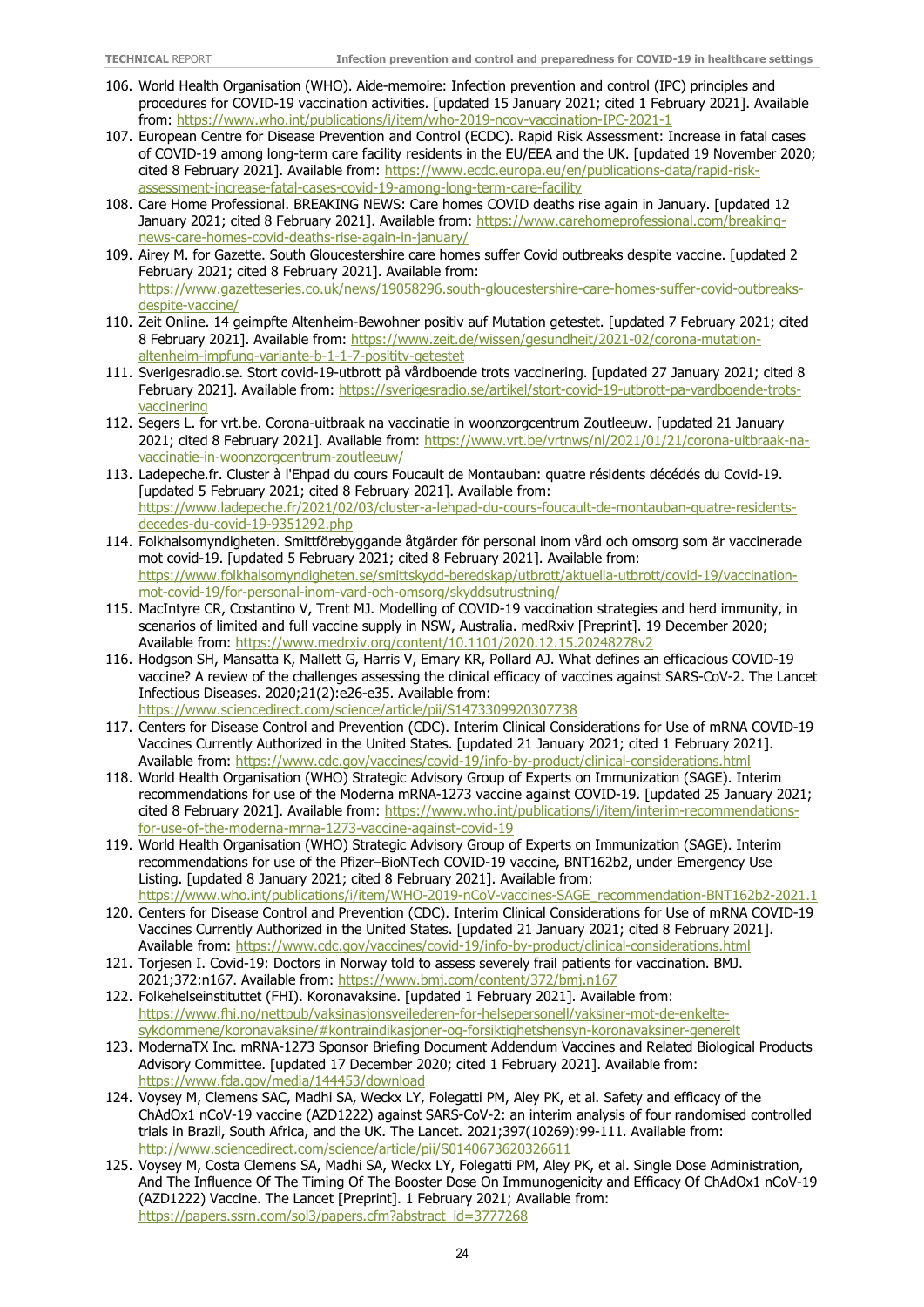- 126. Polack FP, Thomas SJ, Kitchin N, Absalon J, Gurtman A, Lockhart S, et al. Safety and efficacy of the BNT162b2 mRNA Covid-19 vaccine. New England Journal of Medicine. 2020;383(27):2603-15. Available from: <https://www.nejm.org/doi/full/10.1056/NEJMoa2034577>
- 127. Vogel A, Kanevsky I, Che Y, Swanson K, Muik A, Vormehr M, et al. A prefusion SARS-CoV-2 spike RNA vaccine is highly immunogenic and prevents lung infection in non-human primates. BioRxiv [Preprint]. 8 September 2020; Available from:<https://www.biorxiv.org/content/10.1101/2020.09.08.280818v1>
- 128. Corbett KS, Flynn B, Foulds KE, Francica JR, Boyoglu-Barnum S, Werner AP, et al. Evaluation of the mRNA-1273 vaccine against SARS-CoV-2 in nonhuman primates. New England Journal of Medicine. 2020;383(16):1544-55. Available from:<https://www.nejm.org/doi/full/10.1056/NEJMoa2024671>
- 129. van Doremalen N, Lambe T, Spencer A, Belij-Rammerstorfer S, Purushotham JN, Port JR, et al. ChAdOx1 nCoV-19 vaccine prevents SARS-CoV-2 pneumonia in rhesus macaques. Nature. 2020;586(7830):578-82. Available from:<https://www.nature.com/articles/s41586-020-2608-y>
- 130. Veldhoen M, Simas JP. Endemic SARS-CoV-2 will maintain post-pandemic immunity. Nature Reviews Immunology [Preprint]. 5 January 2021 2021; Available from: [https://www.nature.com/articles/s41577-020-](https://www.nature.com/articles/s41577-020-00493-9) [00493-9](https://www.nature.com/articles/s41577-020-00493-9)
- 131. European Centre for Disease Prevention and Control (ECDC). Guidance for discharge and ending of isolation of people with COVID-19. [updated 16 October 2020; cited 1 February 2021]. Available from: <https://www.ecdc.europa.eu/en/publications-data/covid-19-guidance-discharge-and-ending-isolation>
- 132. Grant A, Hunter PR. Immunisation, asymptomatic infection, herd immunity and the new variants of COVID-19. medRxiv [Preprint]. 20 January 2021 2021; Available from: <https://www.medrxiv.org/content/10.1101/2021.01.16.21249946v1>
- 133. Carswell S. at The Irish Time. Close contact health staff exempted from restrictions if vaccinated Hiqa. [updated 27 January 2021; cited 1 February 2021]. Available from: [https://www.irishtimes.com/news/health/close-contact-health-staff-exempted-from-restrictions-if-vaccinated](https://www.irishtimes.com/news/health/close-contact-health-staff-exempted-from-restrictions-if-vaccinated-hiqa-1.4469103)[hiqa-1.4469103](https://www.irishtimes.com/news/health/close-contact-health-staff-exempted-from-restrictions-if-vaccinated-hiqa-1.4469103)
- 134. Davies NG, Barnard RC, Jarvis CI, Kucharski AJ, Munday J, Pearson CA, et al. Estimated transmissibility and severity of novel SARS-CoV-2 Variant of Concern 202012/01 in England. medRxiv [Preprint]. 26 December 2020 2020; Available from:<https://www.medrxiv.org/content/10.1101/2020.12.24.20248822v1>
- 135. Walker AS, Vihta KD, Gethings O, Pritchard E, Jones J, House T, et al. Increased infections, but not viral burden, with a new SARS-CoV-2 variant. medRxiv [Preprint]. 15 January 2021 2021; Available from: <https://www.medrxiv.org/content/10.1101/2021.01.13.21249721v1>
- 136. GOV.UK Department of Health and Social Care and Government Office for Science. NERVTAG paper on COVID-19 variant of concern B.1.1.7. [updated 22 January 2021; cited 1 February 2021]. Available from: <https://www.gov.uk/government/publications/nervtag-paper-on-covid-19-variant-of-concern-b117>
- 137. Golubchik T, Lythgoe KA, Hall MD, Ferretti L, Fryer HR, MacInyre-Cockett G, et al. Early Analysis of a potential link between viral load and the N501Y mutation in the SARS-COV-2 spike protein. medRxiv [Preprint]. 15 January 2021; Available from:<https://www.medrxiv.org/content/10.1101/2021.01.12.20249080v1>
- 138. Kidd M, Richter A, Best A, Mirza J, Percival B, Mayhew M, et al. S-variant SARS-CoV-2 is associated with significantly higher viral loads in samples tested by ThermoFisher TaqPath RT-QPCR. medRxiv [Preprint]. 27 December 2020; Available from:<https://www.medrxiv.org/content/10.1101/2020.12.24.20248834v1>
- 139. Pearson CAB, Russell TW, Davies N, Kucharski AJ, CMMID COVID-19 working group, Edmunds WJ, et al. Estimates of severity and transmissibility of novel SARS-CoV-2 variant 501Y.V2 in South Africa. CMMID Repository [Preprint]. 11 January 2021; Available from: [https://cmmid.github.io/topics/covid19/sa-novel](https://cmmid.github.io/topics/covid19/sa-novel-variant.html)[variant.html](https://cmmid.github.io/topics/covid19/sa-novel-variant.html)
- 140. Sabino EC, Buss LF, Carvalho MP, Prete CA, Crispim MA, Fraiji NA, et al. Resurgence of COVID-19 in Manaus, Brazil, despite high seroprevalence. The Lancet [Preprint]. 27 January 2021; Available from: [https://www.thelancet.com/journals/lancet/article/PIIS0140-6736\(21\)00183-5/fulltext](https://www.thelancet.com/journals/lancet/article/PIIS0140-6736(21)00183-5/fulltext)
- 141. Galloway SE. Emergence of SARS-CoV-2 b. 1.1. 7 lineage—united states, december 29, 2020–january 12, 2021. MMWR. 2021;70(3):95-9. Available from:<https://www.cdc.gov/mmwr/volumes/70/wr/mm7003e2.htm>
- 142. Buss LF, Prete CA, Abrahim CM, Mendrone A, Salomon T, de Almeida-Neto C, et al. Three-quarters attack rate of SARS-CoV-2 in the Brazilian Amazon during a largely unmitigated epidemic. Science. 2021;371(6526):288 92. Available from:<https://science.sciencemag.org/content/371/6526/288.abstract>
- 143. Public Health England (PHE). Investigation of novel SARS-CoV-2 variant Variant of Concern 202012/01. Technical briefing 5. [updated 1 February 2021]. Available from: [https://www.gov.uk/government/publications/investigation-of-novel-sars-cov-2-variant-variant-of-concern-](https://www.gov.uk/government/publications/investigation-of-novel-sars-cov-2-variant-variant-of-concern-20201201)[20201201](https://www.gov.uk/government/publications/investigation-of-novel-sars-cov-2-variant-variant-of-concern-20201201)
- 144. Wise J. Covid-19: The E484K mutation and the risks it poses. BMJ. 2021;372:n359. Available from: <https://www.bmj.com/content/372/bmj.n359>
- 145. The Washington Post. Mutated virus may reinfect people already stricken once with covid-19, sparking debate and concerns. [updated 6 February 2021]. Available from: <https://www.washingtonpost.com/health/2021/02/05/virus-variant-reinfection-south-africa/>
- 146. Wu K, Werner AP, Moliva JI, Koch M, Choi A, Stewart-Jones GB, et al. mRNA-1273 vaccine induces neutralizing antibodies against spike mutants from global SARS-CoV-2 variants. BioRxiv [Preprint]. 25 January 2021; Available from:<https://www.biorxiv.org/content/10.1101/2021.01.25.427948v1>
- 147. Wang Z, Schmidt F, Weisblum Y, Muecksch F, Barnes CO, Finkin S, et al. mRNA vaccine-elicited antibodies to SARS-CoV-2 and circulating variants. bioRxiv [Preprint]. 19 January 2021; Available from: <https://www.biorxiv.org/content/10.1101/2021.01.15.426911v1.full>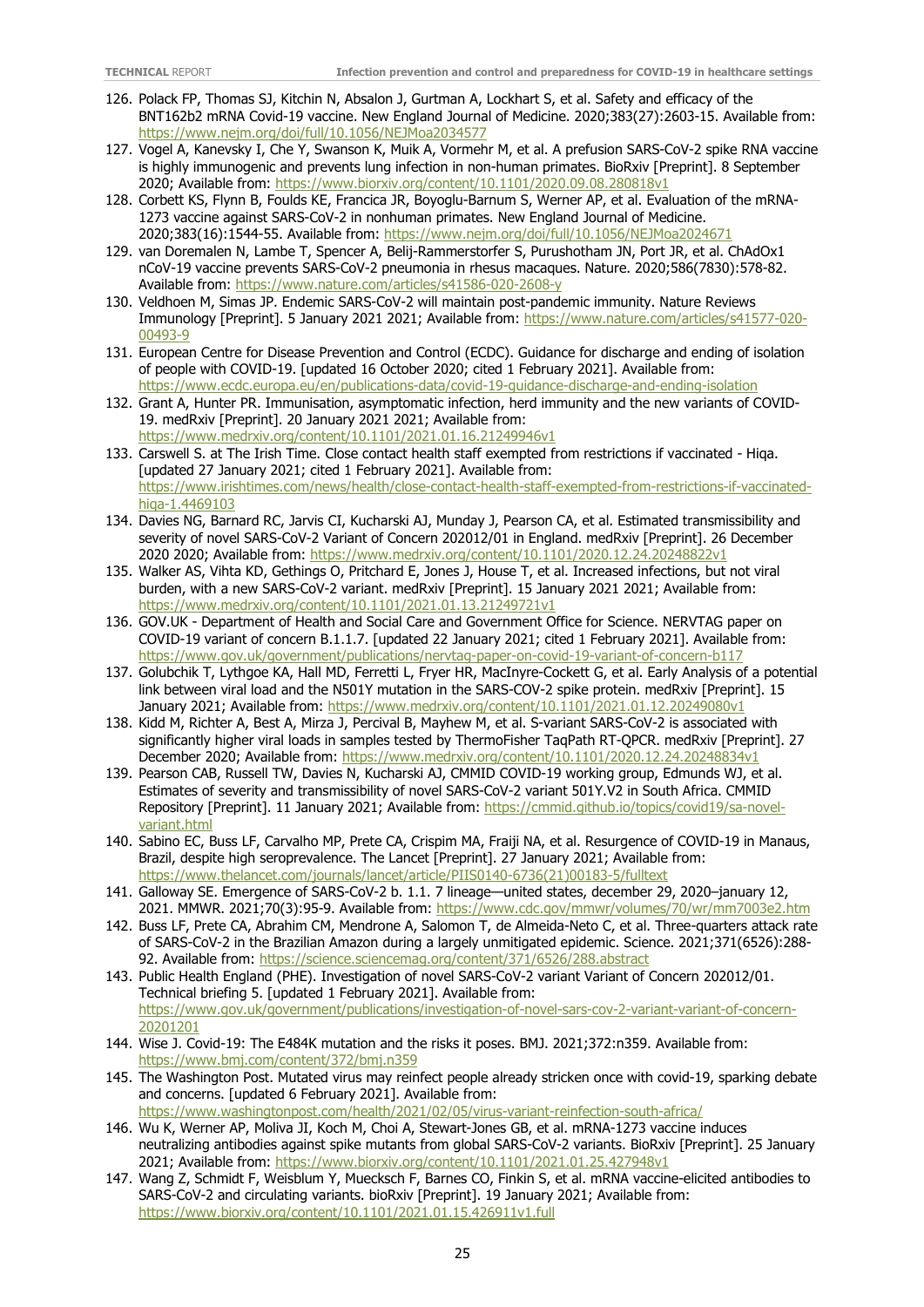- 148. Collier D, Meng B, Ferreira I, Datir R, Temperton NJ, Elmer A, et al. Impact of SARS-CoV-2 B. 1.1. 7 Spike variant on neutralisation potency of sera from individuals vaccinated with Pfizer vaccine BNT162b2. medRxiv [Preprint]. 20 January 2021; Available from: <https://www.medrxiv.org/content/10.1101/2021.01.19.21249840v1>
- 149. Collier D, De Marco A, Ferreira I, Meng B, Datir R, Walls AC, et al. SARS-CoV-2 B. 1.1. 7 escape from mRNA vaccine-elicited neutralizing antibodies. medRxiv [Preprint]. 2 February 2021; Available from: <https://www.medrxiv.org/content/10.1101/2021.01.19.21249840v2>
- 150. Minelle B. for Skynews. COVID-19: Oxford/AstraZeneca vaccine less effective against South Africa variant, researchers find. [updated 7 February 2021; cited 8 February 2021]. Available from: [https://news.sky.com/story/covid-19-oxford-astrazeneca-vaccine-less-effective-against-south-africa-variant](https://news.sky.com/story/covid-19-oxford-astrazeneca-vaccine-less-effective-against-south-africa-variant-researchers-find-12211340)[researchers-find-12211340](https://news.sky.com/story/covid-19-oxford-astrazeneca-vaccine-less-effective-against-south-africa-variant-researchers-find-12211340)
- 151. Reuters.com. Pfizer working on booster shot to protect against COVID-19 variants. [updated 26 January 2021; cited 1 February 2021]. Available from: [https://www.reuters.com/article/us-health-coronavirus-pfizer](https://www.reuters.com/article/us-health-coronavirus-pfizer-vaccine-idUSKBN29V1ZU)[vaccine-idUSKBN29V1ZU](https://www.reuters.com/article/us-health-coronavirus-pfizer-vaccine-idUSKBN29V1ZU)
- 152. Moderna Inc. Press Releases Moderna COVID-19 Vaccine Retains Neutralizing Activity Against Emerging Variants First Identified in the U.K. and the Republic of South Africa. [updated 25 January 2021; cited 1 February 2021]. Available from: [https://investors.modernatx.com/news-releases/news-release](https://investors.modernatx.com/news-releases/news-release-details/moderna-covid-19-vaccine-retains-neutralizing-activity-against)[details/moderna-covid-19-vaccine-retains-neutralizing-activity-against](https://investors.modernatx.com/news-releases/news-release-details/moderna-covid-19-vaccine-retains-neutralizing-activity-against)
- 153. National Health Service (NHS) England. Asymptomatic staff testing for COVID-19. [updated 29 January 2021; cited 8 February 2021]. Available from: [https://www.england.nhs.uk/coronavirus/publication/asymptomatic](https://www.england.nhs.uk/coronavirus/publication/asymptomatic-staff-testing/)[staff-testing/](https://www.england.nhs.uk/coronavirus/publication/asymptomatic-staff-testing/)
- 154. The National Institute for Occupational Safety and Health (NIOSH). Use of Respirators and Surgical Masks for Protection Against Healthcare Hazards. [updated 19 November 201801 April 2020]. Available from: <https://www.cdc.gov/niosh/topics/healthcarehsps/respiratory.html>
- 155. European Centre for Disease Prevention and Control (ECDC). Safe use of personal protective equipment in the treatment of infectious diseases of high consequence. 2014 [01 April 2020]. Available from: <https://www.ecdc.europa.eu/sites/default/files/media/en/publications/Publications/safe-use-of-ppe.pdf>
- 156. World Health Organisation (WHO). Infection prevention and control during health care when novel coronavirus (nCoV) infection is suspected, Interim guidance. 2020. Available from: [https://www.who.int/publications-detail/infection-prevention-and-control-during-health-care-when-novel](https://www.who.int/publications-detail/infection-prevention-and-control-during-health-care-when-novel-coronavirus-(ncov)-infection-is-suspected-20200125)[coronavirus-\(ncov\)-infection-is-suspected-20200125](https://www.who.int/publications-detail/infection-prevention-and-control-during-health-care-when-novel-coronavirus-(ncov)-infection-is-suspected-20200125)
- 157. Centers for Disease Control and Prevention. Transmission-based precautions. 2016 [updated 7 January 2016; cited 2020 24 June]. Available from: [https://www.cdc.gov/infectioncontrol/basics/transmission-based](https://www.cdc.gov/infectioncontrol/basics/transmission-based-precautions.html)[precautions.html](https://www.cdc.gov/infectioncontrol/basics/transmission-based-precautions.html)